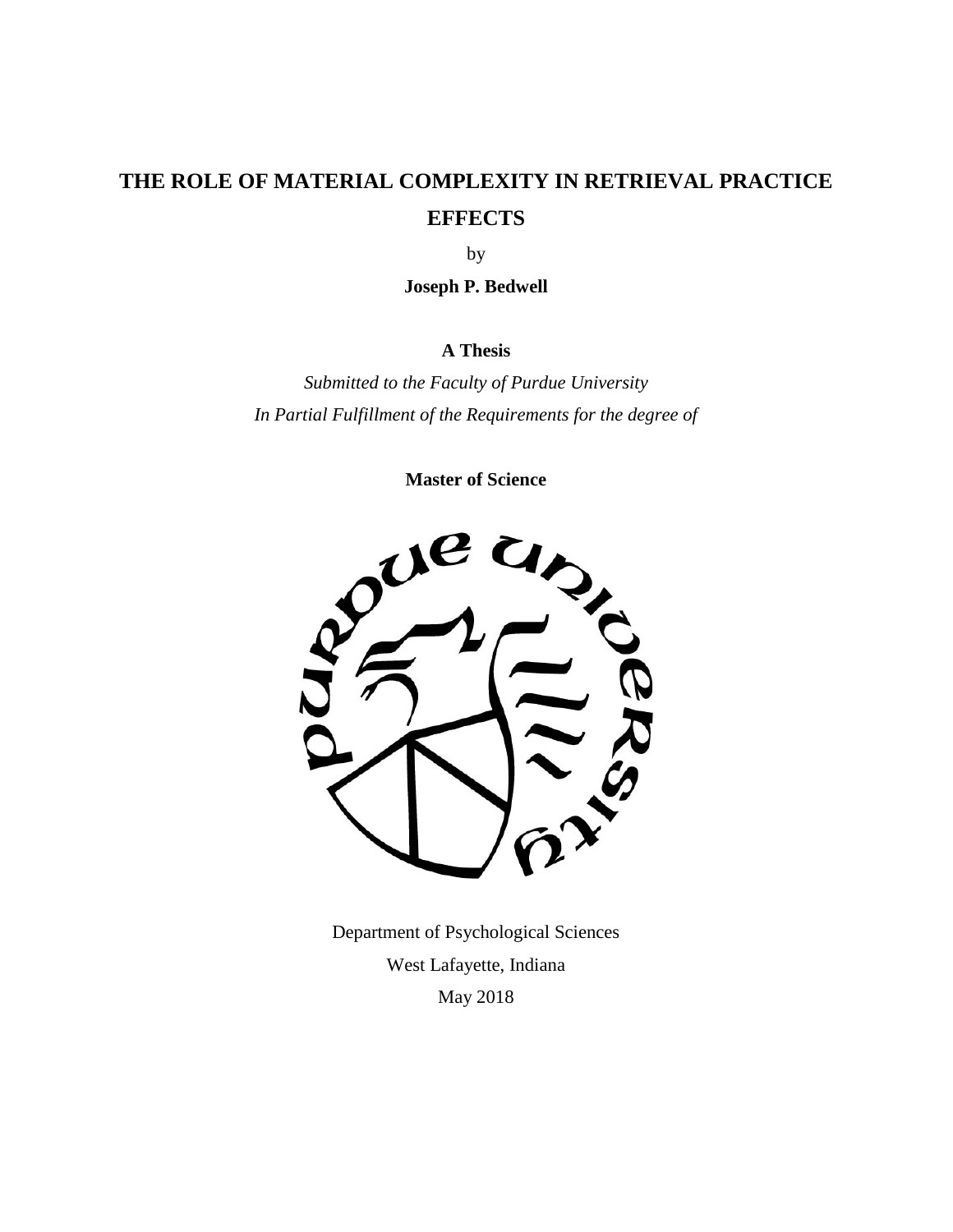# **THE PURDUE UNIVERSITY GRADUATE SCHOOL STATEMENT OF COMMITTEE APPROVAL**

Dr. Jeffrey D. Karpicke, Chair

Department of Psychological Sciences

Dr. Thomas S. Redick

Department of Psychological Sciences

Dr. James S. Nairne

Department of Psychological Sciences

## **Approved by:**

Dr. David Rollock

Head of the Graduate Program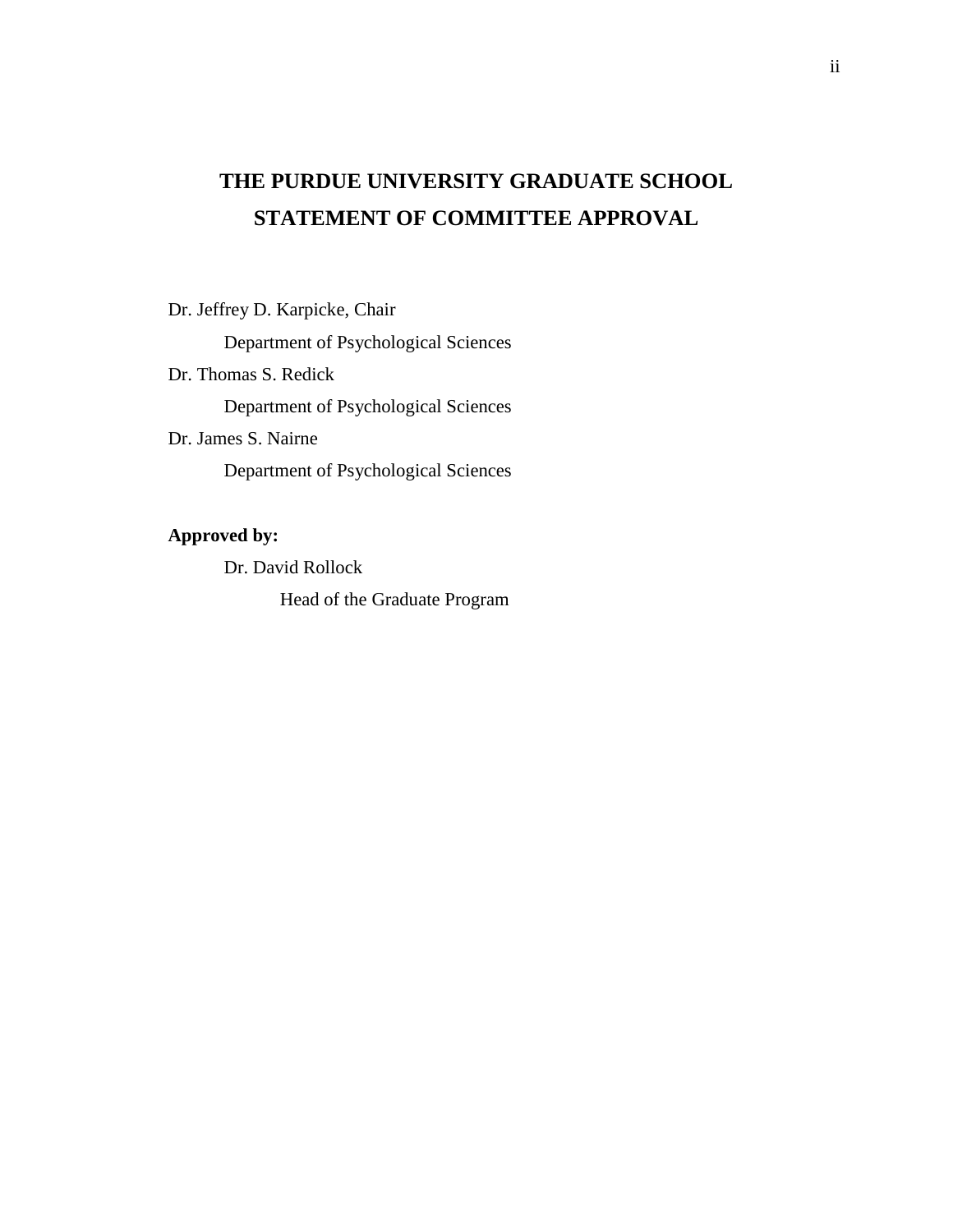# **TABLE OF CONTENTS**

|                                                   |  |  |  |  |  | $\mathbf{V}$   |
|---------------------------------------------------|--|--|--|--|--|----------------|
|                                                   |  |  |  |  |  |                |
|                                                   |  |  |  |  |  |                |
|                                                   |  |  |  |  |  | $\overline{1}$ |
| Material Complexity as Text Structure.            |  |  |  |  |  | 5              |
| Material Complexity as Contextual Prior Knowledge |  |  |  |  |  | 10             |
| Introduction to the Experiments                   |  |  |  |  |  | 14             |
|                                                   |  |  |  |  |  | 15             |
|                                                   |  |  |  |  |  | <sup>16</sup>  |
|                                                   |  |  |  |  |  | 16             |
|                                                   |  |  |  |  |  |                |
|                                                   |  |  |  |  |  | 17             |
|                                                   |  |  |  |  |  |                |
|                                                   |  |  |  |  |  | 20             |
|                                                   |  |  |  |  |  | 20             |
|                                                   |  |  |  |  |  |                |
| Short Answer Performance 21                       |  |  |  |  |  |                |
| Final Recall Performance                          |  |  |  |  |  | 22             |
|                                                   |  |  |  |  |  | 23             |
| EXPERIMENT $2. \cdot$                             |  |  |  |  |  | 25             |
|                                                   |  |  |  |  |  | 26             |
|                                                   |  |  |  |  |  | 26             |
|                                                   |  |  |  |  |  |                |
|                                                   |  |  |  |  |  | 27             |
|                                                   |  |  |  |  |  | 30             |
|                                                   |  |  |  |  |  | 30             |
| Initial Recall Performance.                       |  |  |  |  |  | 30             |
| Final Recall Performance                          |  |  |  |  |  | 30             |
| Laundry-Related Intrusions 31                     |  |  |  |  |  |                |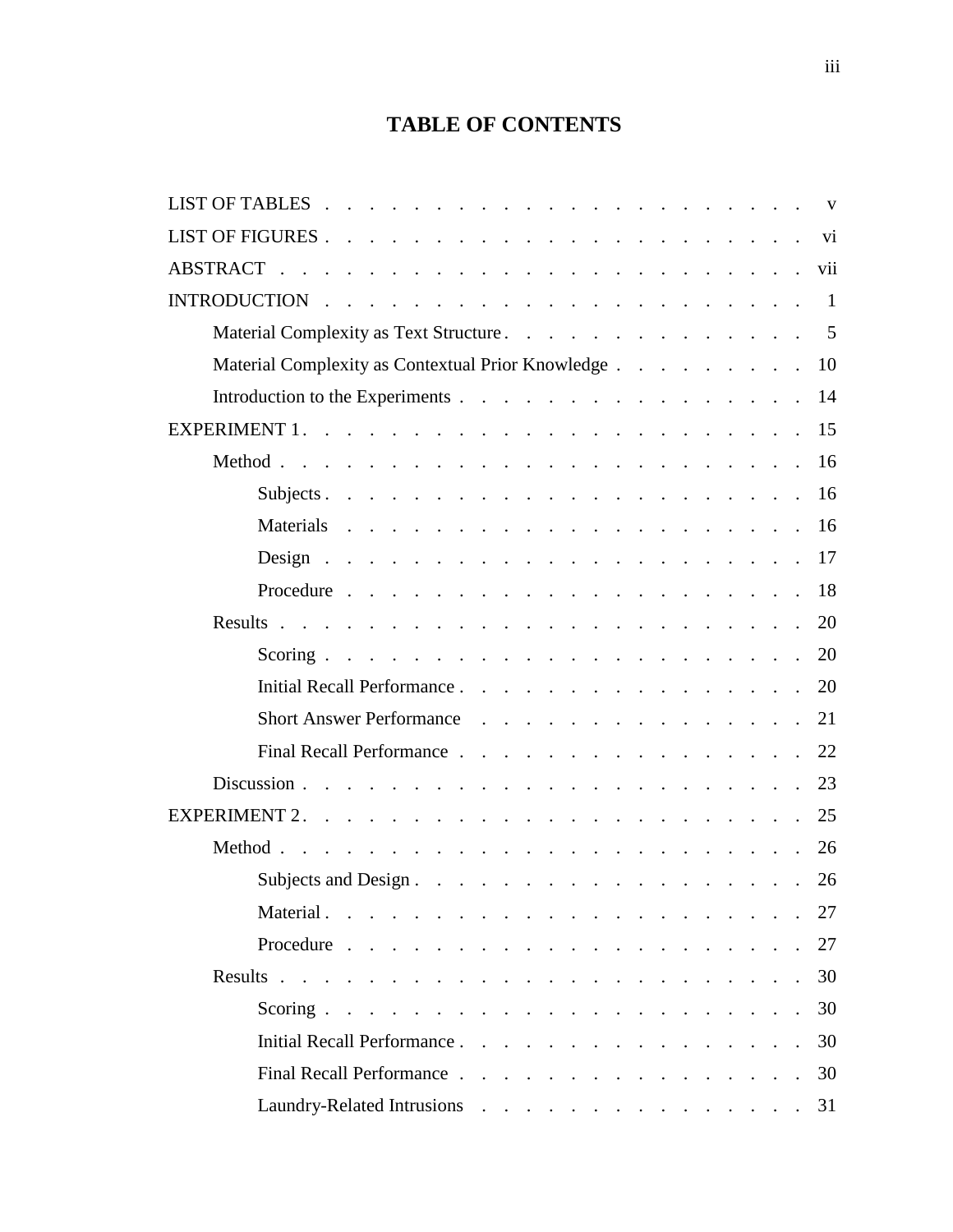| Subjects and Design. 35                                                                       |    |
|-----------------------------------------------------------------------------------------------|----|
|                                                                                               |    |
|                                                                                               |    |
|                                                                                               |    |
|                                                                                               |    |
| Initial Recall Performance. 39                                                                |    |
| Final Recall Performance 40                                                                   |    |
| Category Name Intrusions 40                                                                   |    |
|                                                                                               | 41 |
| GENERAL DISCUSSION 43                                                                         |    |
|                                                                                               | 48 |
| APPENDIX A: TABLES $\ldots$ $\ldots$ $\ldots$ $\ldots$ $\ldots$ $\ldots$ $\ldots$ $\ldots$ 56 |    |
|                                                                                               |    |
| APPENDIX C: INTACT AND SCRAMBLED VERSION OF THE                                               |    |
| "TROPISMS" PASSAGE IN EXPERIMENT 1. 62                                                        |    |
| APPENDIX D: INTACT AND SCRAMBLED VERSIONS OF THE                                              |    |
| "HOMEOSTASIS" PASSAGE IN EXPERIMENT 1 64                                                      |    |
| APPENDIX E: "LAUNDRY" PASSAGE USED IN EXPERIMENT 2                                            | 66 |
| APPENDIX F: WORD LISTS USED IN EXPERIMENT 3. 67                                               |    |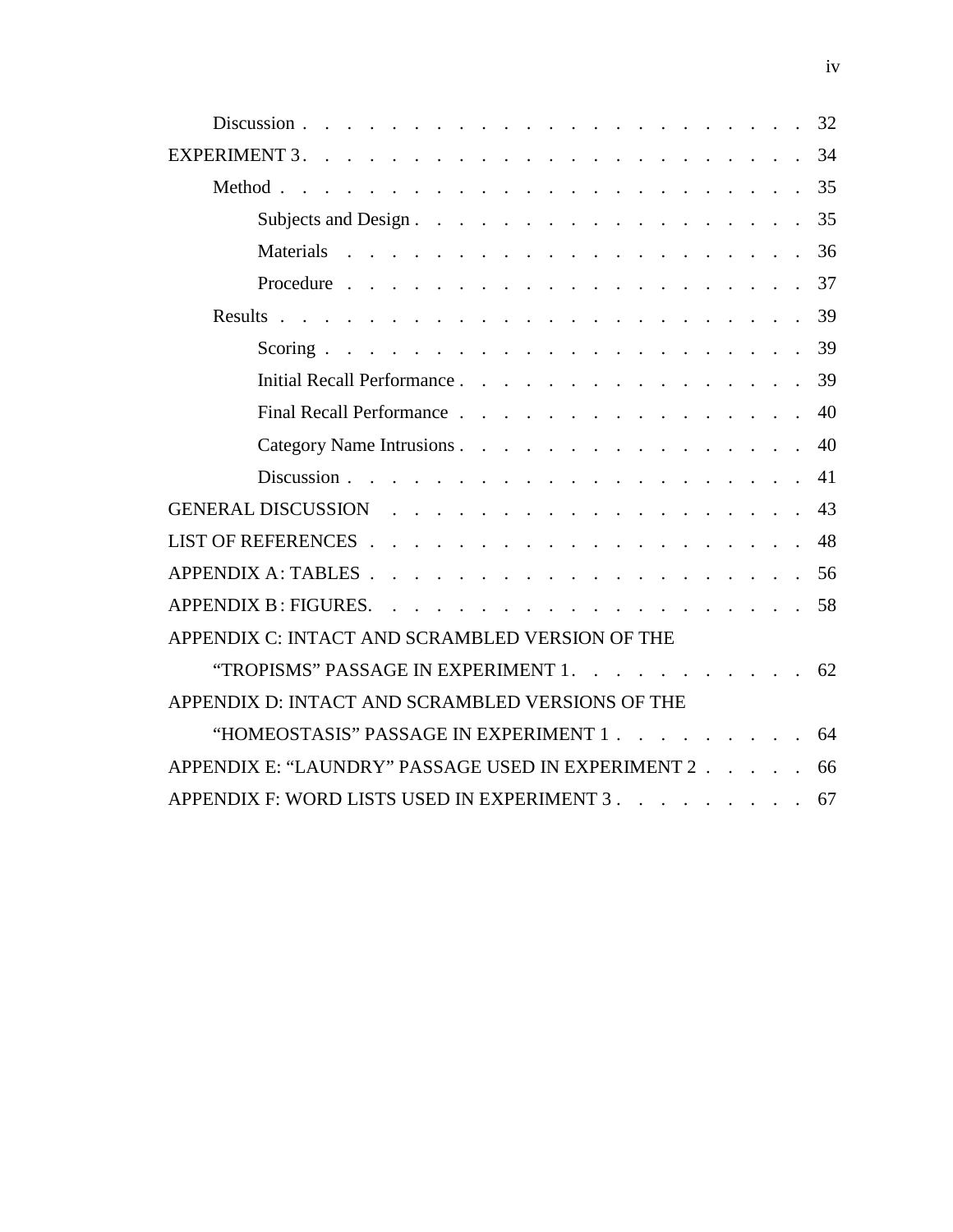# **LIST OF TABLES**

| Table 1: Proportion of Idea Units Recalled in the Learning Phase of Experiment  |  |
|---------------------------------------------------------------------------------|--|
|                                                                                 |  |
| Table 2: Proportion of Idea Units Recalled During Session 2 as a Function of    |  |
| Text Structure and Initial Learning Activity 56                                 |  |
| Table 3: Proportion of Idea Units Recalled in the Learning Phase of Experiment  |  |
|                                                                                 |  |
| Table 4: Proportion of Words Recalled in the Learning Phase of Experiment 3. 57 |  |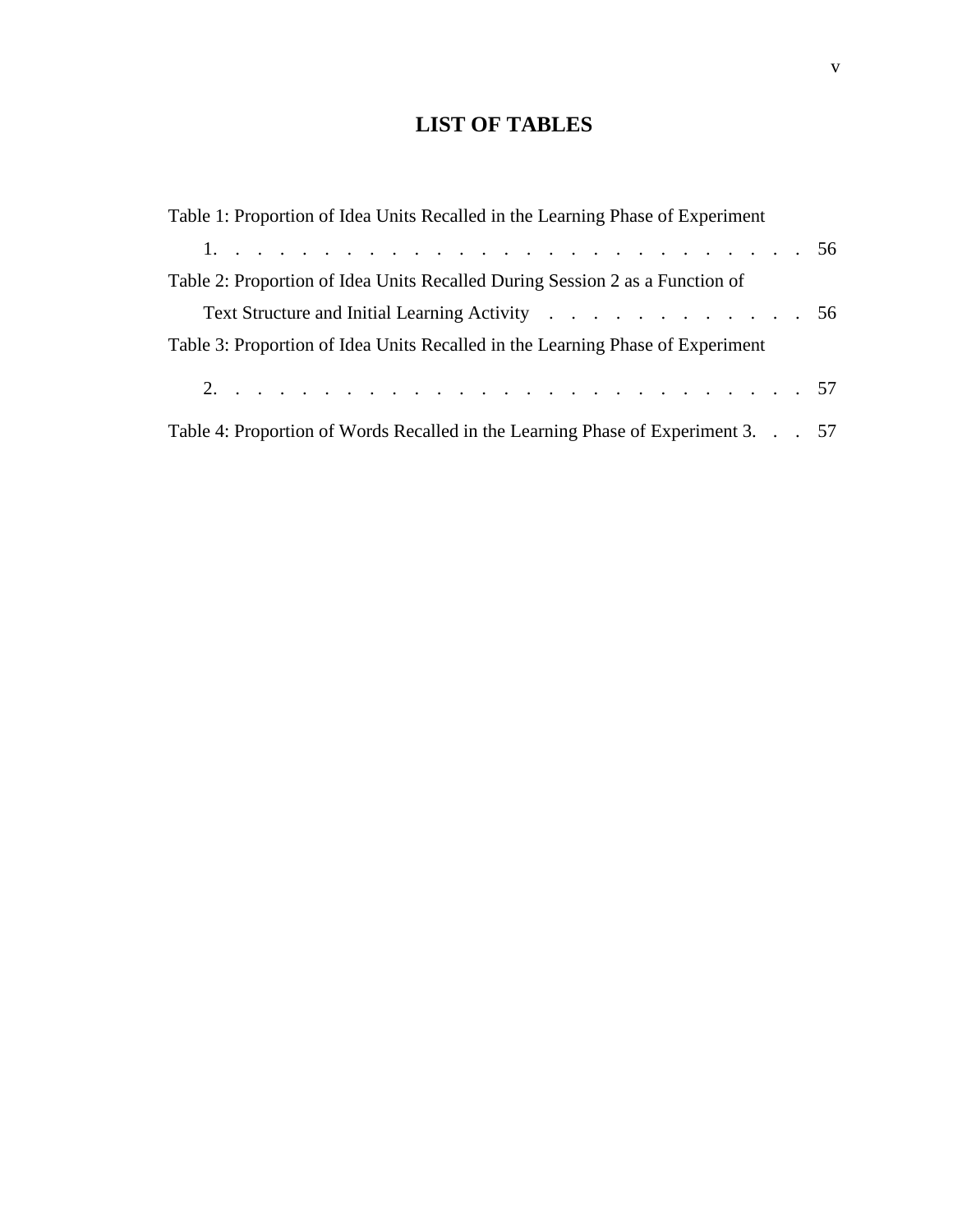# **LIST OF FIGURES**

| Figure 1: Final short answer performance for verbatim questions 58  |  |  |  |  |
|---------------------------------------------------------------------|--|--|--|--|
| Figure 2: Final short answer performance for inference questions 59 |  |  |  |  |
| Figure 3: Final recall performance in Experiment 2. $\ldots$ 60     |  |  |  |  |
| Figure 4: Final recall performance in Experiment 3. 61              |  |  |  |  |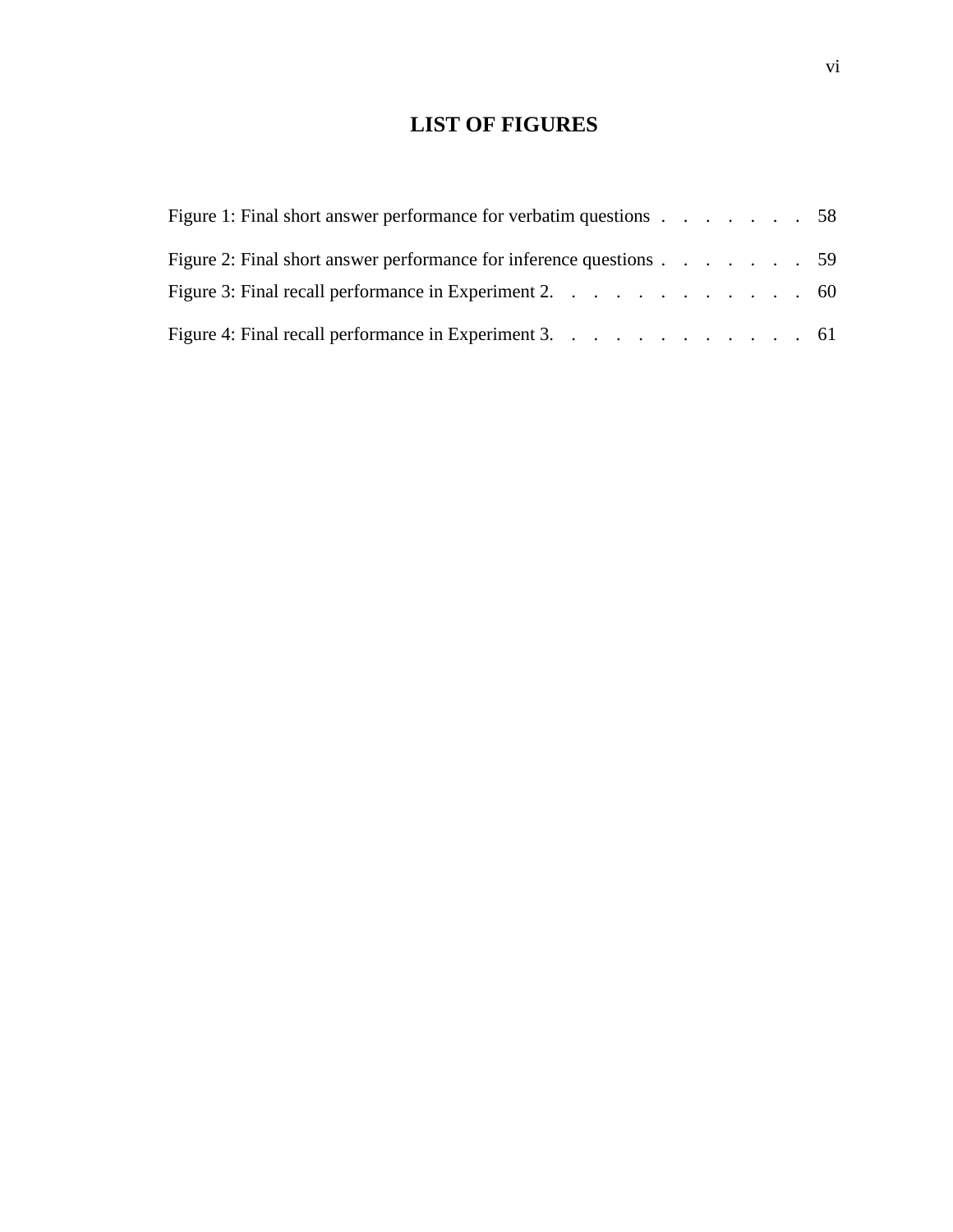#### **ABSTRACT**

 Author: Bedwell, Joseph P. MS Degree Received: May 2018 Institution: Purdue University Title: The Role of Material Complexity in Retrieval Practice Effects Major Professor: Jeffrey D. Karpicke

 While material low in element interactivity can be thought of as a series of isolated facts, Recently, van Gog and Sweller (2015) asserted that the advantages of testing diminish (or even disappear altogether) as the complexity of learning materials increases. To elucidate their claim, they used the term "element interactivity" as a proxy for material complexity. material that is high in element interactivity contains strongly related ideas such that the learning of any particular idea is contingent on understanding other components of the material. The current set of experiments systematically manipulated element interactivity in order to evaluate the validity of van Gog and Sweller's contention.

 seem counterintuitive, the logic put forth by van Gog and Sweller (2015) would argue Experiment 1 manipulated element interactivity by scrambling the order of sentences within educational texts. Specifically, students studied two educational texts that were either presented intact or with their sentences scrambled. For one of the passages, students engaged in retrieval practice following study, and for the other, they completed a distractor task following study. Subjects' memory for the passage content was assessed a week later when they were asked to answer a series of questions about the texts and freely recall the information they studied the previous week. Although it may that for the scrambled passages (which were lower in element interactivity) testing effects would be present, and for the passages presented with their sentences intact (higher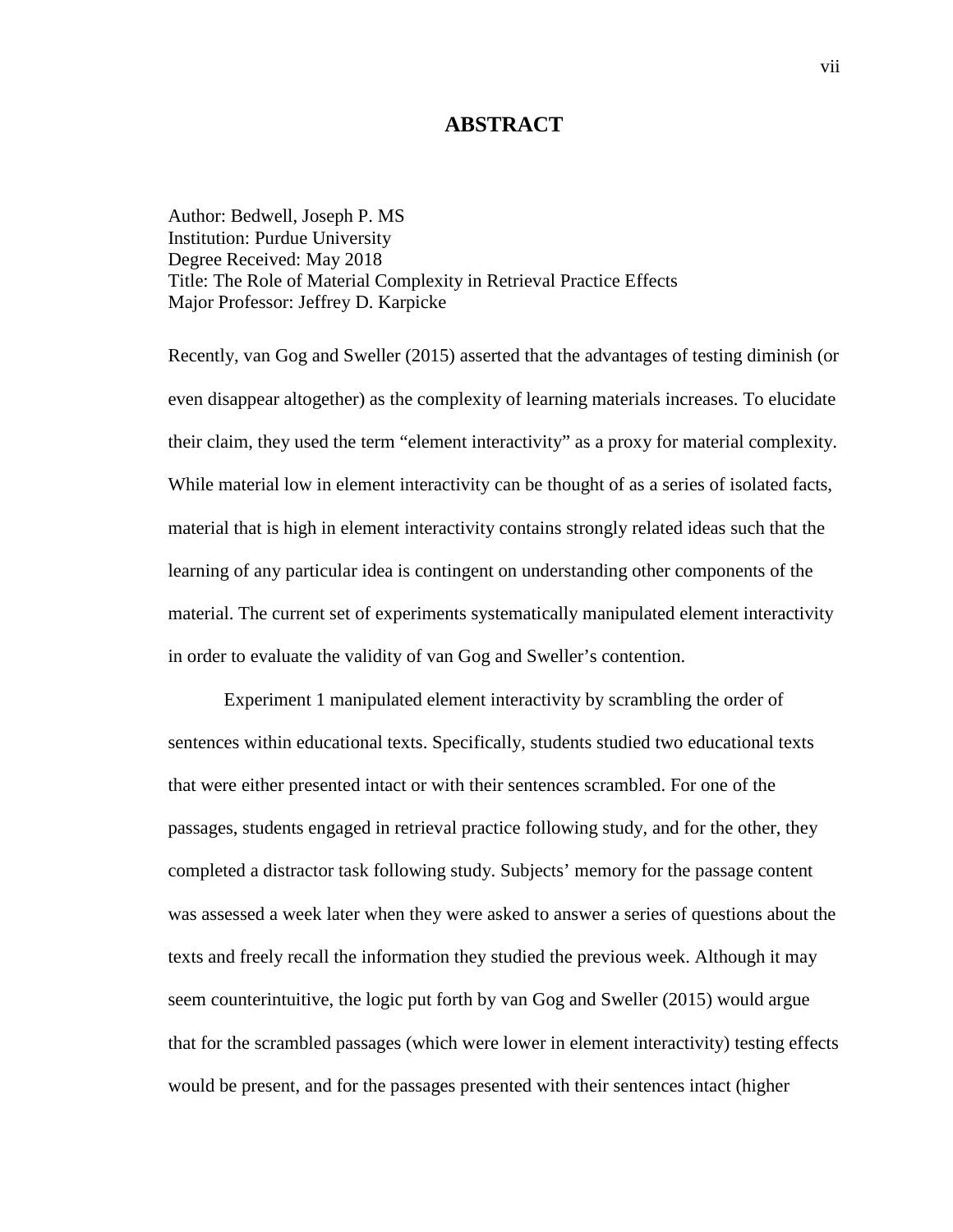element interactivity), testing effects should be absent. Contrary to this prediction, doing retrieval practice led to enhanced performance on all sections of the final test regardless of whether the texts were intact or scrambled.

Experiment 2 manipulated element interactivity by altering subjects' contextual prior knowledge. Participants studied an ambiguously worded passage in the presence or absence of a topic word that provided a relational schema to guide their interpretation. Because the topic word served to create relations among the ideas presented in the text, van Gog and Sweller's hypothesis would assert that retrieval practice effects should be absent when the topic word is visible and present when it is not visible. As in Experiment 1, subjects either did retrieval practice or completed a distractor task after studying the passage and took a final test roughly one week later. Results showed a benefit of retrieval practice for both the topic absent and the topic present groups.

 or absence of the category names. In terms of predictions, we speculated that giving Experiment 3 was largely identical to Experiment 2 in that it manipulated subjects' contextual prior knowledge and followed a similar procedure. However, in this case, participants studied word lists that conformed to ad hoc categories in the presence subjects' access to the category names would increase element interactivity, thereby implying that van Gog and Sweller (2015) would argue that testing effects should be absent when category names are present. In stark contrast to this assertion, findings from this experiment indicated a benefit of engaging in retrieval practice regardless of whether the category names were present or not. Nevertheless, there were no differences in performance between the category names present and category names absent groups.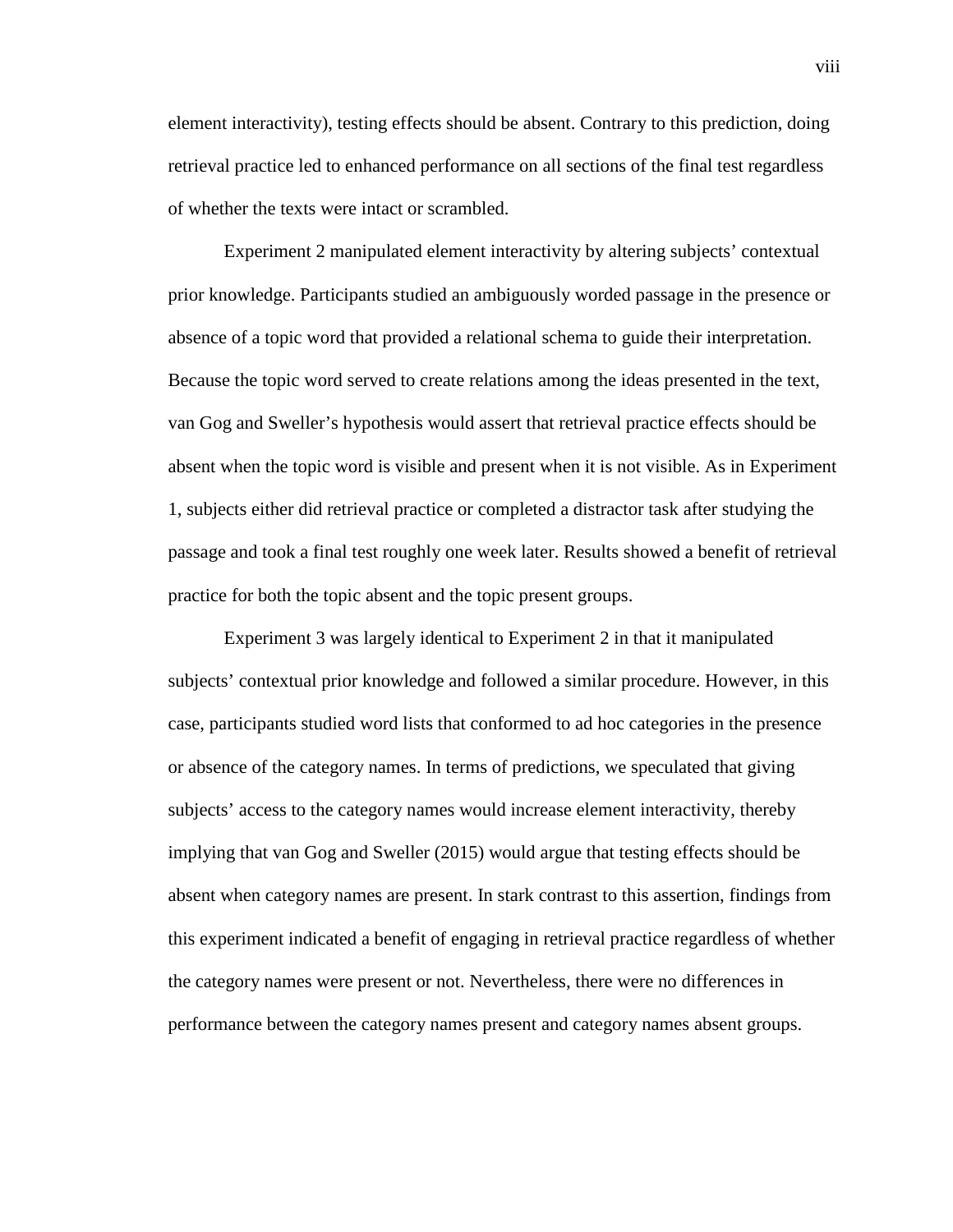Thus, across three experiments, no evidence was found to support the contention that retrieval practice effects are absent when using complex materials.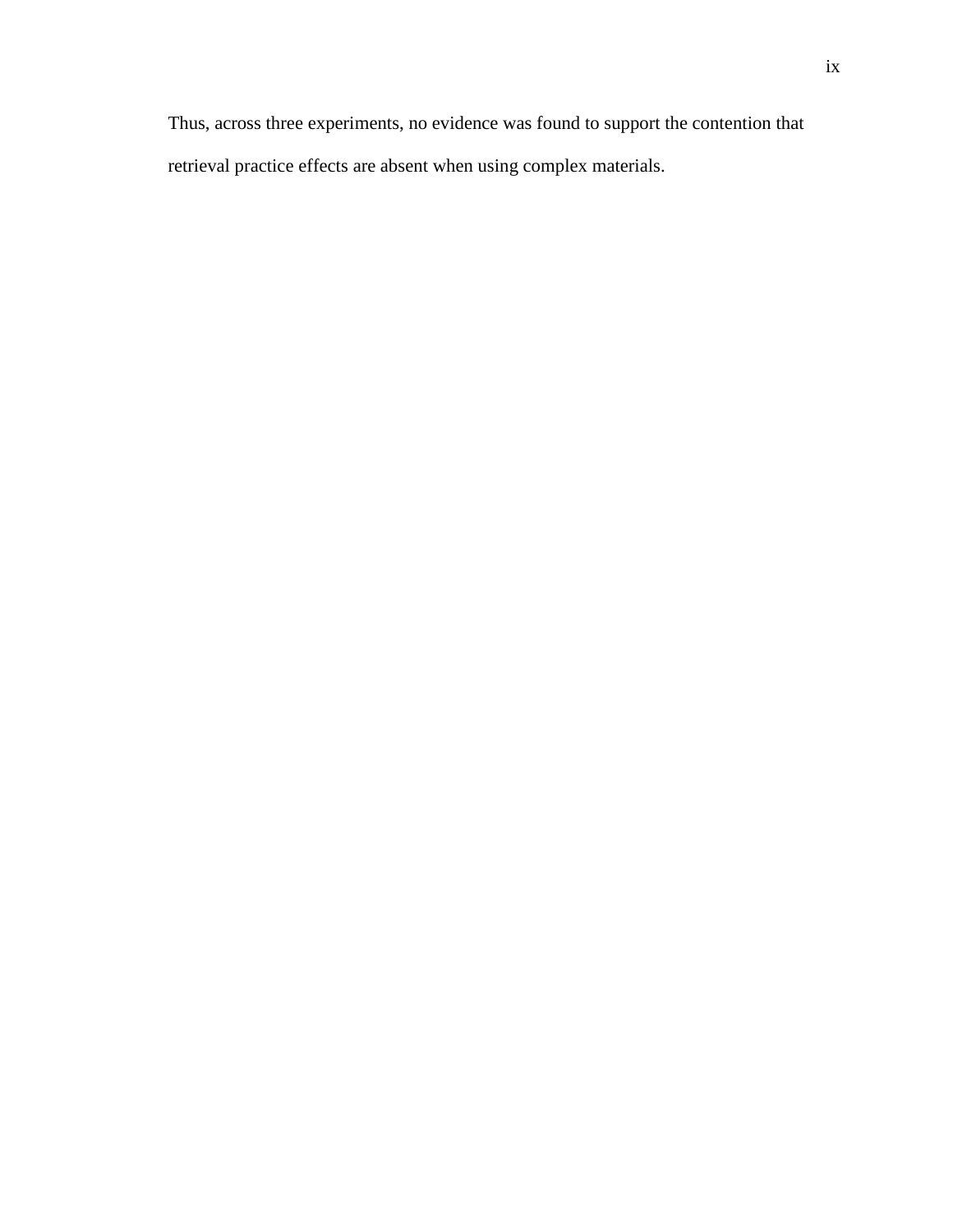#### **INTRODUCTION**

 testing effect, the finding that information that is repeatedly retrieved from memory is commonly referred to as retrieval practice) seem to transcend age, such that its 2007) and elderly adult populations (Bishara & Jacoby, 2008; Logan & Balota, 2008). (Karpicke & Blunt, 2011), and statistics (Lyle & Crawford, 2011). Although the plethora The past decade has seen an explosion of research concerning the topic of retrieval-based learning (Karpicke, 2017). Indeed, this is not without cause because the better remembered than information that is repeatedly studied, has myriad educational implications and appears to be quite robust. For instance, the benefits of testing (more effectiveness is evident in preschool aged children (Fritz, Morris, Nolan, & Singleton, Additionally, retrieval practice effects generalize to many educational contexts and disciplines, including biology (Carpenter et al. 2016), foreign language (Karpicke & Roediger, 2008), psychology (Batsell, Perry, Hanley, & Hotstetter, 2017), general science of aforementioned studies might lead one to conclude that the testing effect is ubiquitous, recently a debate has emerged concerning whether the complexity of the learning materials serves as a boundary condition for the phenomenon.

 that are easily verbalized. To give a few examples, testing effects have been found in studies that used educational texts (Blunt & Karpicke, 2014; McDaniel, Howard & Kang, Lindsey, Mozer, & Pashler, 2014; Karpicke & Bauernschmidt, 2011), and word In general, the effects of retrieval practice persist across a range of materials. However, as one might infer, the bulk of the research has been conducted using materials Einstein, 2009; Wissman, Rawson, & Pyc, 2011), key-term definitions (Ariel & Karpicke, 2018; Grimaldi & Karpicke, 2014), word-pair associates (Carpenter 2009;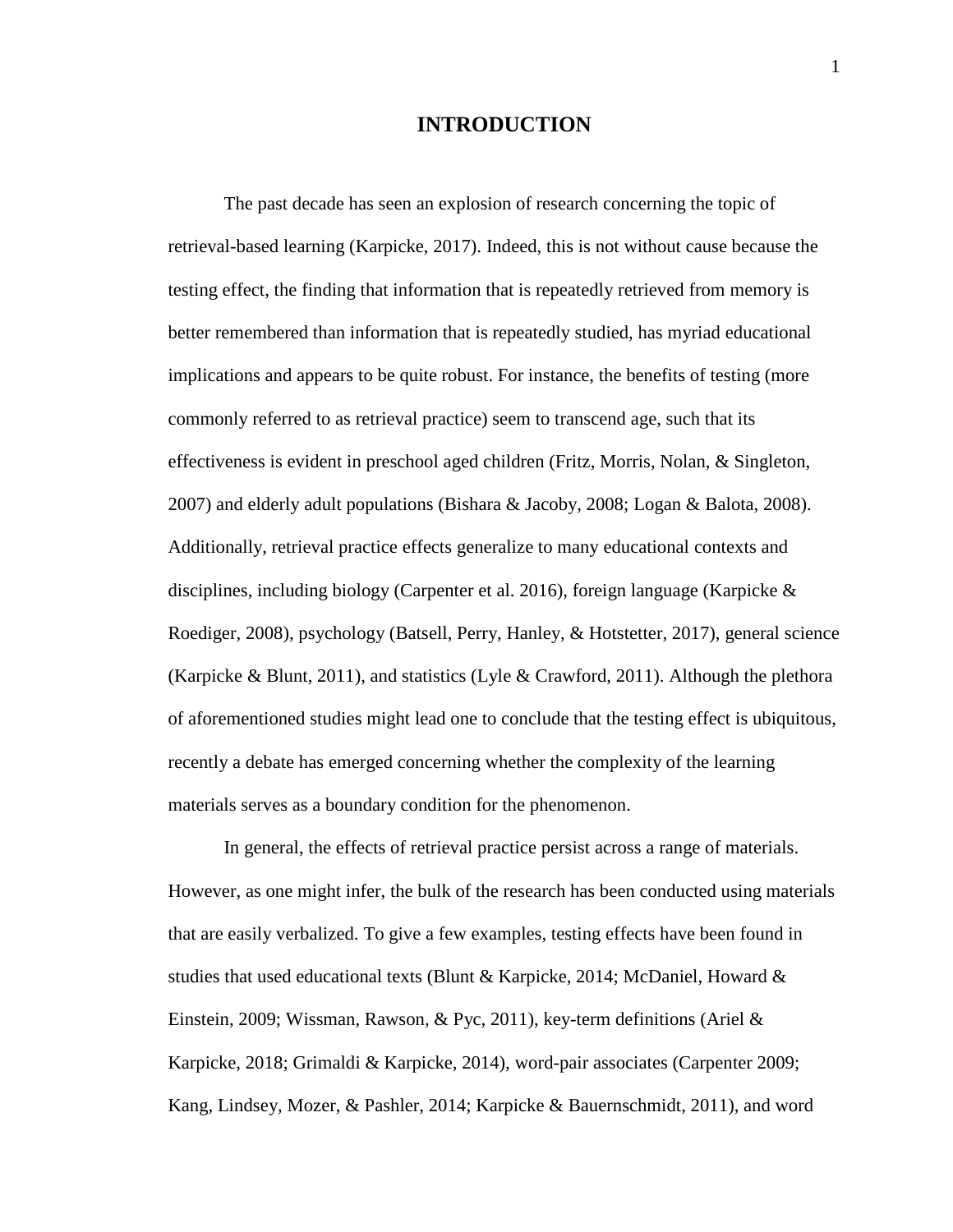lists (Carpenter & DeLosh, 2006; Whiffen & Karpicke, 2017). Moreover, the benefits of feedback was given after they selected a doorway. retrieval practice extend to materials that are difficult to articulate. Kang (2010) asked subjects to learn a series of Chinese characters by repeatedly studying them or by engaging in retrieval practice through mental visualization. On a final test, the advantage of the retrieval practice condition over the restudy condition was evident. Finally, spatial learning tasks also seem to receive a benefit from testing. Kelly, Carpenter, and Sjolund (2015) had subjects learn a route that was to be used to navigate through a series of connected rooms in a virtual building. After being presented with the correct route once, subjects either restudied it or were asked to recall the route from memory. The subjects who had their memory tested exhibited superior performance on a final test, provided

Despite the wealth of research investigating the effects of retrieval practice with different material types, the relationship between testing effects and material complexity has been infrequently evaluated. Recently, van Gog and Sweller (2015) asserted that the testing effect decreases (or even disappears entirely) when the complexity of the learning materials increases. To elucidate their claim, they used the term "element interactivity" as a proxy for material complexity. Material low in element interactivity can be thought of as a series of isolated facts where any single idea can be learned without reference to the other ideas in the material. By contrast, material that is high in element interactivity contains strongly related ideas such that the learning of any particular idea is contingent upon understanding other components of the material.

 As evidence for their contention that the testing effect is diminished when using materials that are high in element interactivity, van Gog and Sweller (2015) cited prior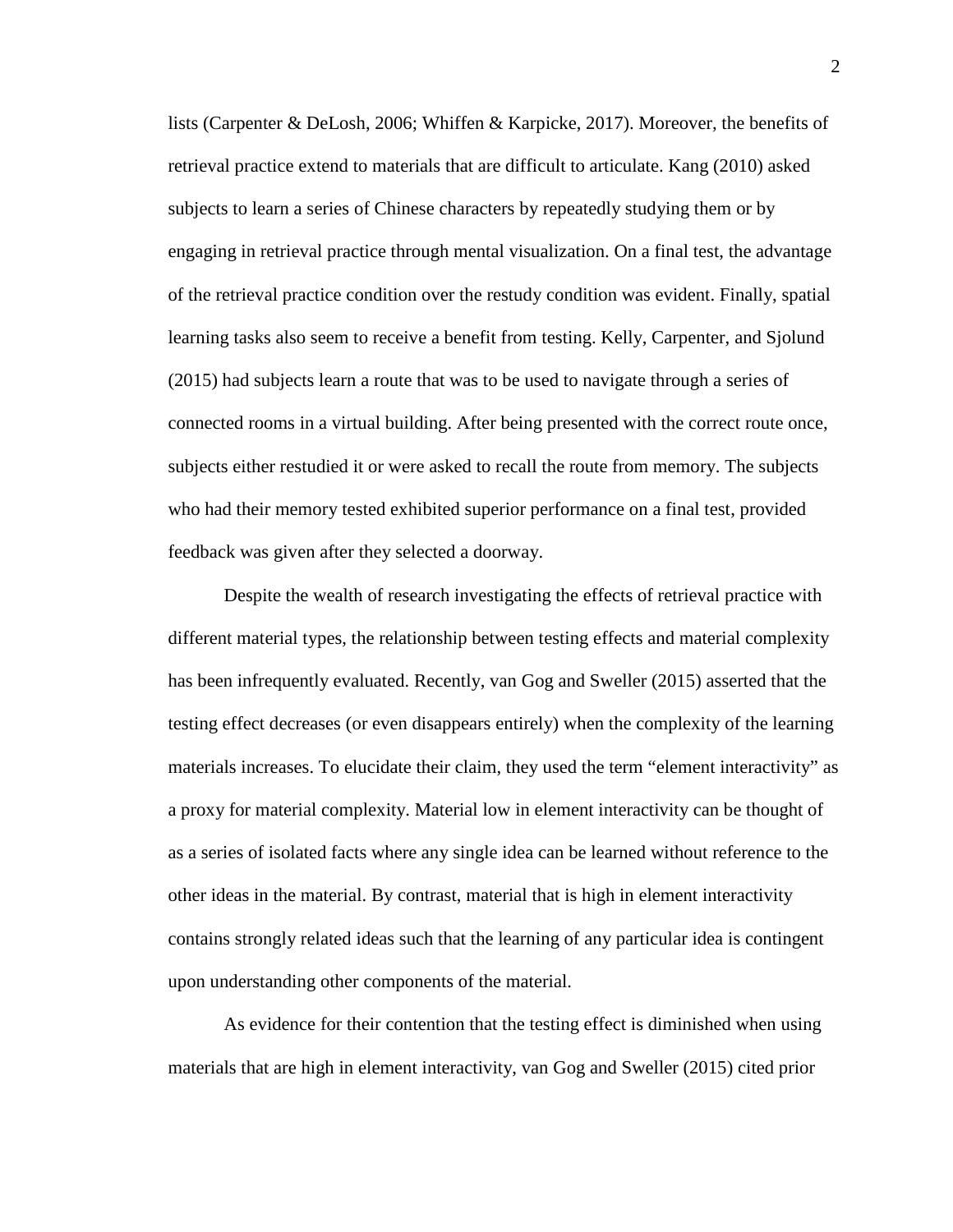research involving worked examples. Worked examples describe or illustrate the sequence of steps should be accomplished. Additionally, because each step builds on the the same, but there were different surface features), and the third group alternated studied. One week later, participants took a final test consisting of isomorphic circuit problems, and no differences between the groups were found. Because this result was Gog & Kester, 2012; van Gog et al. 2015). procedure for solving a particular problem. Often, these problems consist of multiple steps, so the primary function of a worked example is to delineate the order in which the previous one, worked examples are classified as high element interactivity (van Gog et al. 2015; Leahy et al. 2015). Therefore, to examine the relationship between retrieval practice effects and high element interactivity materials, van Gog et al. (2015) had students learn to solve electrical circuit problems using worked examples. Specifically, students were randomly assigned to one of three conditions. The first group studied four different worked examples, the second group alternated between studying a worked example and solving an isomorphic problem (the procedure for solving the problem was between studying a worked example and then solving the problem they previously consistent with earlier worked example studies that used a similar procedure, the authors concluded that the testing effect is absent for high element interactivity materials (van

Although further examination into the relationship between worked examples and testing effects is certainly warranted, it is worth noting that van Gog and Sweller's claim was met with some opposition (Karpicke & Aue, 2015; Rawson 2015). Most notably, critics took issue with the fact that none of the worked example experiments manipulated element interactivity. Instead, the authors presented a series of studies in which element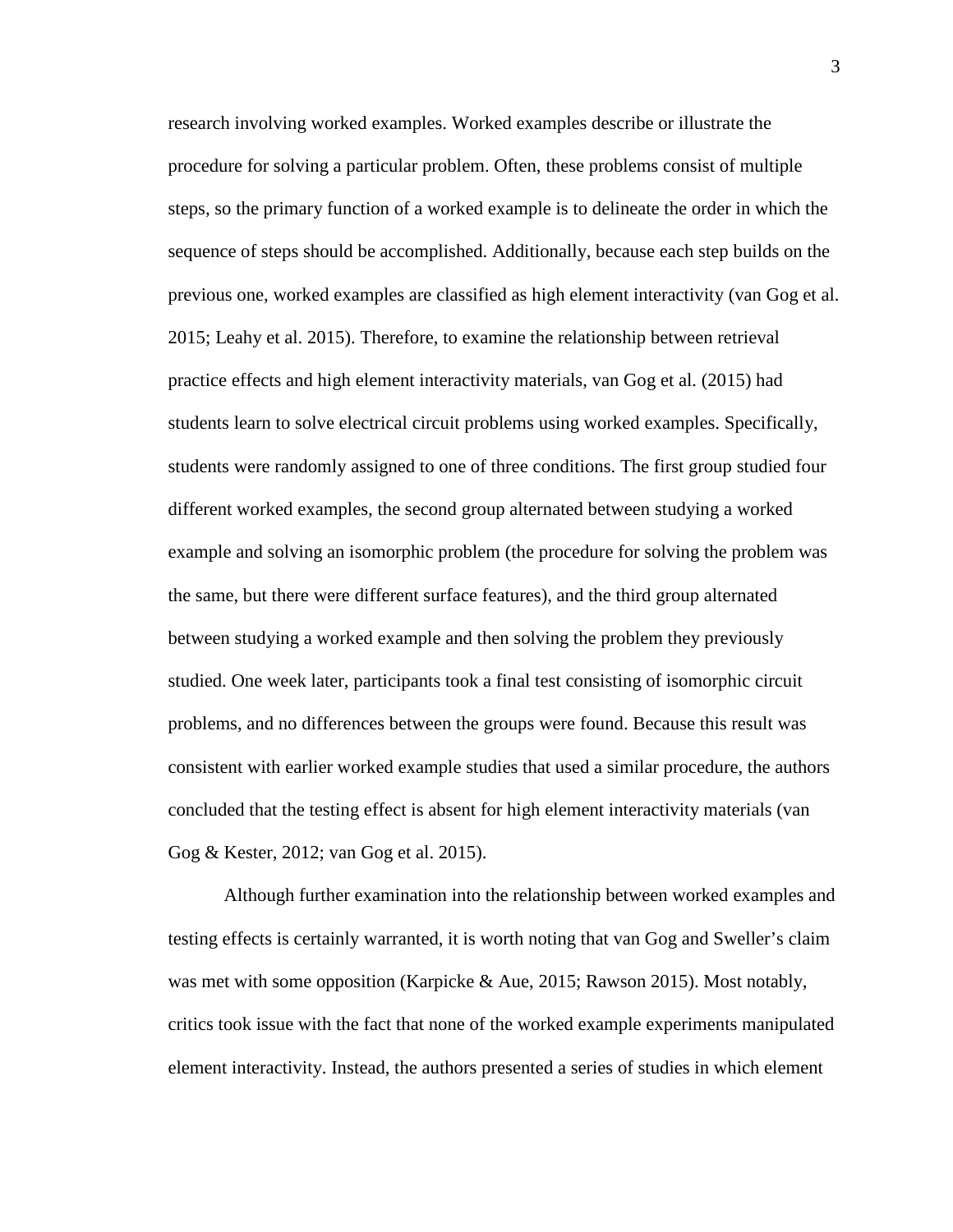is low and reduced or absent when element interactivity is high. interactivity was supposedly high and testing effects were absent. A more compelling set of data, then, would be one that manipulates element interactivity, holds other factors constant, and shows that retrieval practice effects are present when element interactivity

 example poem, then filled in blanks with the rules for composing the poem (retrieval low element interactivity rule was "there must be six lines in the poem," and if the a delayed test, there was a numerical advantage for the subjects that engaged in retrieval practice in terms of satisfying both low and high element interactivity criteria. In an effort to satisfy these criteria, Hanham, Leahy, and Sweller (2017) had elementary and middle school students learn to write poems by studying worked examples. Students were assigned to one of two groups. The first group studied two example poems and then produced their own poem. The second group studied one practice), and finally wrote their own poem. Crucially, the rules for constructing a poem either tapped low or high element interactivity information and depending on the extent to which a particular rule was followed on the final test, the type of element interactivity knowledge the rule was associated with was considered learned. For instance, a sample student's final poem contained six lines, they were considered to have successfully completed a low element interactivity part of the task. An example high element interactivity rule was "the first letter in the first five lines must form a word." Results indicated that a greater proportion of the low element interactivity information was satisfied when students did retrieval practice, but a greater proportion of the high element interactivity information was satisfied when students studied two examples. However, this pattern of results only occurred on an immediate test. For a later experiment that used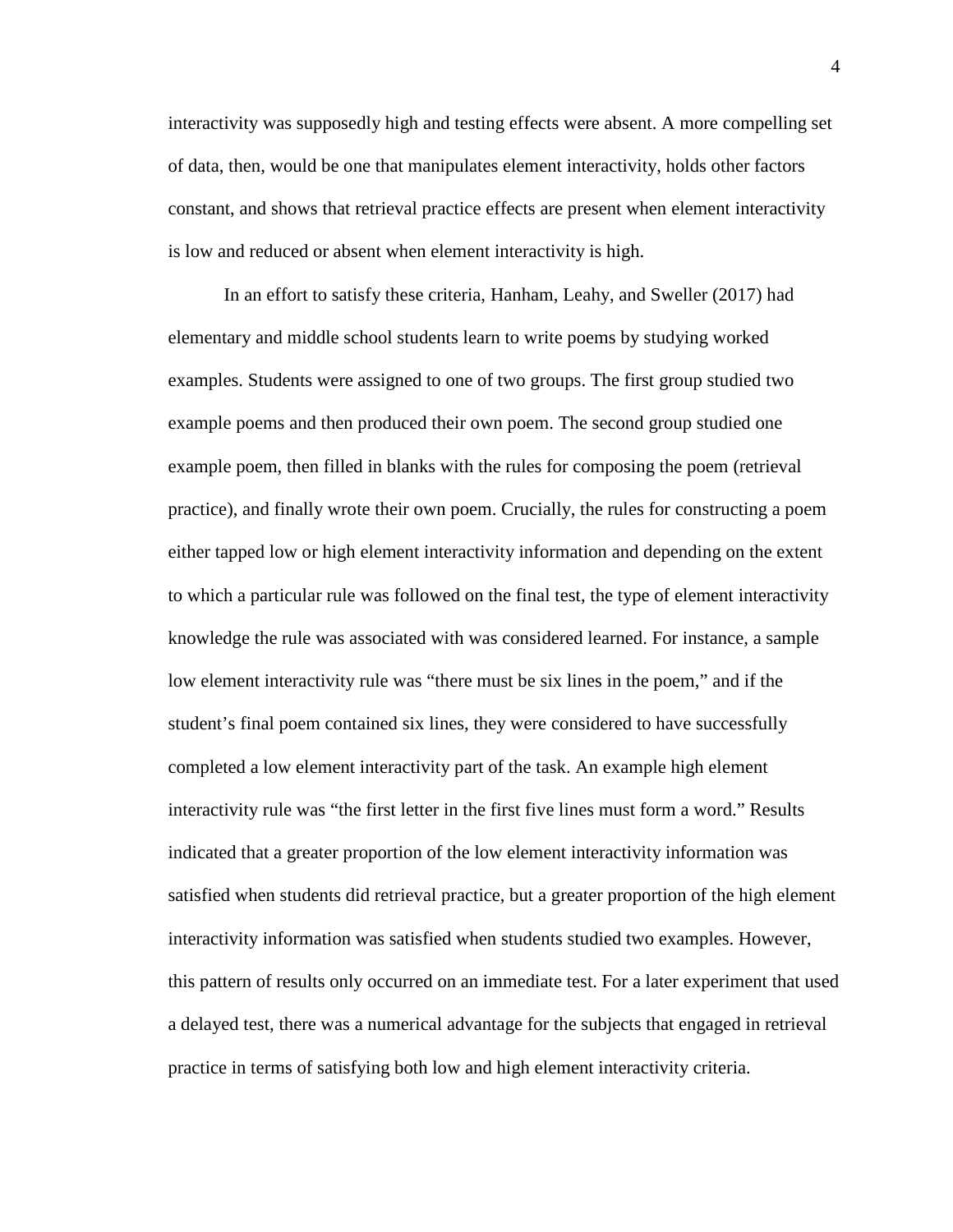Additionally, this experiment was underpowered with fewer than 15 subjects per cell, which likely influenced whether a significant difference was detected.

 conclusions drawn will have substantial educational implications. While students need to material of greater complexity, and as such, educators should be made cognizant of Regardless of the extent to which van Gog and Sweller's assertion is supported in experiments using worked examples, further investigation into the relationship between element interactivity and retrieval practice effects is justified. Specifically, any learn both low and high element interactivity knowledge in order to succeed in the classroom, information that is high in element interactivity is more commonly thought of as the goal to strive for in that it implies students will be able to see connections between ideas. Furthermore, less complex material often serves as a prerequisite for understanding whether there is a point when practicing retrieval becomes an ineffective strategy for learning new content. Conversely, if material complexity does not function as a boundary condition for the testing effect, educators should be informed of this additional facet of its ubiquity and remain steadfast in their use of retrieval practice within the classroom.

#### **Material Complexity as Text Structure**

 practice served as a more effective learning strategy than creating a concept map when studying two texts that differed in terms of their structure. Specifically, they presented subjects with an enumeration passage (a text that listed a series of facts and concepts) and While material complexity can be manipulated in a variety of ways, one technique that several studies have used is altering the structure of a text. For instance, in their second experiment, Karpicke and Blunt (2011) sought to determine whether retrieval a sequential passage (a text that described a sequence of interrelated events). Arguably,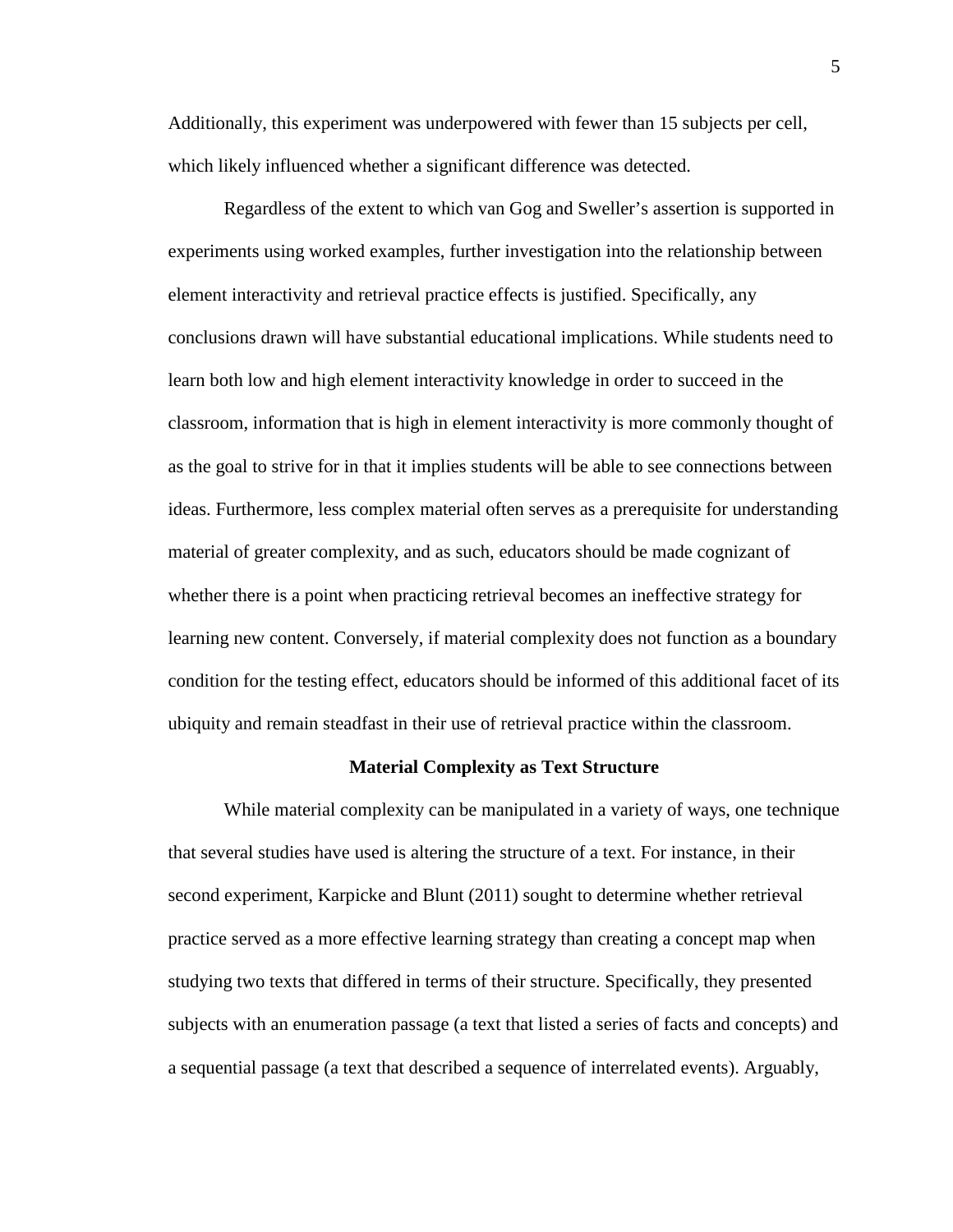the sequential passage would be higher in element interactivity than the enumeration passage, such that one might expect differences in performance depending on the passage structure. However, the results of the experiment revealed a large benefit of retrieval practice over concept mapping regardless of whether the passage was classified as sequential or enumeration. A similar finding was demonstrated by Blunt and Karpicke (2014) when equivalent retrieval practice effects were found irrespective of whether subjects were presented with a sequential or an enumeration passage.

 asking subjects to study a passage about black holes that was either intact (sentences Although van Gog and Sweller (2015) did not personally conduct any studies that manipulated element interactivity, they reported that scrambling the order of sentences in a passage reduces it. de Jonge, Tabbers, and Rikers (2015) investigated this idea by presented in a coherent order) or scrambled (sentences presented in an incoherent order). To confirm that this manipulation was effective, the degree of coherence within each text was assessed through Latent Semantic Analysis, and this revealed that the two texts contained significantly different coherence levels. Therefore, two separate experiments were conducted. The first presented subjects with the intact text in a sentence-bysentence format. Following 15 minutes of initial study, subjects either restudied the passage for 15 minutes or were tested on the passage content for 15 minutes. In the test condition, students were re-presented with each of the passage's sentences individually and asked to fill in blanks that indicated missing words. Regardless of their condition, subjects returned to the lab one week later and took a final fill-in-the-blank test. Results of this experiment indicated that performance on the final test was the same in both the study and test conditions. The second experiment followed the exact same procedure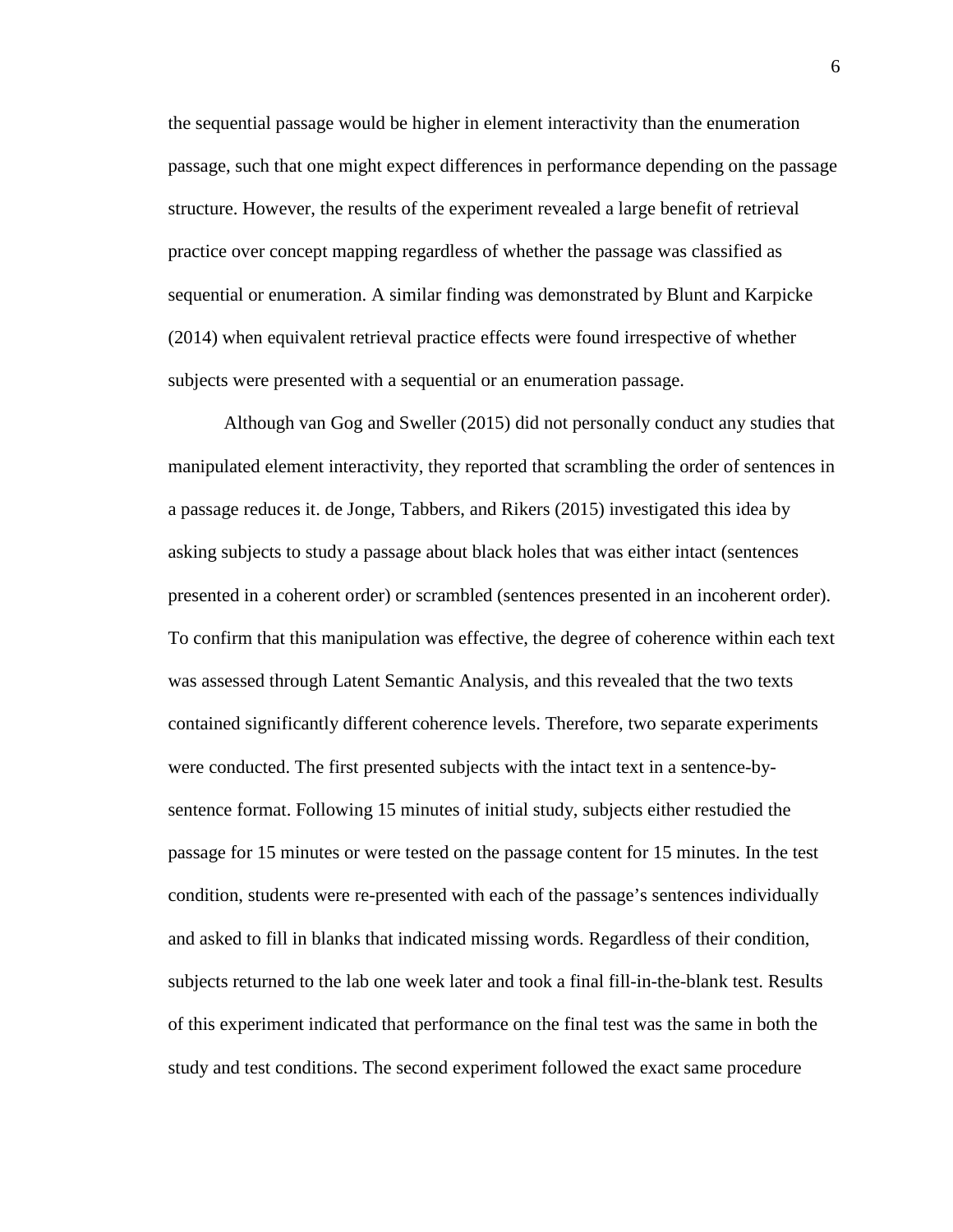students exhibited less forgetting in the test condition than in the restudy condition. except that students were presented with the incoherent version of the text. In this experiment, a benefit of testing was revealed such that on the delayed assessment,

 presented intact or randomly-ordered, a feature which Chan referred to as high and low texts they also engaged in retrieval practice of the content by answering a series of short- Contrary to the findings of de Jonge et al. (2015), Chan observed robust benefits of retrieval practice on delayed tests one day after the initial learning phase for both the low A similar experiment was conducted by Chan (2009) where students were asked to read educational texts. Crucially, the sentences within each paragraph were either integration, respectively. Students studied each passage for 16 minutes, but for one of the answer questions that required them to relate multiple concepts within the material. and high integration conditions.

 Rawson, 2015) hypotheses, van Gog and Sweller (2015) argued that the benefit of retrieval. Conversely, texts higher in element interactivity (which contain an inherent Given the conflicting results presented above, it is necessary to consider how the structure of a text could influence retrieval practice effects. Drawing upon the "elaborative retrieval" (Carpenter, 2009) and "mediator strengthening" (Kornell, Klein, & retrieval lies in its ability to establish relations between information elements and provide an organizational structure to the material. Therefore, they hold that an advantage of testing would be evident in texts with lower element interactivity (i.e., those where the sentences have been scrambled) due to the increased relational processing elicited by organizational structure) receive no added benefit from practicing retrieval because the relational processing it affords is redundant with the structure of the passage.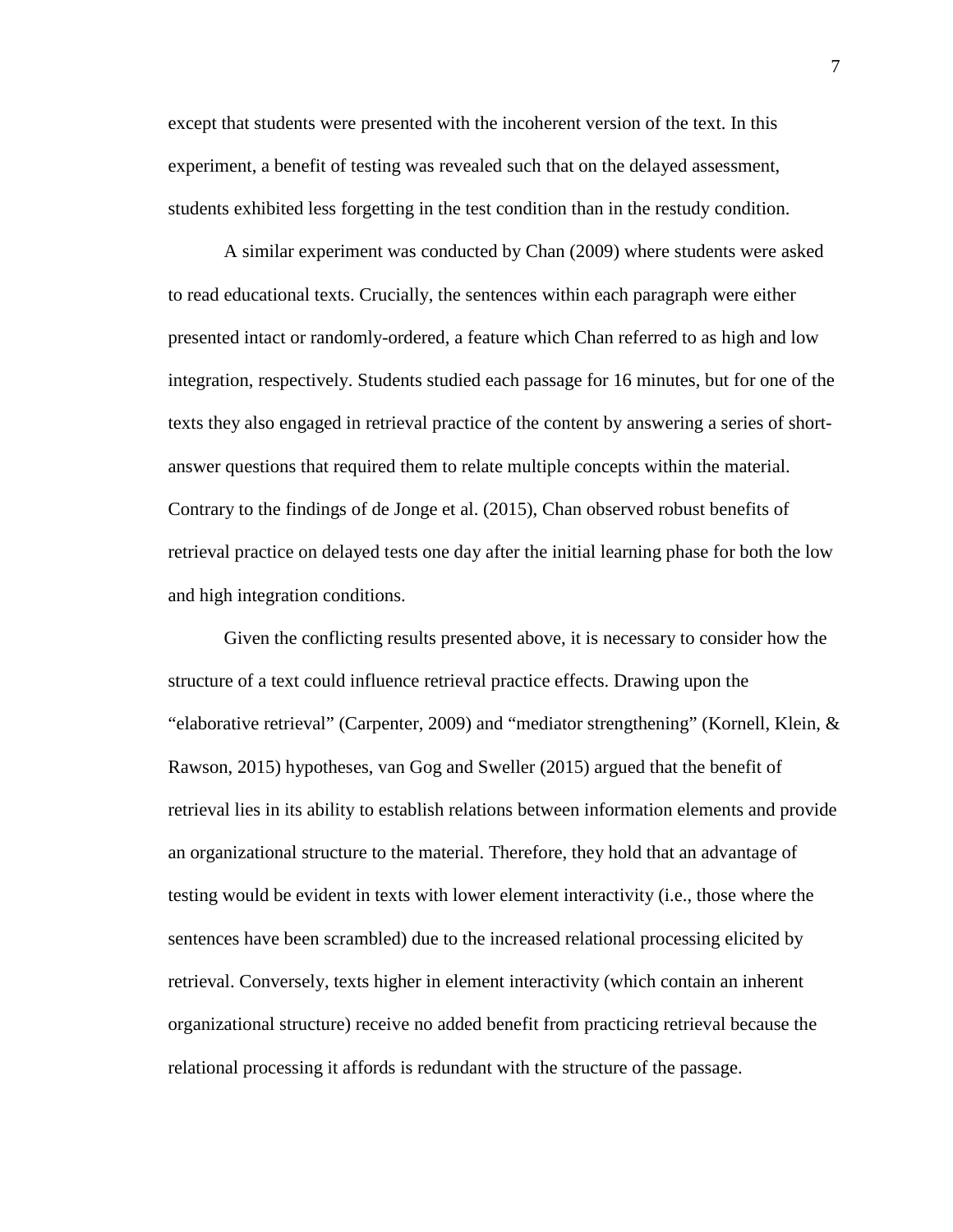The idea that complex materials render the testing effect impotent as a consequence of redundant processing is interesting when one considers the literature concerning material-appropriate processing. A material-appropriate processing framework argues that the greatest enhancements to recall performance occur when the processing elicited by the learning activity is complimentary to the type of processing afforded by the text (McDaniel & Einstein, 1989, 2005; McDaniel & Butler, 2010). Specifically, it identifies two types of processing: relational and item-specific. While relational processing emphasizes similarity and highlights the importance of making connections between multiple ideas, item-specific processing underscores distinctiveness and the unique features of individual items (Grimaldi, Poston, & Karpicke, 2015). Within the framework, both types of processing are needed to produce maximum recall, and if the types of processing invited by the text and learning activity are the same, then lower levels of recall will be observed.

 given the emphasis van Gog and Sweller (2015) placed on the de Jonge et al. (2015) words within each sentence, and the text was either presented intact or with the sentences The decision to invoke material-appropriate processing as an explanation for why increased material complexity reduces the benefit of retrieval practice seems imprudent, article. To recap, in that experiment, the learning activity involved filling in individual scrambled. Therefore, if one assumes that the scrambled text affords less relational processing than the coherent text and that the activity of filling in individual words relies on item-specific processing, it is reasonable to expect that a testing effect would be evident when the passage was intact and that it would be absent when the text was scrambled. The opposite pattern of results was found. Hence, it seems that if material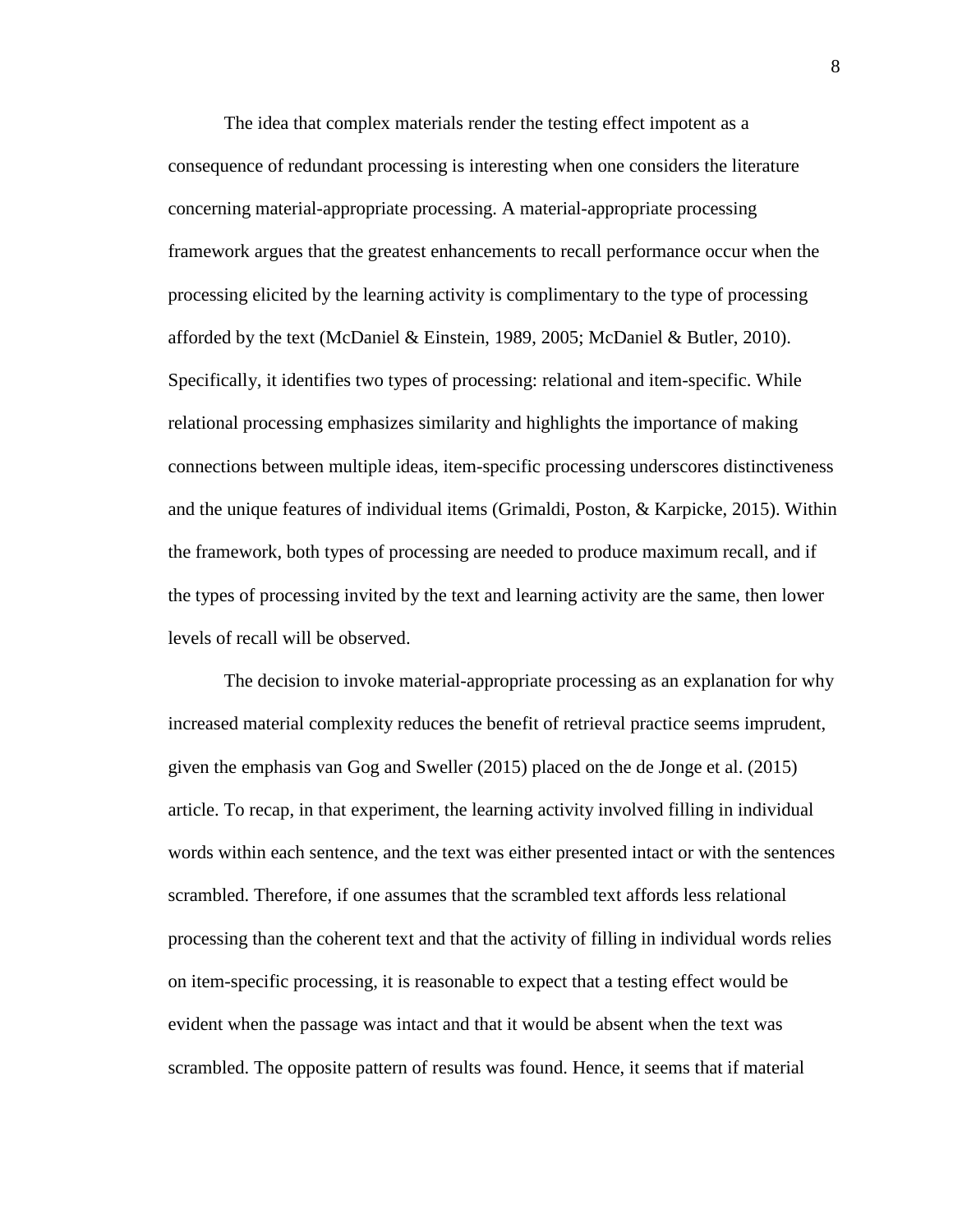necessary to consider alternative explanations. complexity does serve as a boundary condition for retrieval practice effects, it will be

 While the proportion of words recalled was the same across test trials, category clustering toward organization was found in studies that used categorized and uncategorized word Although the multitude of studies that found a testing effect using coherent educational texts cast doubt on the claim that retrieval practice does not benefit highly relational material, there is good evidence to suggest that testing does enhance organizational processing. When asked to recall uncategorized word lists repeatedly, it has been demonstrated that subjects recall according to a subjective order, continually placing the same words next to each other on successive test trials (Tulving, 1962, 1966). A similar finding has been revealed with categorized word lists. Bregman and Wiener (1970) had subjects study the lists and then recall them on three consecutive test trials. increased across the successive tests—a finding that has been consistently replicated (Congleton & Rajaram, 2012; Zaromb & Roediger, 2010). Notably, because this trend lists, it gives credence to the idea that retrieval practice benefits can be found despite a preexisting organizational structure.

 in a coherent manner, can this fit into currently proposed mechanisms for retrieval 2014). This explanation holds that when individuals encode material, they also encode If the advantages of testing are independent of whether the material is presented practice? One possibility is the episodic context account (Karpicke, Lehman, & Aue, information about the temporal context in which the information is presented. When that piece of material is retrieved at a later point in time, individuals attempt to reinstate the prior temporal context. If they are successful, the context representation associated with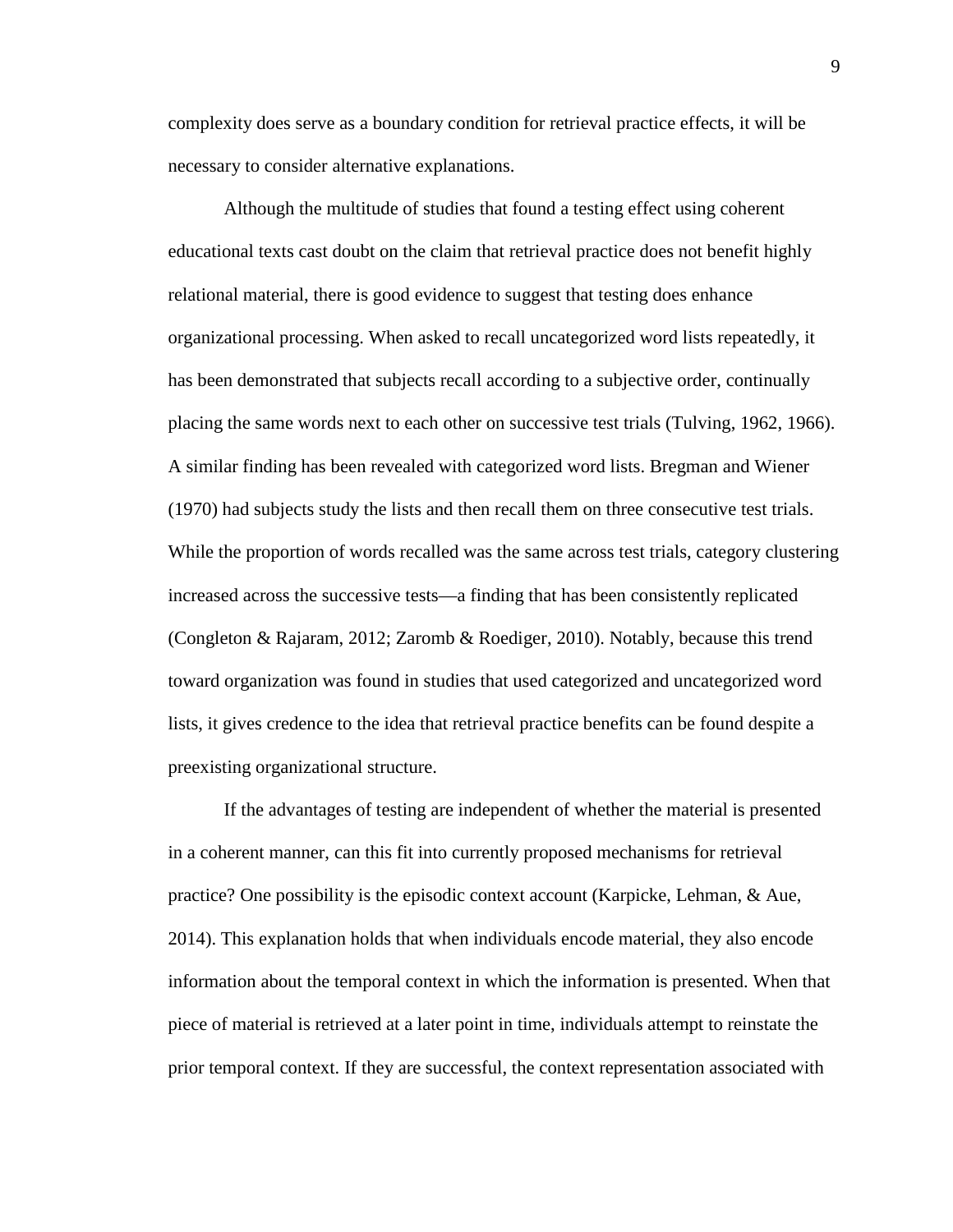their search set and have several effective contextual retrieval cues to help them access the benefits of retrieval would persist regardless of the structure of a text. the item or material is updated, such that it incorporates contextual features from the time it was originally studied and the time it was recalled. This allows individuals to restrict the content. Crucially, this account would suggest that because temporal context information is independent of any preexisting organizational scheme within a passage,

#### **Material Complexity as Contextual Prior Knowledge**

 schematic knowledge was given. In the first experiment, high school students listened to passage could occur. Regardless of whether a picture was presented, all subjects Another factor that can influence the complexity of a set of material is whether an individual has access to the requisite contextual information. This idea was illustrated quite clearly in a series of experiments conducted by Bransford and Johnson (1972) where subjects were asked to recall information that made little sense unless appropriate an audio recording of a text, but depending on the condition to which the student was assigned, they were either presented with a picture that gave the text meaning before they heard the recording, after they heard the recording, or not at all. Importantly, the passage that the subject heard was written to follow standard rules of English language construction, except that the sentences themselves were vague and had ambiguous interpretations. Furthermore, the passage did not attempt to describe the picture, but rather the picture served as a contextual base for where the events described in the attempted to recall the passage and rate their ease of comprehension following a twominute delay. Results found that there was no difference in recall and comprehension ratings between the individuals who were not exposed to the picture and those who were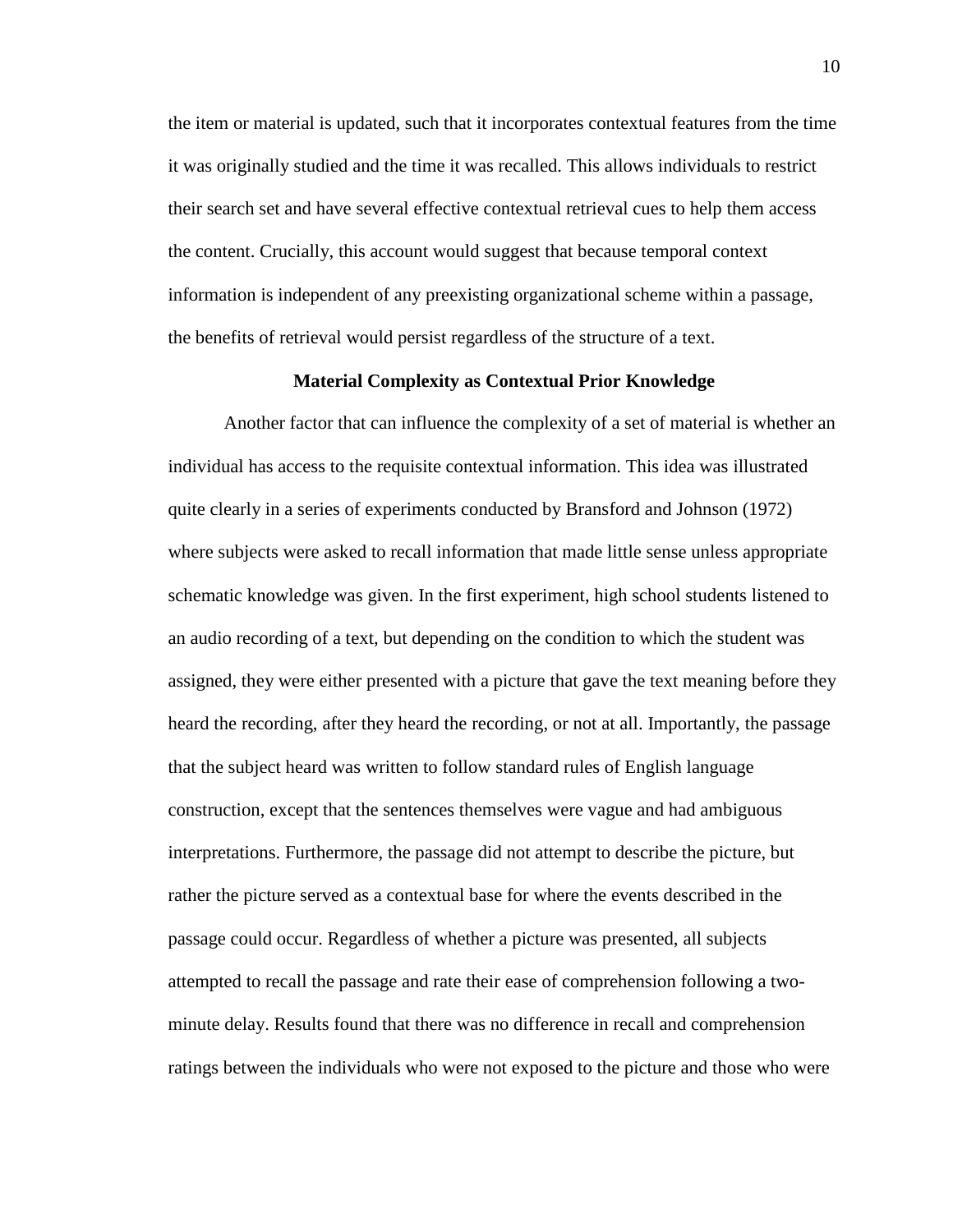shown the picture after the recording of the passage was played. However, when contextual information was given prior to hearing the passage, the proportion of idea units recalled more than doubled and comprehension ratings significantly improved.

 topic was given at all. While neither of these experiments could be considered an initial recall performance can be aided through the provision of contextual information. In their subsequent experiments, Bransford and Johnson (1972) used a similar procedure that required subjects to listen to an audio recording of a text and then attempt to recall the content. Critically, the method used to provide subjects with contextual information was altered, such that in these cases instead of being presented with a picture, students were given a one-word topic that described the passage (e.g., "laundry"). Again, because the statements from the passage were quite nebulous, the authors felt that the presence of the topic would assist the subjects in developing a schema to organize the content. The pattern of results mirrored the previous experiment; when the topic was presented before the passage was heard, recall performance was more than twice as large as it was when the topic was presented after the audio recording had finished or when no examination of the testing effect (due to the lack of restudy controls), they do suggest that

 recall performance. Interestingly, van Gog and Sweller (2015) would likely classify manipulations such as these as ones that increase the element interactivity or complexity Aside from providing subjects with a passage topic, several other methods of imparting contextual information have been examined. For example, giving subjects background information to read (Barnett, 1984; Rawson & Kintsch, 2002), granting them access to informational outlines (Mannes & Kintsch, 1987), and other advance organizers (Corkill, 1992; Dunlosky, Rawson, & Hacker, 2002) have all shown to improve subjects'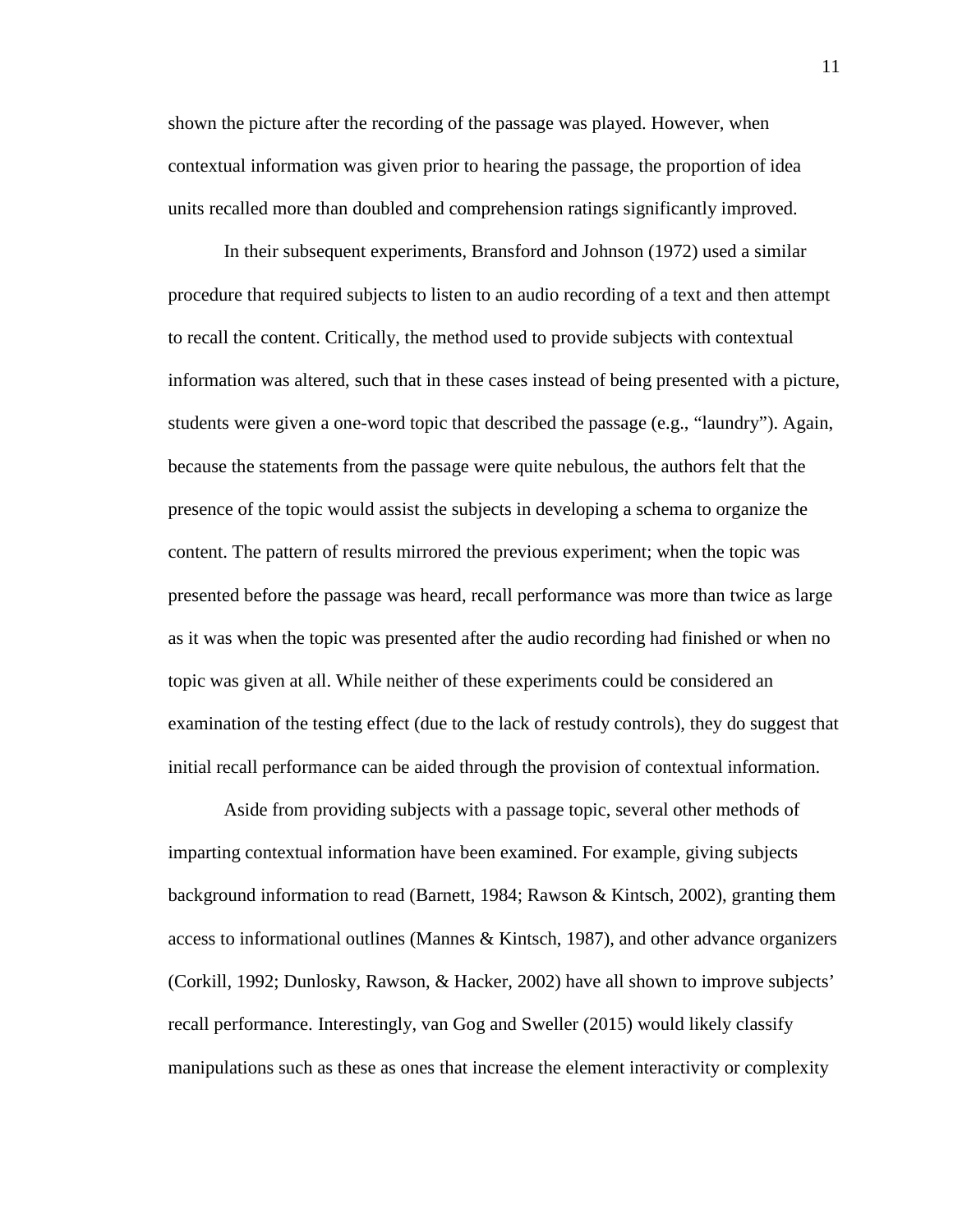of the passage due to their ability to provide individuals with a relational schema that they can use to link the ideas in the text. However, these studies are similar to Bransford and Johnson (1972) in that none of them directly investigated the testing effect, but because they did lead to higher levels of recall, it suggests that there is potential for a benefit of repeated retrieval to exist in such a scenario.

 hindered free recall performance. Specifically, compared to subjects who were given a multi-trial recall attempts. Couple this finding with the aforementioned evidence that Unlike investigations of material complexity that involve text structures, examinations of material complexity that involve prior contextual knowledge can also be evaluated through recall of word lists. Bower (1970) found that preventing subjects from establishing consistent organizational structures (by altering their perceptual groupings) consistent organizational scheme, individuals who experienced words presented in differing perceptual groupings learned a much smaller proportion of items across several people tend to cluster words recalled into categories, and it is clear that having an organizational structure plays an essential role in the recall of word lists.

 categories are composed of words that can be linked in an atypical fashion (e.g., things For example, Little, Lewandowsky, and Heit (2006) conducted a study in which One way to assess how the presence or absence of contextual information affects the recall of word lists is to use lists that conform to an ad hoc category. Ad hoc made of metal, things that are green), such that subjects generally perceive them as being unrelated (Hunt & Einstein, 1981; McDaniel, Moore, & Whiteman, 1998). Therefore, when subjects attempt to study and recall the list, it is unlikely that they will be aware of its organizational structure unless they are made cognizant of the categories beforehand.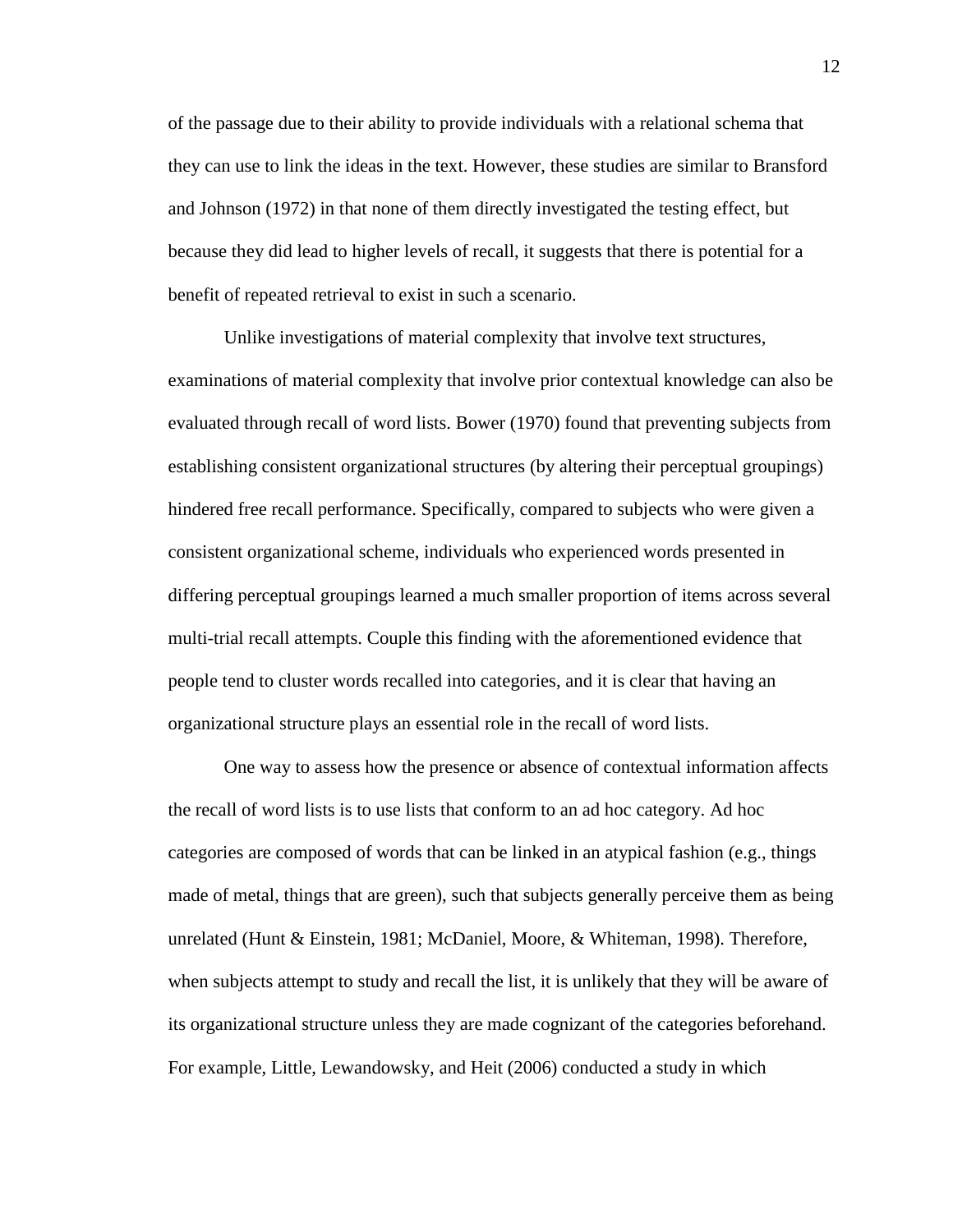participants were asked to recall words that fit into particular ad hoc categories. In this case, the experimenters manipulated whether the subjects were told of the category names before or after their recall attempts. They found that when participants were told of the ad hoc categories after their recall attempts, on subsequent trials their categorization strategy changed to reflect this newfound knowledge. Similar to providing subjects with the topic of the passage they are studying, a manipulation such as this would likely serve to increase the perceived relatedness and element interactivity of the content.

 Distinct from the small base of literature that investigated the relationship discussed here. If complex materials do serve as a boundary condition for the effects of provided that helps subjects to see the connections within a set of material, the two Conversely, if contextual information functions to increase the testing effect, one could argue that the contextual background knowledge works to create a more potent retrieval between the testing effect and the structure of a text, there appears to be a dearth of studies that evaluate the relationship between retrieval practice and contextual prior knowledge. With that said, both topics fall within the realm of material complexity, and as such the mechanisms of retrieval that were applied to text structures will also be retrieval, it is reasonable to consider a material-appropriate processing approach as van Gog and Sweller (2015) suggest. By its nature, free recall is a learning activity that evokes relational processing, and it is quite possible that if contextual information is instances of relational processing will be redundant and diminish the testing effect. cue that subjects can reinstate during recall. Finally, if testing serves to improve performance regardless of whether contextual information is provided, it lends credence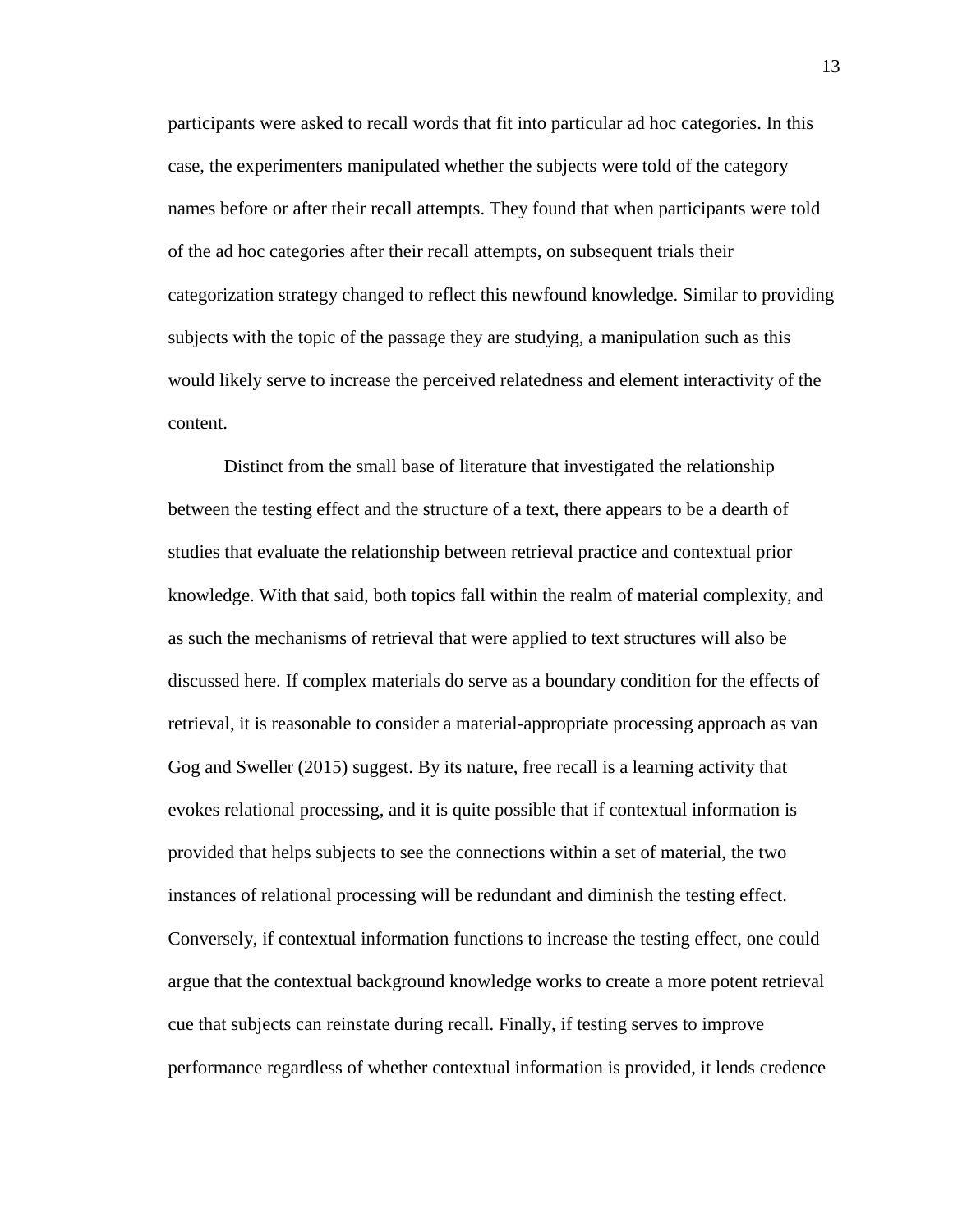to the episodic context account in that the temporal context information is independent of other types of context information that could be potentially reinstated.

#### **Introduction to the Experiments**

 In order to further elucidate the relationship between material complexity and testing effects, the second looked at the effects of retrieval when subjects were presented with an ambiguous passage in the presence or absence of a topic word to guide their interpretation, and the third examined how knowledge of word lists' ad hoc categories by repeatedly studying and recalling the content or participated in a control condition that place. In addition, all experiments incorporated a one-week delay, during which participants' knowledge of the material was assessed a final time, thereby serving as a studies seek to provide definitive evidence as to whether the benefits of testing interact with or are independent of material complexity. Moreover, because the experiments practice. retrieval practice effects, three experiments were conducted. The first investigated material complexity by manipulating text structure, whereas the latter two manipulated material complexity by altering subjects' contextual prior knowledge. More specifically, the first experiment aimed to clarify the role that scrambling passage sentences has on influence the effects of testing. In all cases, subjects either engaged in retrieval practice required them to perform distractor tasks during the time when retrieval would be taking means to evaluate the enduring effects of retrieval. Regardless of their outcome, these pertain to the potential ubiquity of the testing effect, there are substantial educational implications, as well as opportunities to inform our theoretical explanations of retrieval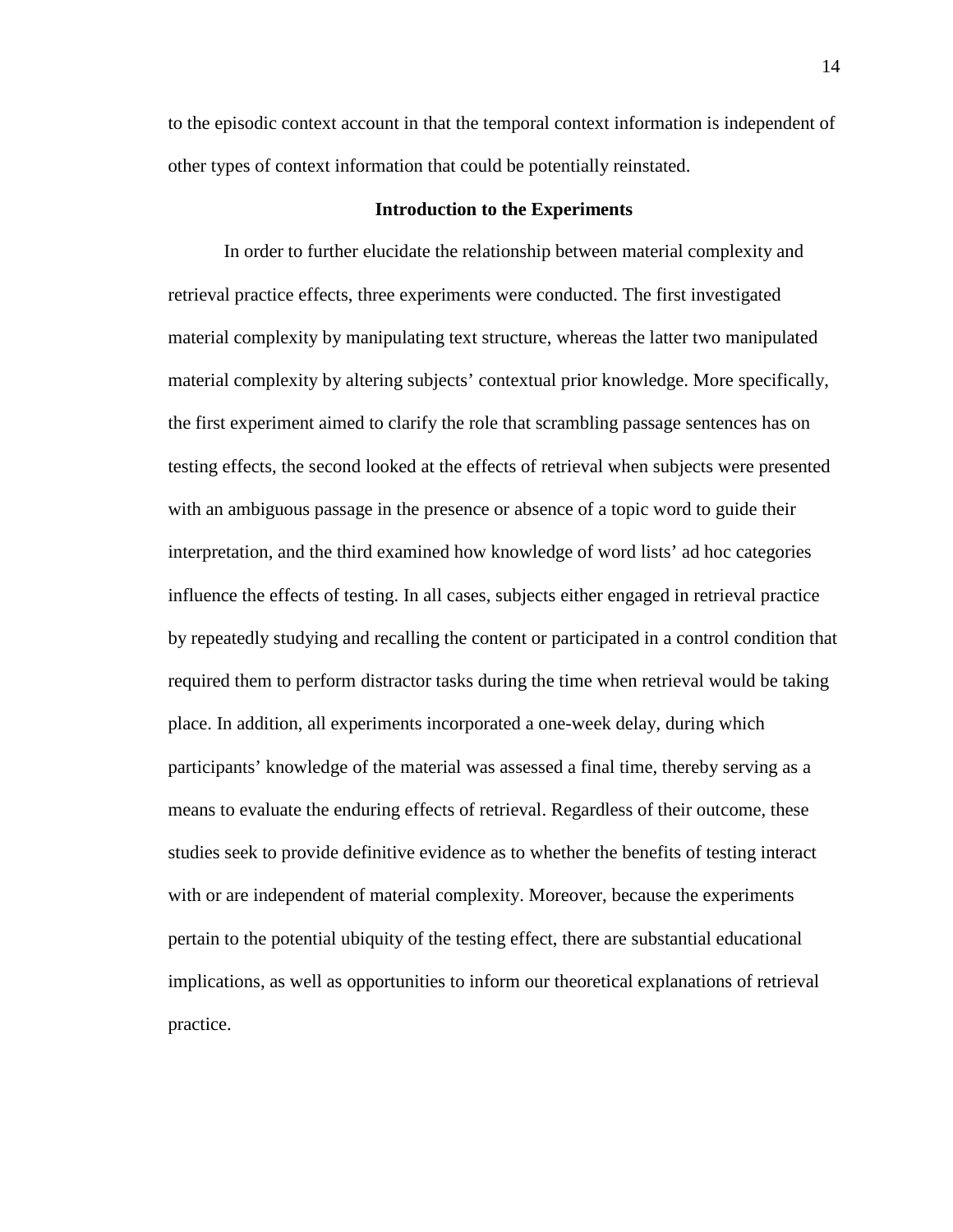#### **EXPERIMENT 1**

 version of the text was measured using Coh-Metrix, a program that provides multilevel and are connected across adjacent sentences, a definition that underscores its capability to Experiment 1 was conducted to investigate how material complexity influences retrieval practice effects when it is defined as the degree of coherence within a text. In this instance, the coherence of the text was manipulated by presenting subjects with passages that were either intact or had their sentences scrambled. In order to determine whether this manipulation was effective, the degree of referential cohesion within each analysis of text characteristics (Graesser, McNamara, & Kulikowich, 2011). In that context, referential cohesion is defined as the extent to which ideas within a text overlap serve as an index of element interactivity within a passage.

 Assuming the effectiveness of our text coherence manipulation, the potential for a and attempting to freely recall its content (two cycles). For the other passage, subjects series of questions about the passages and attempted to recall each text once. Given that effective method for reducing element interactivity, an evaluation of the benefit of retrieval for both the scrambled and intact texts was of critical importance. testing effect was enabled by having subjects read two educational texts. For one of the passages, students engaged in repeated retrieval, alternating between studying the text completed a distractor task after each study phase, such that the total time spent engaging in retrieval and completing the distractor task was equivalent. To ascertain whether there was a benefit of retrieval, subjects returned to the lab one week later and answered a van Gog and Sweller (2015) asserted that the testing effect is diminished as the element interactivity of the learning materials increases and that scrambling sentences is an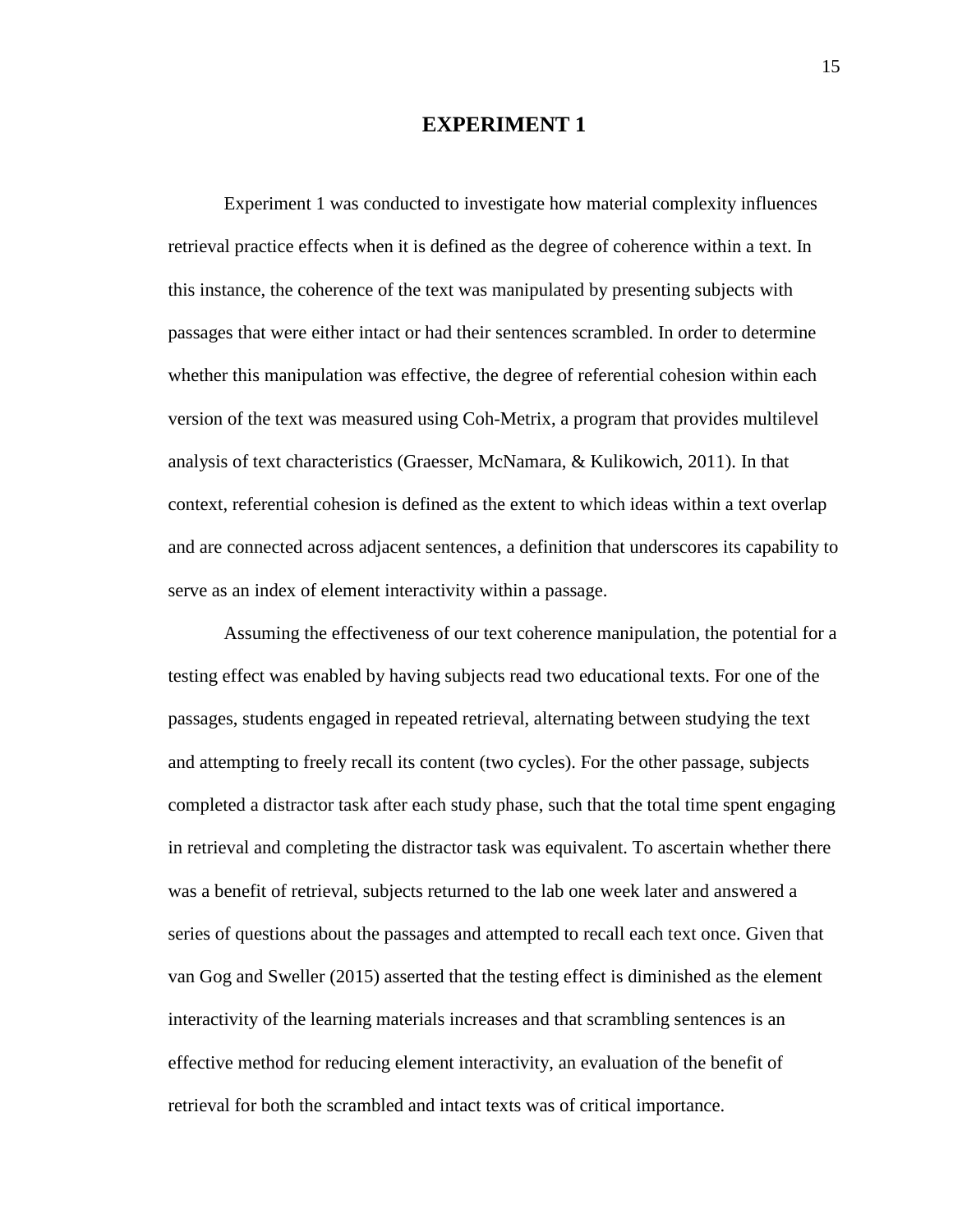presented intact, we can conclude that making material less cohesive (and less complex retrieval. Finally, if an advantage of retrieval persists regardless of whether the materials If complex materials do function as a boundary condition for the testing effect, we would expect no benefit of retrieval to be observed for the intact texts and an advantage of retrieval to be found when the texts were scrambled (because they are lower in element interactivity). Conversely, if retrieval practice effects are only evident when the texts are according to the element interactivity hypothesis) disrupts the gains elicited through are high or low in terms of their element interactivity, it offers evidence that material complexity is orthogonal to the testing effect.

#### **Method**

#### **Subjects**

 exchange for course credit. All subjects were fluent in written and spoken English, and Sixty Purdue University undergraduate students participated in this study in the mean age of participation was 19.8.

#### **Materials**

 Mayer (1988). Both passages were identified as having a "generalization" structure, Two versions of each passage (one with the sentences intact and another with the Two brief texts, "Tropisms" and "Homeostasis," were selected from Cook and meaning they were written in such a way that inferential thinking was promoted. Specifically, each text contained a central idea, and the sentences within the passage served to either explain that idea with illustrations or extend the idea with key details. sentences scrambled) were created and run through Coh-Metrix in order to measure their degree of referential cohesion. Referential cohesion refers to overlap in content words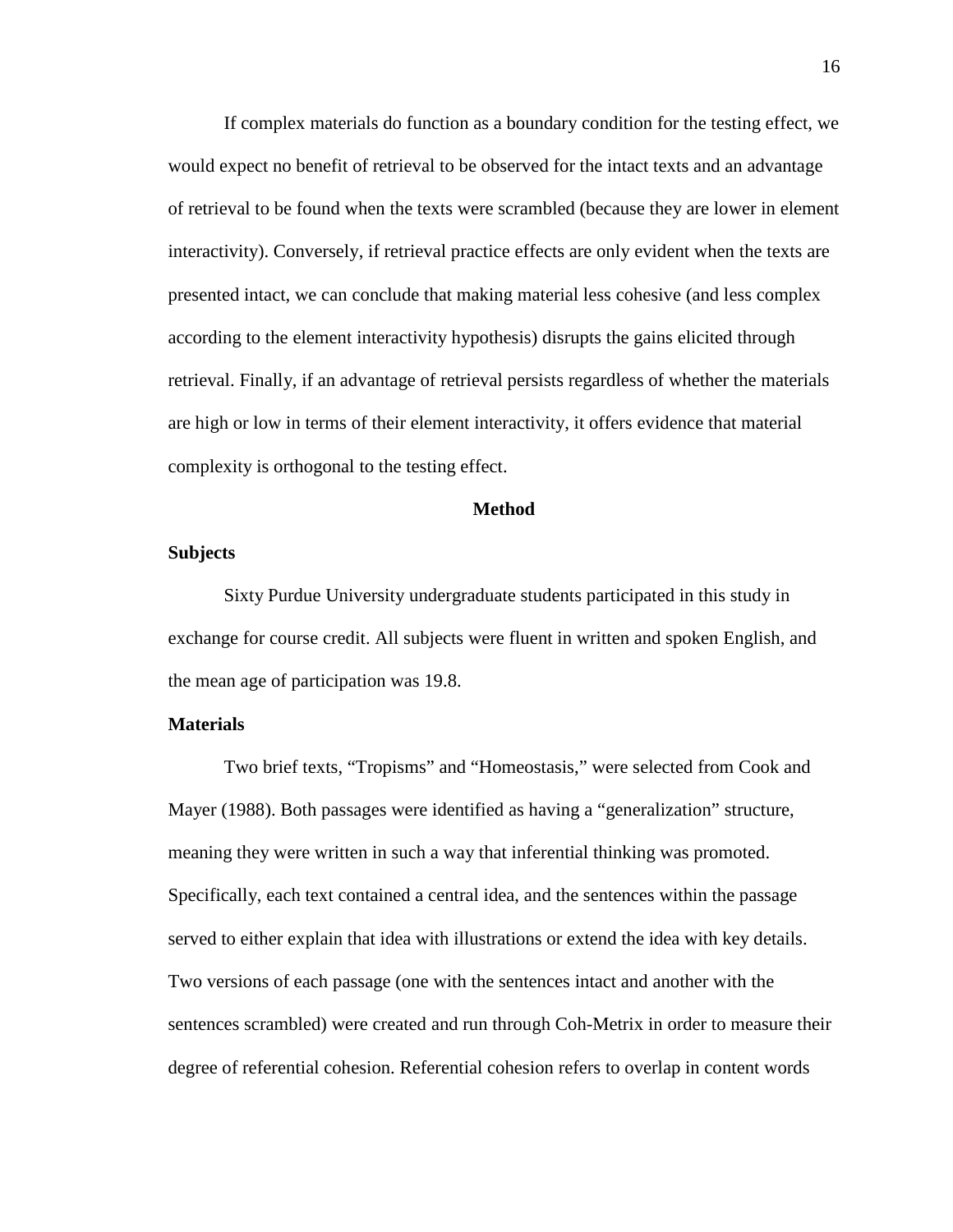sentences where a given element (noun, argument, stem, and anaphor) overlaps with the the differences in word count emerged because in the scrambled version of the text indicating that once again the manipulation of element interactivity was successful. In found in Appendices C and B respectively. among adjacent sentences, and this is determined by calculating the average number of previous sentence (Graesser, McNamara, & Kulikowich, 2011). For the tropisms passage, Coh-Metrix identified the original text as having a referential cohesion z-score of 1.11 and the scrambled version a z-score of 0.64, indicating that element interactivity was reduced.<sup>1</sup> The two versions of the text had word counts of 260 and 262 respectively, and anaphoric references were replaced with their corresponding nouns (e.g. "they" was replaced with "bean plants"). For the homeostasis passage, the referential cohesion zscores were 0.03 and -0.68 for the intact and scrambled versions of the text, respectively, this case, the intact passage contained 265 words and the scrambled passage consisted of 284 words. The two versions of the "Tropisms" and "Homeostasis" passages can be

#### **Design**

-

Each student studied two educational texts. The structure of the texts (intact vs. scrambled) was manipulated between-subjects. The two learning activities the students engaged in (retrieval practice vs. study and complete a distractor task) were manipulated within-subject, such that a different activity was completed for each text. The order in which the texts were presented was consistent across subjects, and the order of the two learning activities was counterbalanced. Thirty subjects were randomly assigned to each of the between-subjects conditions.

<span id="page-25-0"></span><sup>&</sup>lt;sup>1</sup>Z-scores were calculated by comparing the passages to a corpus of 37,520 texts provided by Touchstone Applied Science Associates.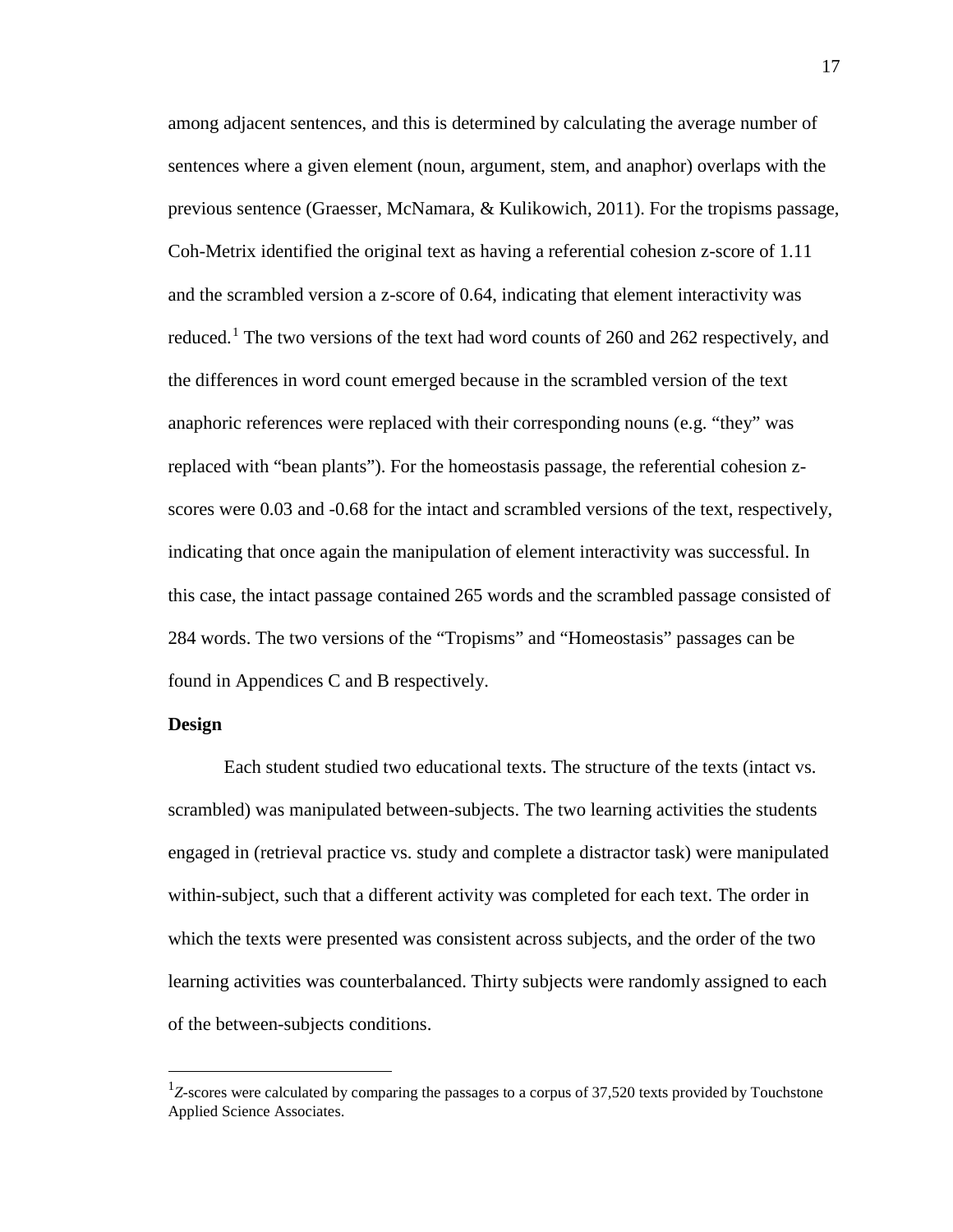#### **Procedure**

 of the experiment began with the student studying the "Tropisms" passage for 4 minutes. Experiment 1 consisted of two sessions. In both sessions, subjects were tested in small groups of up to seven individuals at a time. Each student sat at a computer, and all elements of the task as well as their instructions were presented on-screen. Regardless of whether subjects were assigned to view intact or scrambled versions of the text, Session 1 During study sessions, the title of the text was centered and bolded at the top of the screen with the contents of the text below it. Students were instructed to read the text for the entire 4-minute period and were told that the experiment would advance automatically after that time had elapsed.

 at the top. Beneath this was a response box where students were instructed to type as Following the initial study period, subjects either engaged in a retrieval attempt or completed a distractor task for 8 minutes. During instances of retrieval, subjects were shown a screen with the title of the text they were supposed to recall bolded and centered much of the content from the text as they could remember. Subjects were encouraged to continue typing for the entire 8-minute period and were told the experiment would advance automatically once that time had passed. During instances where students were asked to complete a distractor task, they played a video game for the 8-minute period. Again, once this interval was complete, the experiment advanced automatically. Following their initial attempt at retrieval or their first instance of completing the distractor task, students were instructed to study the passage again for 4 minutes. After this, they completed whichever activity they did earlier (retrieval or distractor) a second time for 8 minutes.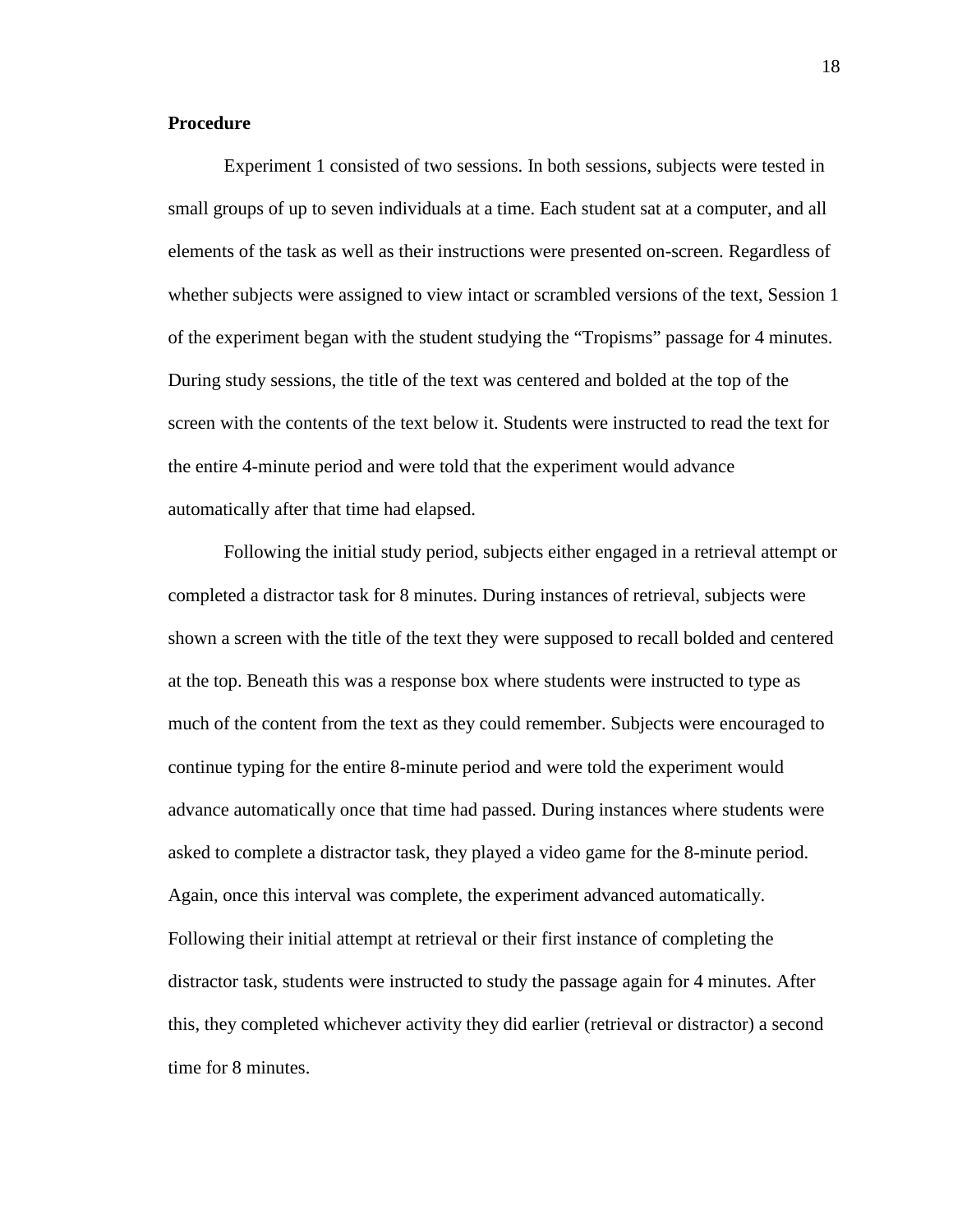passage for 4 minutes and completed the activity again for 8 minutes. The only difference The second passage presented to subjects was entitled "Homeostasis." The cycle that students completed for the first passage was essentially repeated here in that subjects studied the passage for 4 minutes, completed an activity for 8 minutes, restudied the was that this time around subjects completed the activity they were not exposed to for the first passage. After their final 8-minute interval had finished, subjects were dismissed from Session 1 and thanked for their participation.

 Session 2 occurred exactly 1 week after Session 1 and was the same for all verbatim questions in that they quizzed students over information that was explicitly elapsed, a "continue" button appeared that students could use to advance to the next self-paced and students were encouraged to spend as much time answering the question participants. The session began with subjects answering a series of 12 short answer questions pertaining to the "Tropisms" passage. Six of the questions were identified as stated in the text. The other six questions were denoted inferential and as such required that students make connections between multiple ideas and apply the passage content. Short answer questions were presented individually on the screen, and subjects were required to spend at least 15 seconds trying to answer the question. After that time question. However, it should be noted that this portion of the experiment was entirely as they felt was necessary. Upon completion of the short answer questions, subjects were prompted to recall the "Tropisms" passage for 8 minutes. The format for this recall trial was identical to the recall trials in Session 1. After 8 minutes had passed, students repeated the procedure this time answering 12 questions about the "Homeostasis"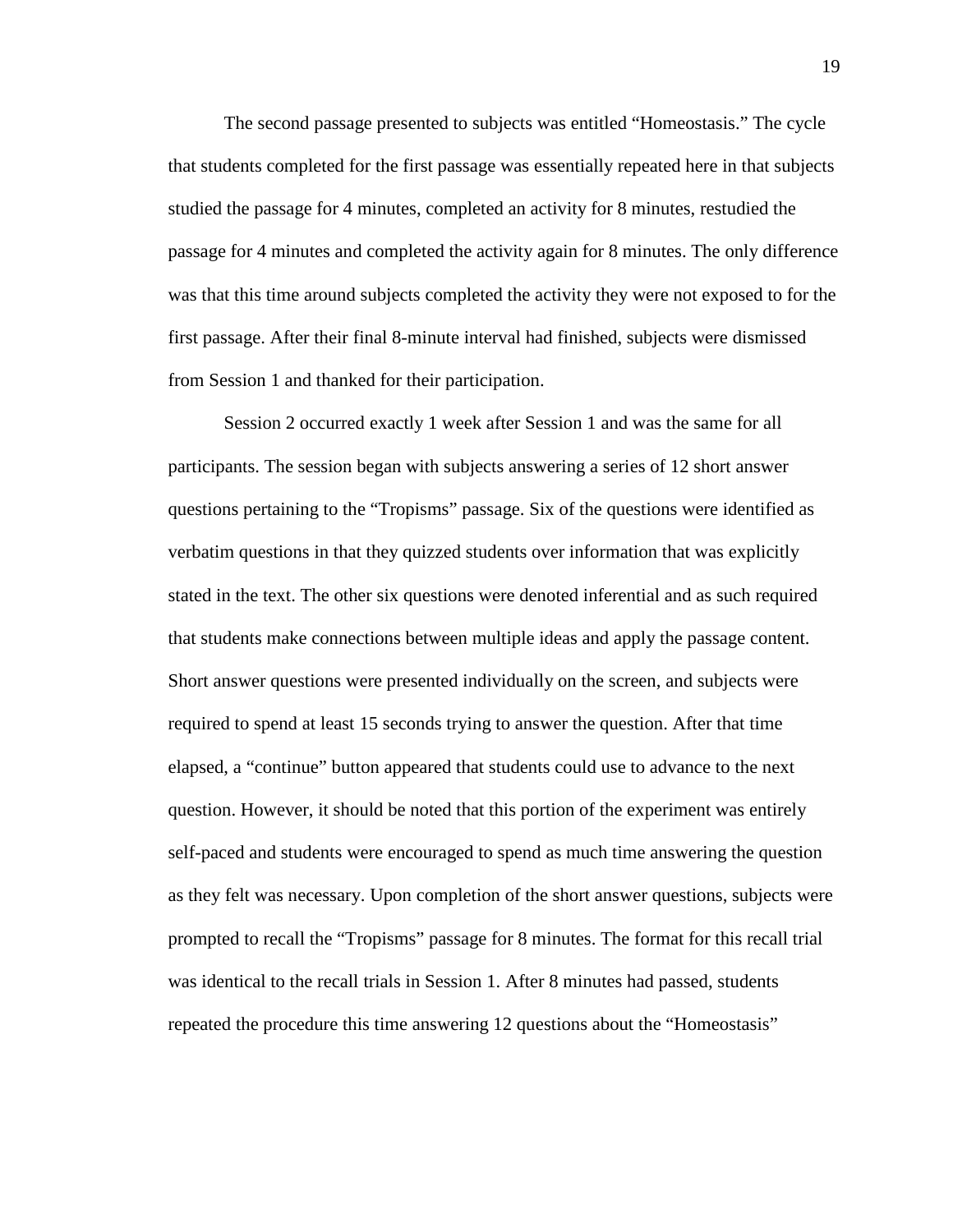passage and spending 8 minutes attempting to recall its contents. Once this final recall session was complete, subjects were debriefed and thanked for their participation.

#### **Results**

#### **Scoring**

 raters. Raters were instructed to score responses as either correct (1 point), partially delineate distinctions among response categories, each rater was given a rubric that there was a discrepancy, a third rater cast the deciding vote. In order to score the free awarded when an idea unit was completely absent from a student's response, partial The independent raters were in agreement on 90% of the recall responses, and in the All responses to the short answer questions were scored by two independent correct (0.5 points) or incorrect (0 points). To help ensure grading consistency and contained the correct response to each question as well as reasons for assigning partial credit. The two raters gave the same score to 93% of the responses, and in the event that recall responses, each text was broken down into a series of 30 idea units. Again, two independent raters scored all responses, assigning full, partial, or no credit depending on the extent to which any given idea unit was present in the student's answer. No credit was credit was given if the subject partially referenced an idea unit without stating it explicitly, and full credit was assigned if the idea unit was fully present in the response. instances that a disagreement occurred, a third rater was called in to resolve the conflict.

#### **Initial Recall Performance**

A preliminary analysis indicated that there was a difference in initial recall performance between passages, such that recall was higher on the "Tropisms" text than on the "Homeostasis" text. However, this did not interact with any other factors aside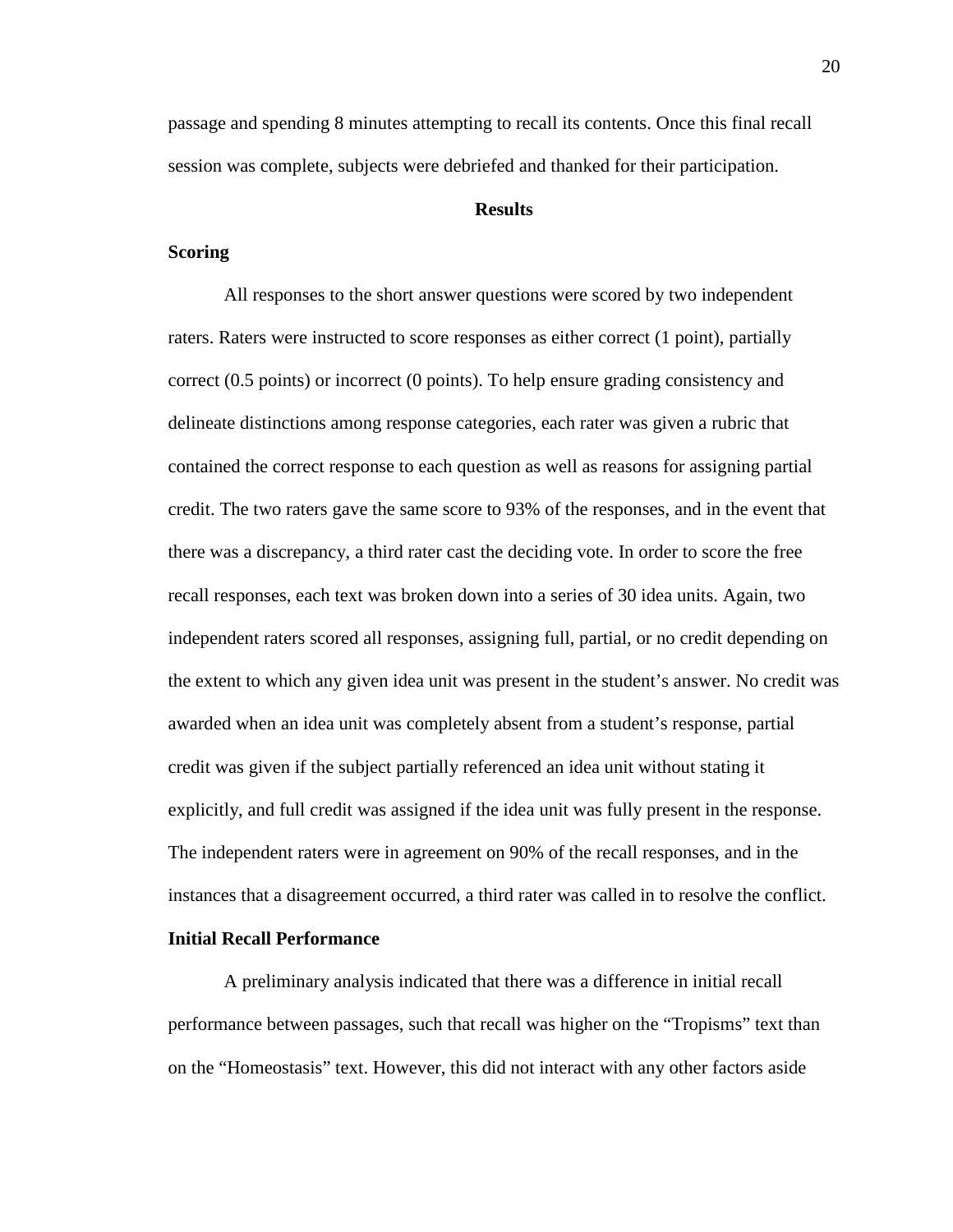from final recall performance, so the results have been collapsed across texts. Table 1 increased from Period 1 to Period 2 (.30 vs. .47), *t*(59) = 8.75, *p* < .001, *d* = 1.13, 95% .24),  $t(58) = 2.48$ ,  $p = .016$ ,  $d = 0.64$ , 95% CI [0.12, 1.16] and in Period 2 (.54 vs. .39), *t*(58) = 2.53, *p* = .016, *d* = 0.65, 95% CI [0.13, 1.17]. shows the proportion of idea units recalled in each period for both the intact and scrambled texts. Collapsed across text structure, the proportion of ideas recalled confidence interval (CI) [0.74, 1.51]. In addition, students recalled more idea units from the intact text than from the scrambled text. This pattern occurred in Period 1 (.36 vs.

#### **Short Answer Performance**

learning activity,  $F(1, 58) = 23.37$ ,  $p < .001$ ,  $\eta_p^2 = .29$  and a main effect of text structure,  $F(1, 58) = 6.00$ ,  $p = .017$ ,  $\eta_p^2 = .09$ . Importantly, there was no learning activity by text Figures 1 and 2 show performance on the final short answer test that occurred one week after the initial session for verbatim and inference questions respectively. For each passage, subjects answered 6 verbatim questions and 6 inference questions; therefore, results are broken down by question type. For verbatim questions, a 2 (learning condition: study and complete a distractor task vs. study and do retrieval practice) by 2 (text structure: intact vs. scrambled) mixed factorial ANOVA revealed a main effect of structure interaction,  $F(1, 58) = 0.231$ ,  $p = .631$ . Specifically, for the intact texts, performance on the verbatim short answer questions was higher for students who studied and did retrieval practice than for students who studied and completed a distractor task,  $(0.75 \text{ vs. } 0.60)$ ,  $t(28) = 3.06$ ,  $p = 0.003$ ,  $d = 0.80$ , 95% confidence interval (CI) [0.27, 1.32]. The pattern persisted for the scrambled texts; performance on the verbatim short answer questions was higher for students who studied and did retrieval practice than for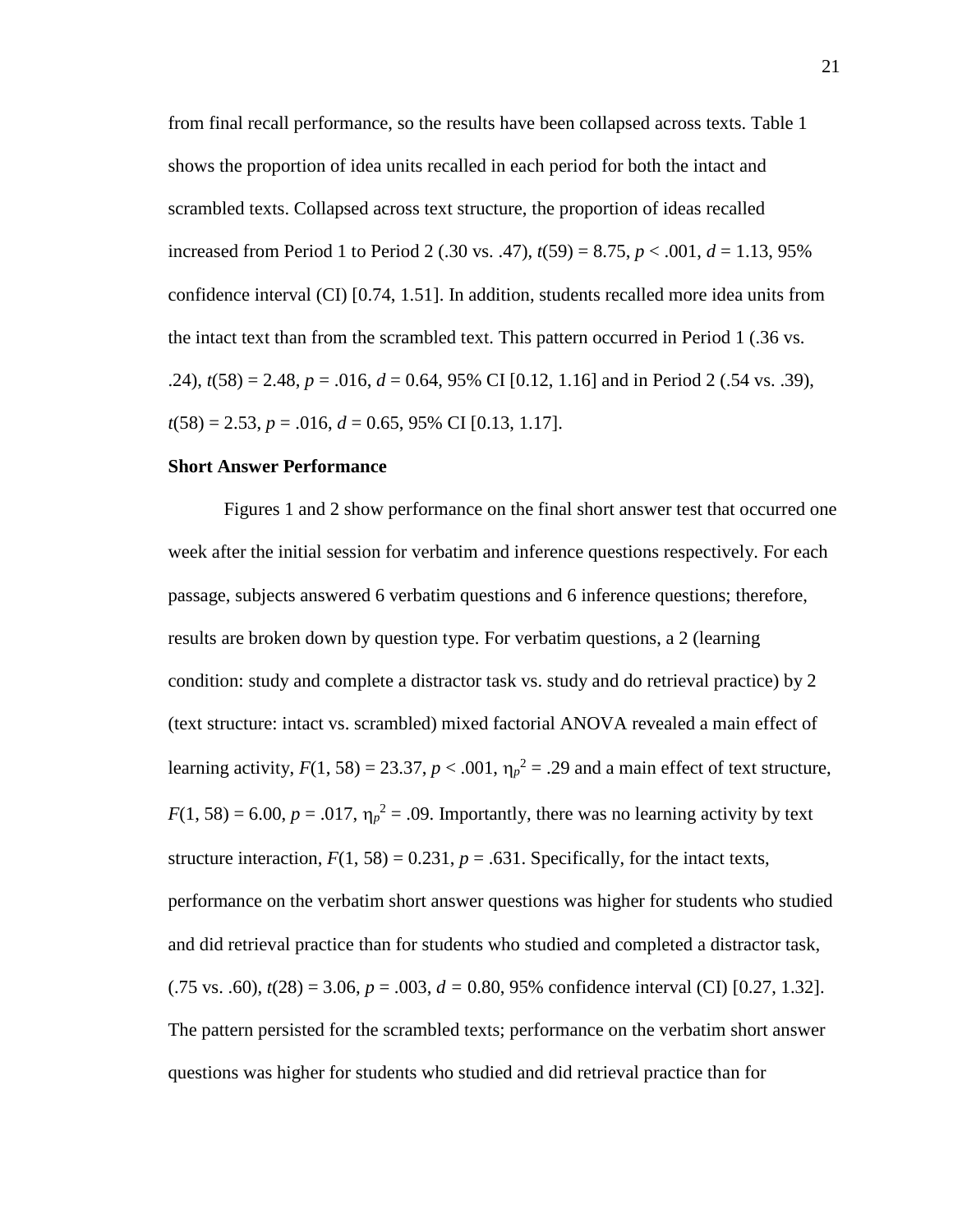studentswho studied and completed a distractor task,  $(.61 \text{ vs. } .43) t(28) = 3.73, p < .001, d$ *=*0.96, 95% CI [0.42, 1.49]. In sum, while performance on verbatim questions was lower when the texts were scrambled, retrieval practice effects were found regardless of whether the passages were intact or scrambled.

 $\eta_p^2 = .36$ , a main effect of text structure,  $F(1, 58) = 6.51$ ,  $p = .013$ ,  $\eta_p^2 = .10$ , and no The results were quite similar for the inferential questions. A 2 by 2 mixed factorial ANOVA revealed a main effect of learning activity,  $F(1, 58) = 32.16$ ,  $p < .001$ , learning activity by text structure interaction,  $F(1, 58) = 2.58$ ,  $p = .114$ . Specifically, for the intact texts, performance on the inferential questions was higher for students who studied and did retrieval practice than for students who studied and completed a distractor task,  $(.69 \text{ vs. } 49)$ ,  $t(28) = 5.10$ ,  $p < .001$ ,  $d = 1.32$ , 95% CI [0.75, 1.87]. For the scrambled passages, performance on the inferential questions was also higher for students who studied the passage and did retrieval practice than for students who studied and completed a distractor task, (.50 vs. .39), *t*(28) = 2.85, *p* = .006, *d =* 0.74, 95% CI [0.21, 1.26]. Again, this indicates that while subjects had better performance on the inference questions if they studied the intact texts, there was a benefit of retrieval practice regardless of whether the texts were intact or scrambled.

### **Final Recall Performance**[2](#page-30-0)

 $\overline{a}$ 

A preliminary analysis indicated that there was a difference in final recall performance between passages, such that recall was higher on the "Tropisms" text than on the "Homeostasis" text. However, this did not interact with any other factors aside

<span id="page-30-0"></span> $2$ It is difficult to interpret performance on the final recall test because a confound exists in that students always answered a series of short answer questions about the text prior to completing the final recall.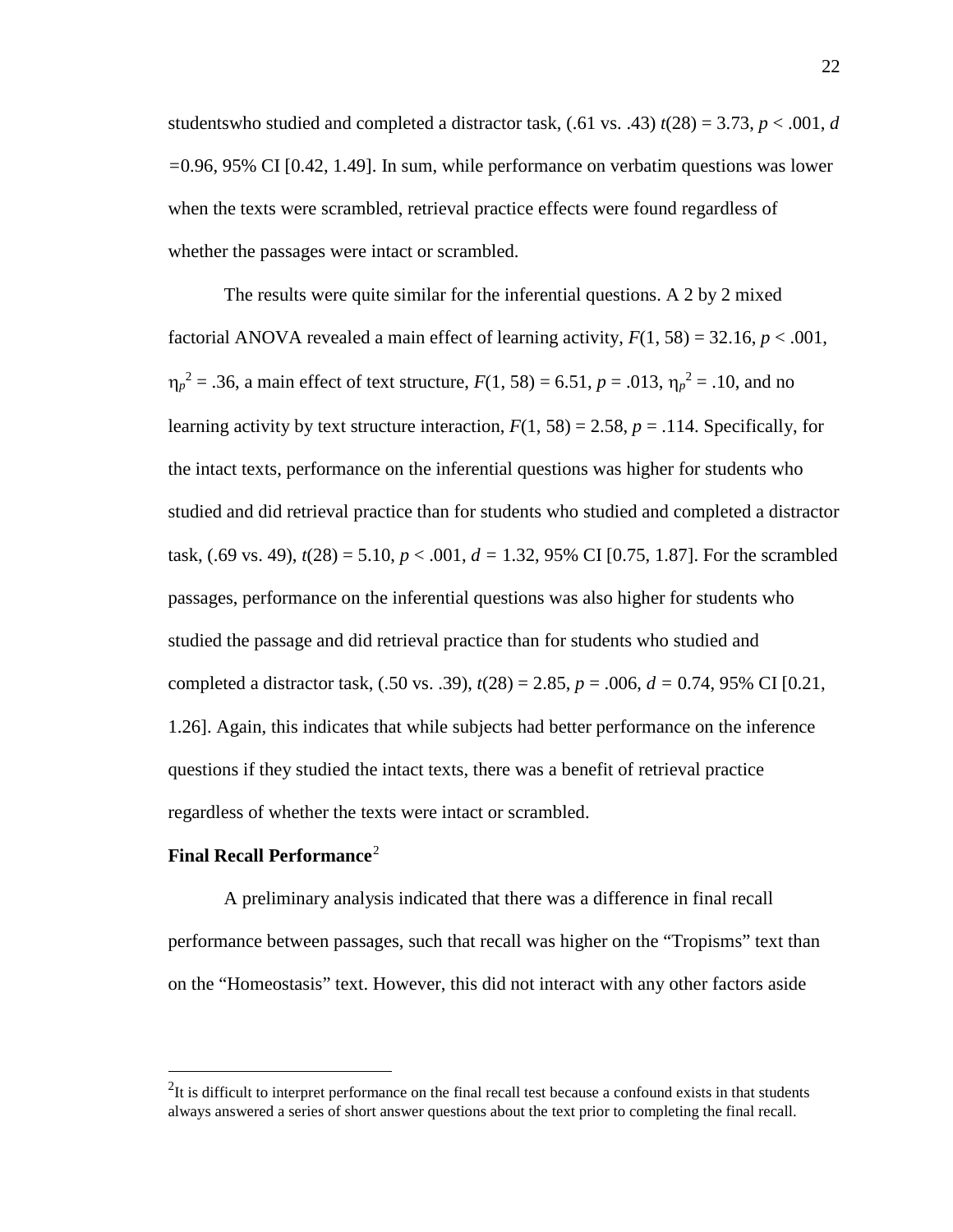58) = 46.97,  $p < .001$ ,  $\eta_p^2 = .71$ , a main effect of text structure  $F(1, 58) = 4.86$ ,  $p = .032$ ,  $\eta_p^2 = 0.08$ , and no interaction,  $F(1, 58) = 1.70$ ,  $p = 0.198$ . from initial recall performance, so the results have been collapsed across texts. Table 2 shows the proportion of idea units recalled for each text as a function of learning activity and text structure. As in the earlier analyses, a 2 (learning activity) by 2 (text structure) mixed factorial ANOVA was used to determine the presence of main effects and interactions. This analysis indicated that there was a main effect of learning activity, *F*(1,

 2.06]. The pattern persisted for the scrambled texts; performance on the final test was Specifically, for the intact texts, performance on the final recall was higher for students who studied and did retrieval practice than for students who studied and completed a distractor task, (.48 vs. 30), *t*(28) = 5.78, *p* < .001, *d =* 1.49, 95% CI [0.91, higher for students who studied and did retrieval practice than for students who studied and completed a distractor task, (.33 vs. .21), *t*(28) = 3.93, *p* < .001, *d =*1.01, 95% CI [0.47, 1.55]. In a manner consistent with the short answer data, this analysis demonstrates that final free recall performance was aided by studying intact texts rather than scrambled texts. Moreover, despite the particular text structure subjects were exposed to, their performance improved when they used retrieval practice instead of studying and completing a distractor task.

#### **Discussion**

The purpose of Experiment 1 was to determine whether altering the structure of a text (making it more or less complex) would influence the presence and potency of a testing effect. Specifically, students studied two educational texts that were either presented intact or with their sentences scrambled. For one of the passages, students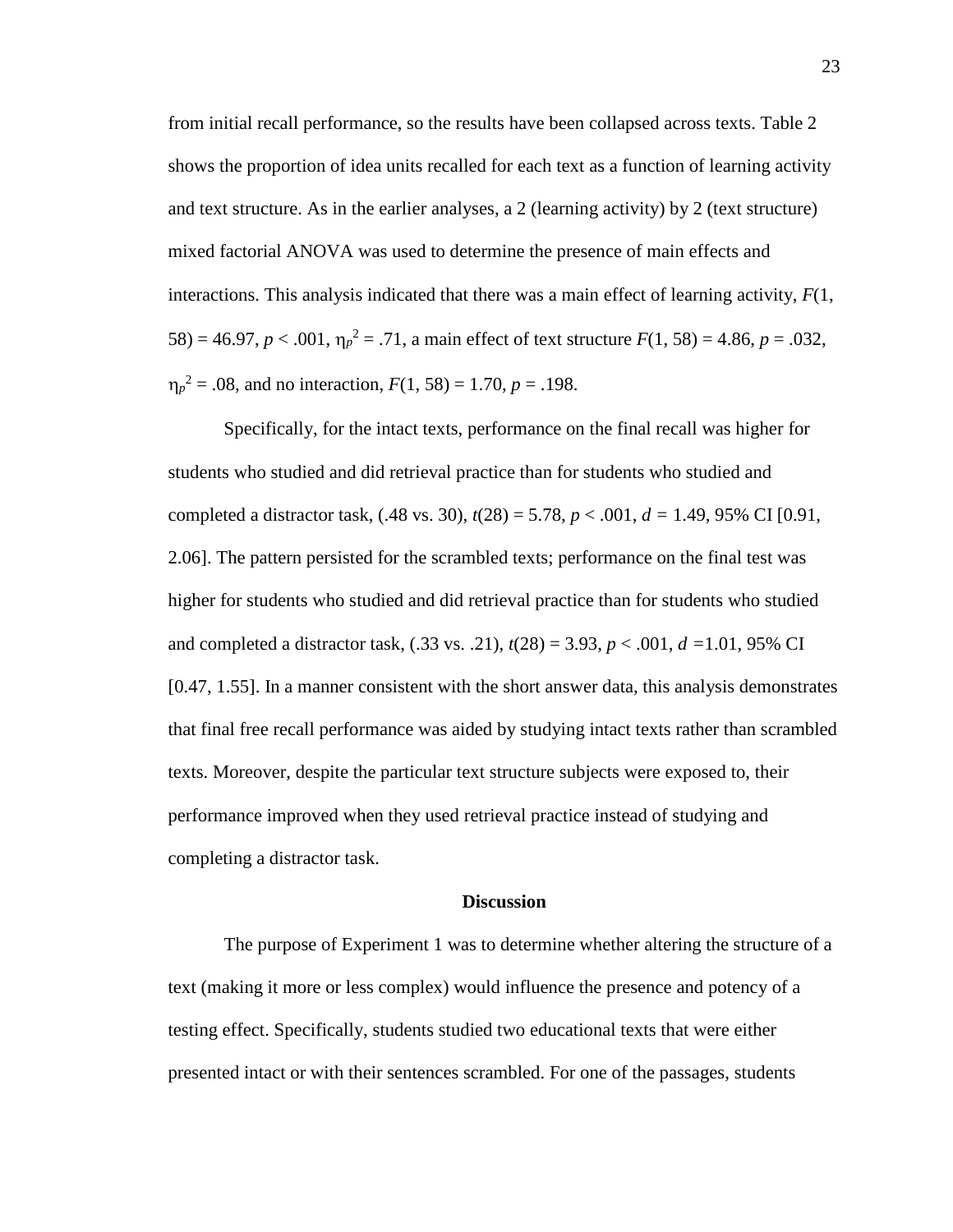alternated between studying the text and free recall attempts (2 cycles), and for the other, they completed a distractor task instead of doing free recall. Following a one-week delay, of questions about the passages. According to van Gog and Sweller's element performance on the final test was lower when texts were scrambled, this did not serve to does not enhance the learning of complex materials. subjects returned to the lab to complete a final free recall of each text and answer a series interactivity hypothesis, the benefit of testing would be diminished when the texts were presented intact due to their increased complexity. Contrary to that assertion, the results of Experiment 1 found an advantage for the texts where students used retrieval practice regardless of whether the passages were intact or scrambled. Furthermore, even though reduce or eliminate the testing effect, thereby casting doubt on the claim that retrieval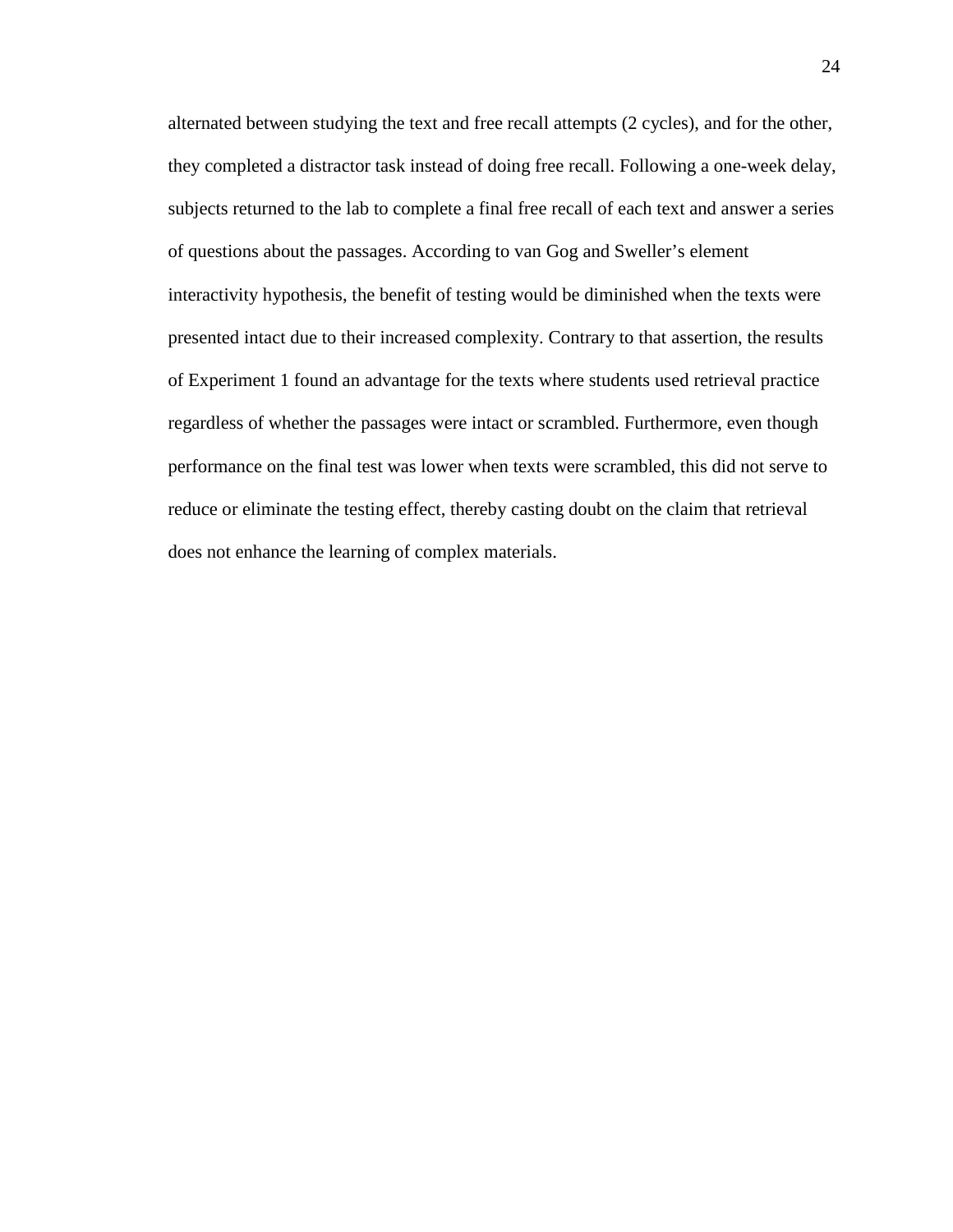### **EXPERIMENT 2**

 the efficacy of retrieval practice. In an attempt to extend these findings, Experiment 2 testing effect influenced by material complexity when it is operationalized as an individual's contextual prior knowledge? To that end, Experiment 2 manipulated or absence of a topic word that provided a relational schema. Specifically, subjects were asked to study a passage that, in very vague terms, described the process of doing is that all subjects were presented with the exact same passage; the only factor that Gog and Sweller (2015) operationalized material complexity as element interactivity and classified highly interactive material as more complex, this study provides a means of manipulating material complexity without altering the material itself. manipulating material complexity without altering the material itself. Consistent with Experiment 1, Experiment 2 investigated the presence of a The results of Experiment 1 provided strong evidence that element interactivity, when defined as the degree of coherence or structure within a text, had little bearing on sought to address a related question: To what degree is the presence and potency of the contextual prior knowledge by presenting subjects with a passage in either the presence laundry. In this case, half of the participants were exposed to the topic word, "laundry" when viewing the passage and half were not. Of crucial importance to the current design changed was whether they had a relational schema to interpret the passage. Because van

 to complete a distractor task following study. Then, on a delayed test approximately one content. Because this manipulation was coupled with the presence or absence of the topic word, this experiment sought to provide insight into whether the testing effect is retrieval practice benefit by either prompting subjects to recall the material after study or week after the initial learning phase, subjects attempted to freely recall the passage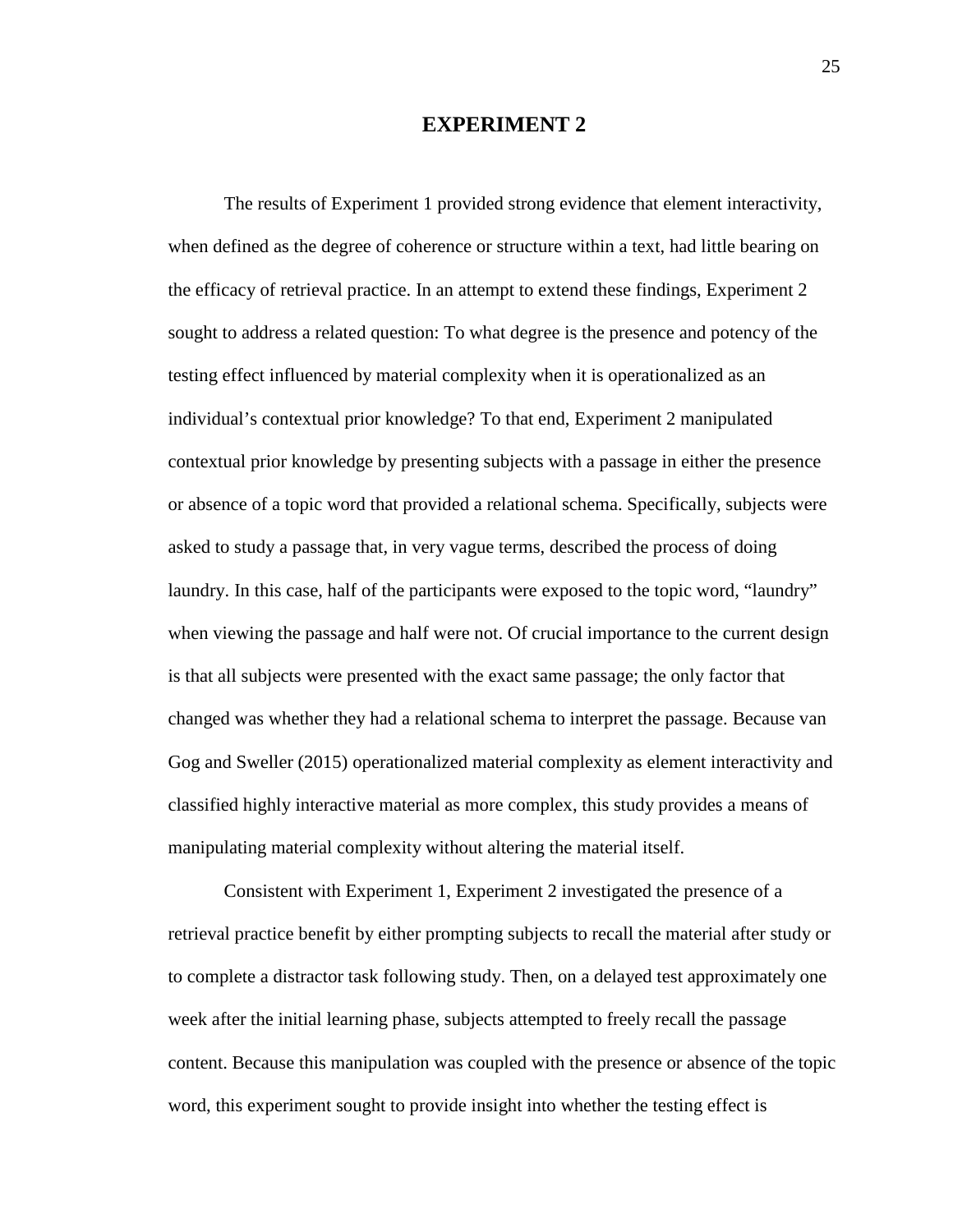influenced by contextual prior knowledge. Importantly, if material complexity does serve as a boundary condition for retrieval practice effects (as the element interactivity hypothesis asserts) we would expect a learning activity by topic word interaction such that the benefit of retrieval is smaller when subjects are presented with the topic word than when they are not given that relational framework. Alternatively, if the topic word seems to exaggerate the advantage of retrieval, it is plausible to reason that its presence serves to create more potent contextual retrieval cues that an individual can reinstate. Finally, a result similar to Experiment 1 would give cause for an analogous interpretation: the effect of material complexity (when defined as contextual prior knowledge) is orthogonal to the testing effect.

#### **Method**

#### **Subjects and Design**

Experiment 2 consisted of a 2 (topic word: absent vs. present) by 2 (learning activity: retrieve vs. study and distractor) between-subjects design. Therefore, four distinct conditions were produced. G\*Power was used to determine a sample size large enough to detect difference in the size of the testing effect up to effect sizes of  $d = 0.60$ (which is common in studies of the testing effect) with a power of 0.80 and an alpha level of .05 (Faul, Erdfelder, Lang, & Buchner, 2007). This analysis indicated that 45 subjects were needed for each of the four conditions.

Two hundred and twenty-one subjects were recruited through an online Human Intelligence Task (HIT) posted on TurkPrime (Litman, Robinson, & Aberbock, 2017). Eligible subjects were restricted to individuals who lived in the United States, had a HIT acceptance rate of 95% or greater, and had completed at least 1000 HITs. Of the 221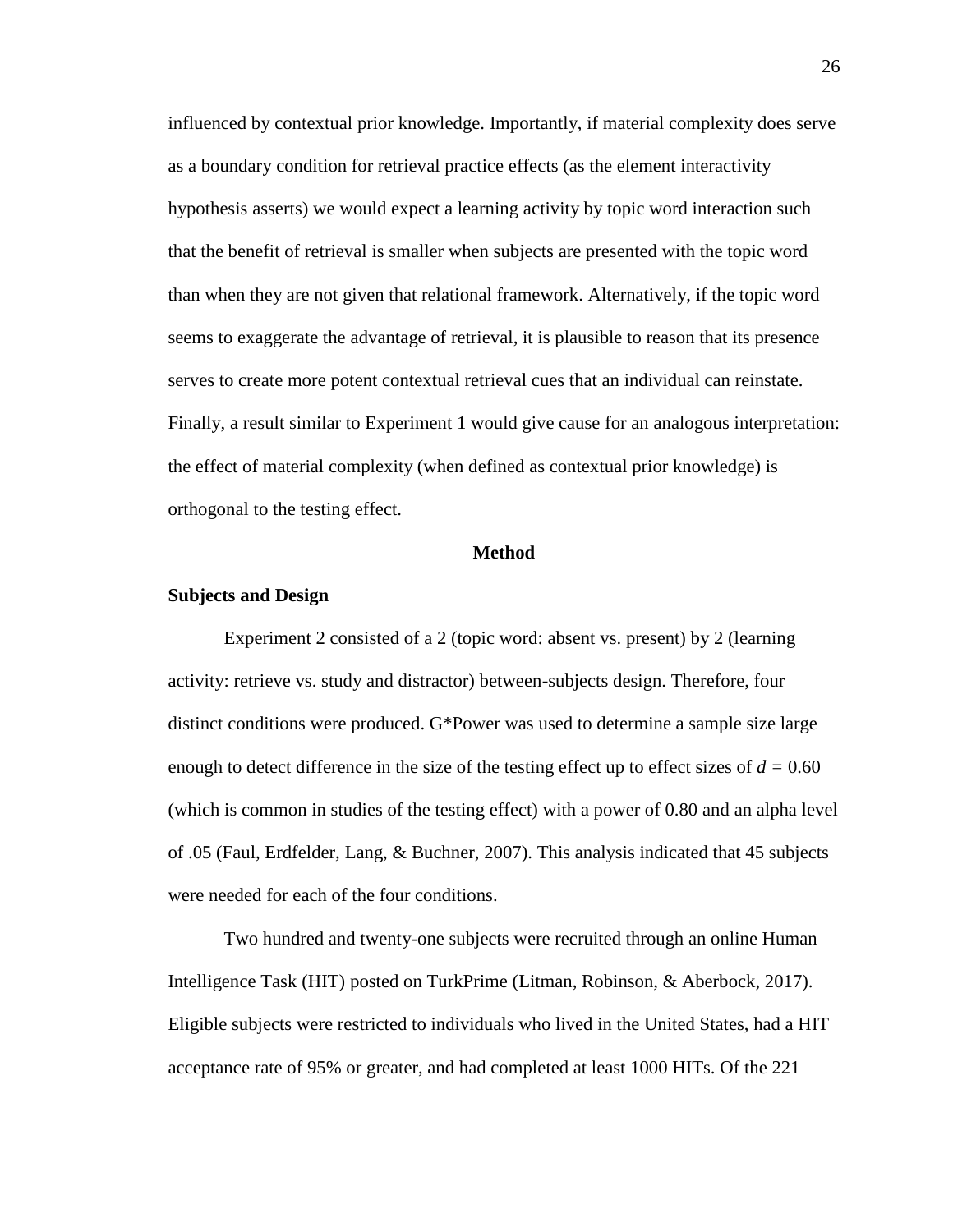Session 1 was approximately 15 minutes, so subjects were paid at a rate of 10 cents per minute. Session 2 lasted approximately 6 minutes, but subjects were paid extra to incentivize them to return for the session. individuals who completed Session 1 of the experiment, 187 returned for Session 2. Six of those subjects were removed because they self-identified as having cheated at some point during the experiment, and one additional participant was removed because their first language was not English. Therefore, the final sample consisted of 180 subjects, with 45 randomly assigned to each of the four between-subjects conditions. Demographically speaking, the sample was comprised of 87 females and 94 males, and 153 individuals identified their race as white. In terms of age, participants ranged from 18 to 68 ( $M =$ 35.4, *SD* = 9.4). For Experiment 2, subjects completed two online sessions, the second occurring 6-8 days after the subject completed Session 1. The majority of subjects (71%) completed Session 2 exactly six days after Session 1. In terms of compensation, each subject received \$3.50 (\$1.50 for Session 1 and \$2.00 for Session 2). The duration of

#### **Material**

 found in Appendix E. The passage entitled "Laundry" was taken from Bransford and Johnson (1972). The text contains 162 words. If subjects were assigned to a condition which necessitated their exposure to the topic word, the word "Laundry" was centered and bolded above the passage. The exact passage that the participants studied and attempted to recall can be

#### **Procedure**

Experiment 2 consisted of two sessions. Session 1 was initiated after subjects accepted the HIT on the TurkPrime website. Prior to accepting the HIT, subjects were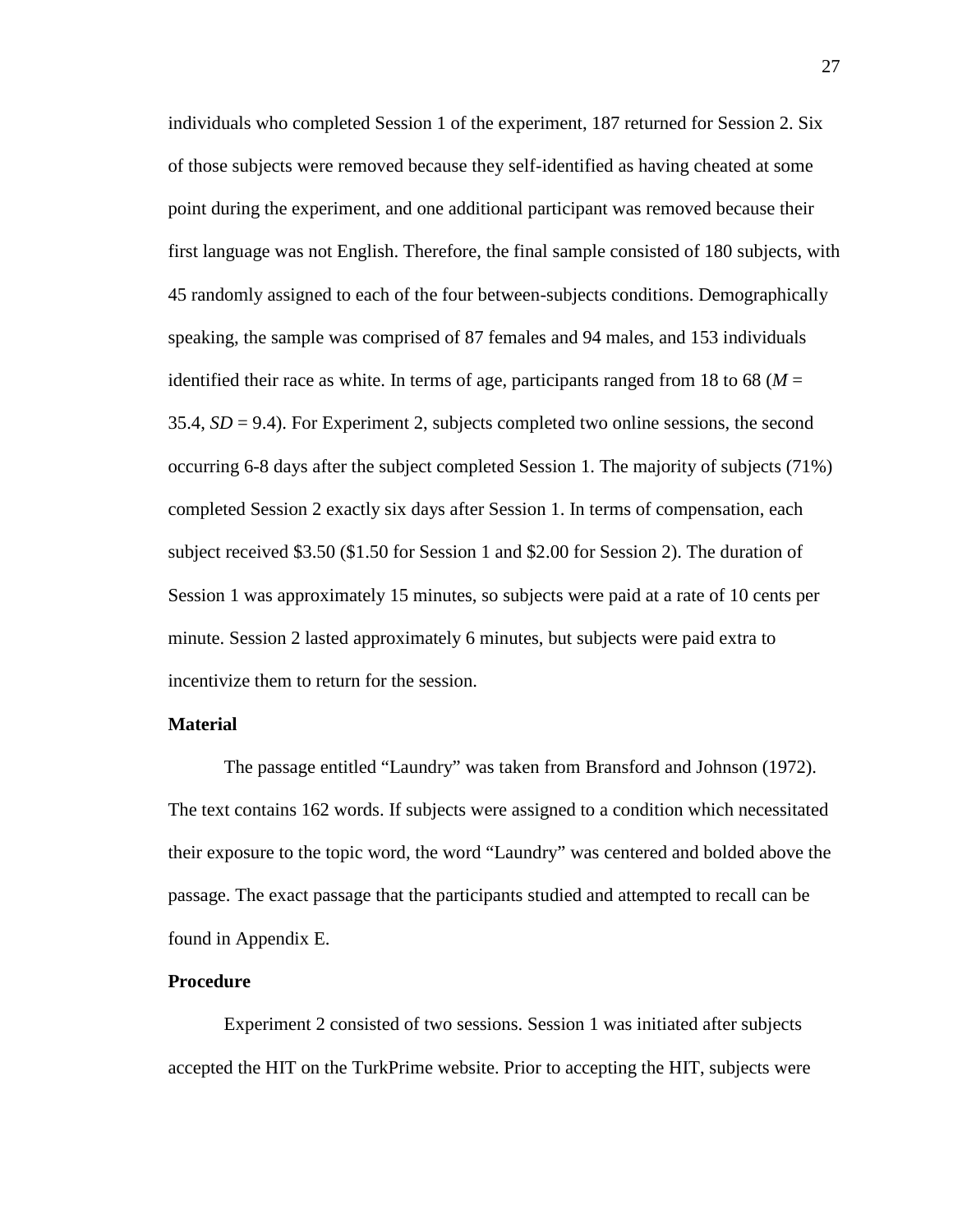informed of the two-part nature of the experiment and notified that they were expected to return and complete Session 2 within 6-8 days of finishing Session 1. Provided the HIT was accepted, subjects read and electronically signed a consent form and filled out demographic information. From this point onward, the procedure for the experiment differed slightly depending on the condition to which the subject was assigned. However, regardless of their condition, each subject was presented with detailed instructions prior to every phase of the experiment that outlined what was expected of them for the upcoming task. All participants began the experiment with a study phase in which they were tasked with reading a text for 2 minutes. If subjects were assigned to a topic present condition, the word "Laundry" was written in bold and centered above the text. For the topic absent conditions, no such title was provided. Each participant was instructed to study the passage for 2 minutes and told that the experiment would advance automatically after that time had elapsed.

 response box in which participants were instructed to type as much of the content from the text that they could remember. Subjects were encouraged to continue typing for the task, their digit span was tested for 4 minutes. The digit span task presented participants with a sequence of numbers ranging from 4-9 digits in length at a rate of 1 digit per Following the initial study period, subjects either engaged in a retrieval attempt or completed a distractor task for 4 minutes. During instances of retrieval, subjects were shown a screen with the word "Recall" centered and in bold at the top. Beneath this was a entire 4-minute period and were told the experiment would advance automatically once that time had passed. During instances where subjects were asked to complete a distractor second. After all of the digits in a sequence had been shown, a calculator appeared on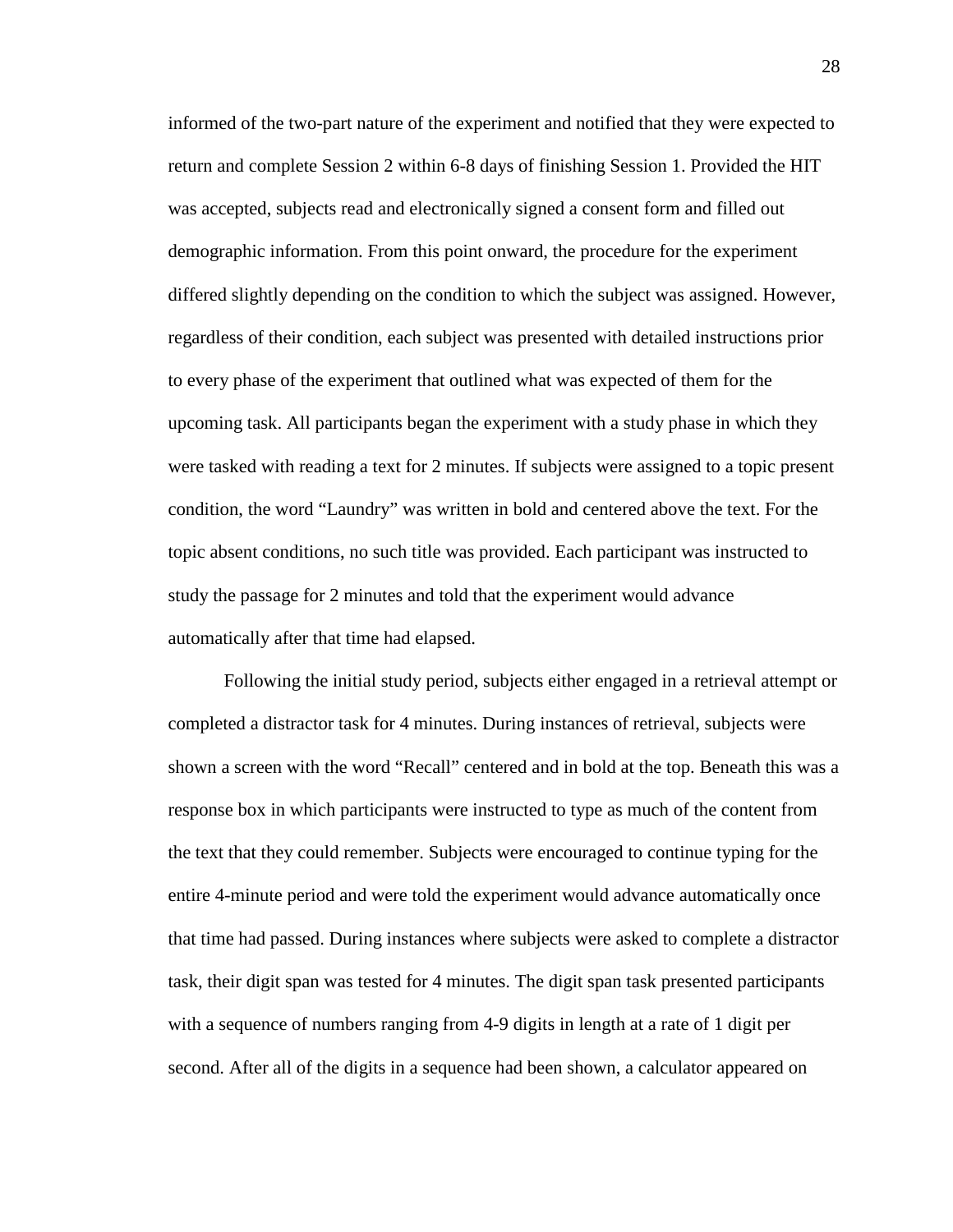screen and subjects were asked to input the digits they saw in the exact order they were presented. Once the participant was satisfied with the numbers they had selected, they pressed a continue button to advance to the next number sequence. In addition, to encourage engagement with the distractor task, participants were told to complete as many number sequences with the highest possible degree of accuracy within the 4-minute period. Once this interval was complete, the experiment advanced automatically.

 distractor task, participants were instructed to study the passage again for 2 minutes. second time for 4 minutes. Session 1 was concluded after this 4-minute interval. Subjects were given a brief survey asking whether they cheated (they were assured they would receive payment regardless of their response) or if they had additional comments. They After their initial attempt at retrieval or their first instance of completing the After this, they completed whichever activity they did earlier (retrieval or distractor) a were then thanked for their participation and reminded to complete Session 2 in 6-8 days.

Six days after they completed Session 1, subjects received an email from TurkPrime informing them that the second part of the experiment was available. If participants did not respond to this initial invitation, they were sent reminder emails every 6 hours until the 6-8 day window was over. Session 2 was identical for all participants. They were prompted to recall the passage they studied 6-8 days ago for 4 minutes, and the topic word, "Laundry" was not shown at any point during the second session. After this was complete, subjects completed the same survey they filled out at the end of Session 1, presented with debriefing information, and thanked for their participation.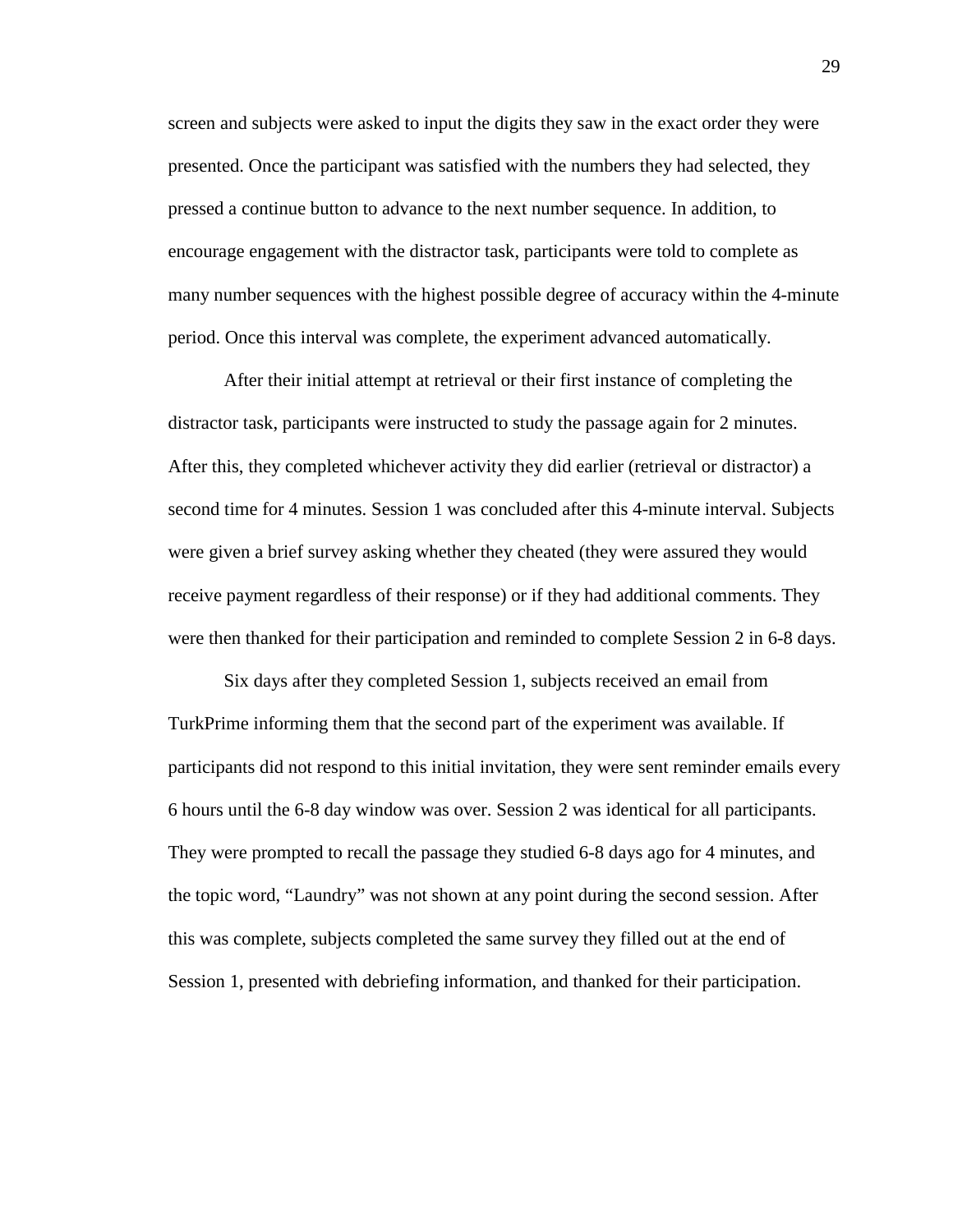#### **Results**

#### **Scoring**

 the free recall responses, and in the instances where there was a discrepancy, the two In a manner similar to Experiment 1, the text was broken down into a series of 14 idea units and responses were scored by two independent raters. However, unlike the previous experiment each idea unit was scored as either present or absent (1 point vs. 0 points); no partial credit was given. The independent raters were in agreement on 96% of raters scores were averaged together resulting in 0.5 points being awarded for that particular idea unit.

#### **Initial Recall Performance**

idea units recalled increased from Period 1 to Period 2  $t(89) = 9.51, p < .001, d = 0.71,$ Table 3 shows the proportion of idea units recalled in each period for both the topic present and topic absent groups. Collapsed across those groups, the proportion of 95% CI [0.50, 0.92]. In addition, while subjects recalled a numerically greater proportion of the idea units when the topic was present, this difference was not significant at Period 1 (.51 vs. .44), *t*(88) = 1.41, *p* = .162 and at Period 2 (.66 vs. .60), *t*(88) = 1.21, *p* = .230.

#### **Final Recall Performance**

 (topic word) between-subjects ANOVA revealed a main effect of learning activity, *F*(1, Figure 3 shows the proportion of idea units recalled during the final recall session as a function of learning activity and topic word presence. A 2 (learning activity) by 2 176) = 37.20,  $p < .001$ ,  $\eta^2 = .174$ , a main effect of topic word  $F(1, 176) = 5.75$ ,  $p = .018$ ,  $\eta^2$  = .032, and no interaction,  $F(1, 176) = 1.47$ ,  $p = .228$ .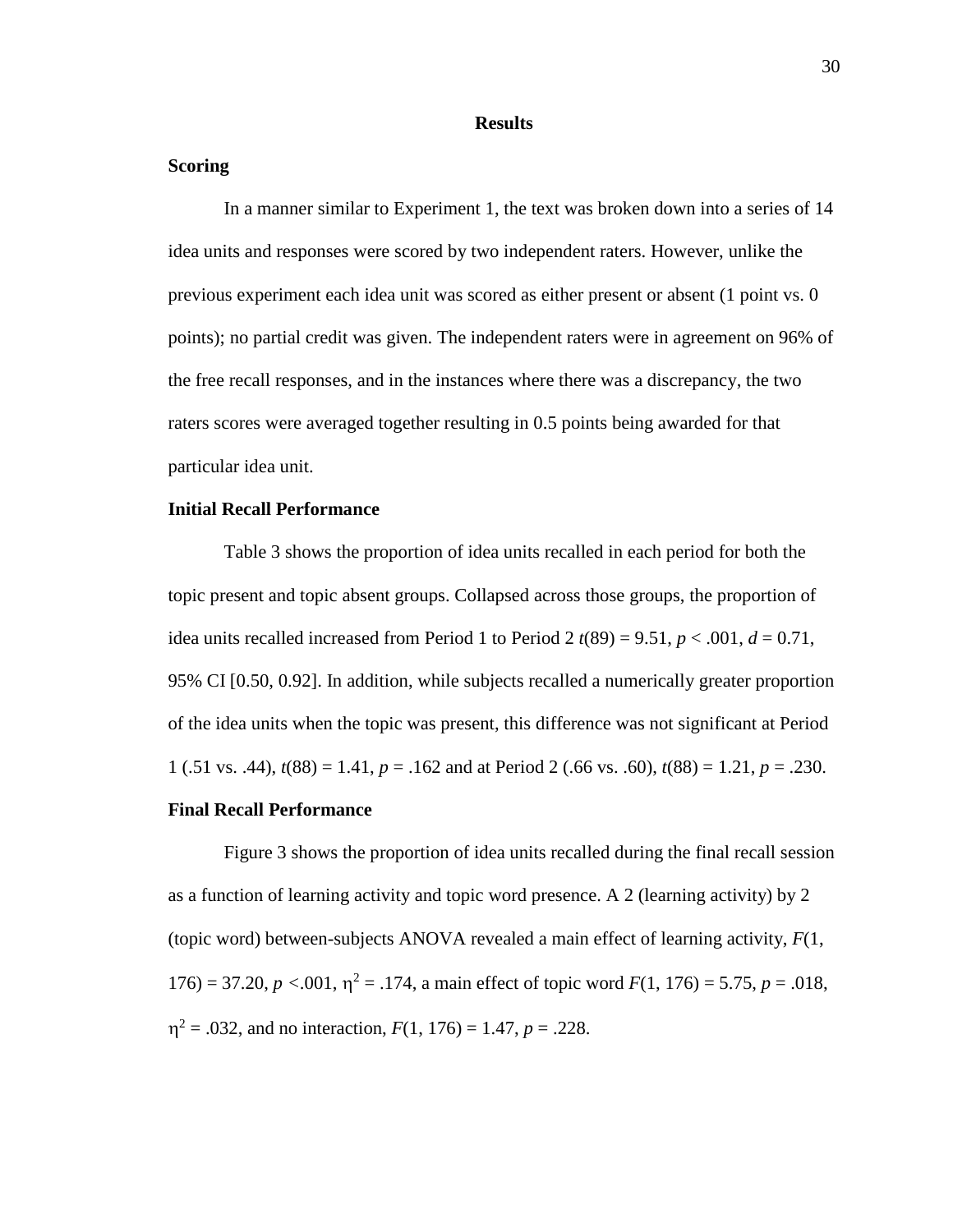on the final recall was higher for individuals who studied and did retrieval practice than  $= .001, d = 0.73$  95% CI [0.30, 1.16]. In a manner consistent with Experiment 1, this the magnitude of this effect was greater for the topic present group, which is significant given that particular condition was thought to be higher in element interactivity/material Specifically, when the topic word was present, performance on the final recall was higher for participants who studied and did retrieval practice than for participants who studied and completed a distractor task,  $(.40 \text{ vs. } 15)$ ,  $t(88) = 5.19$ ,  $p < .001$ ,  $d = 1.09$ 95% CI [0.65, 1.53]. The pattern persisted when the topic word was absent; performance for individuals who studied and completed a distractor task,  $(.28 \text{ vs. } .11)$ ,  $t(88) = 3.48$ , *p* analysis demonstrates that final recall performance improved when subjects engaged in retrieval practice regardless of whether the topic word was present or not. Furthermore, complexity.

#### **Laundry-Related Intrusions**

To potentially offer some insight as to whether the presence of the topic word affected subjects' final recall performance as a function of the particular learning activity they engaged in, the number of laundry-related intrusions within each group were tallied. Laundry-related intrusions occurred when the subject included, in their free recall response, the specifics of a step involved in the laundry process that was not identified in the passage (e.g. adding detergent). Therefore, these intrusions represent a failure of the topic word in assisting a participant with restricting their search set. Consequently, if retrieval practice serves to help individuals restrict their search set, we would expect a lower number of laundry-related intrusions in the condition where subjects engaged in retrieval practice than the study and distractor condition. When subjects engaged in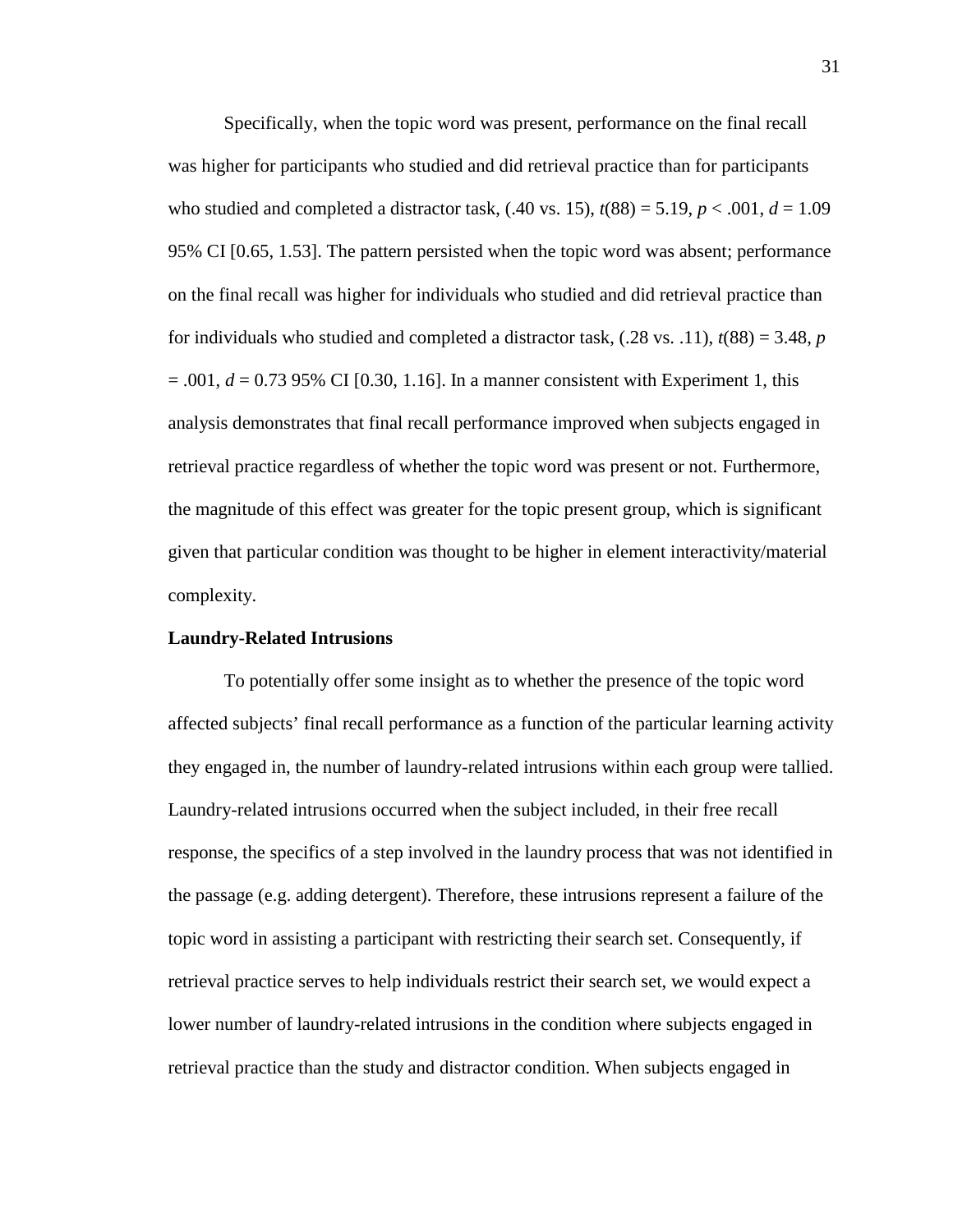retrieval practice and had the topic present during study, 2 of the 45 participants produced laundry-related intrusions on their final recall response. Compared to the 9 out of 45 subjects who produced laundry-related intrusions on the final recall after studying the passage with the topic present and engaging in a distractor task, a difference between the groups is evident,  $\chi(1) = 5.08$ ,  $p = .024$ . Notably, in both conditions the maximum number of laundry-related intrusions produced by a single subject was 1. Hence, it appears that retrieval practice plays a role in reducing intrusions.

#### **Discussion**

 The purpose of Experiment 2 was to determine whether altering a subject's absence of a topic word that provided a relational schema. Learning activity was manipulated between-subjects; participants either alternated between studying the text subjects used retrieval practice regardless of whether topic word was present or absent. Furthermore, the magnitude of the testing effect was greater when the topic word was contextual prior knowledge (making the material more or less complex) would influence the presence and potency of a testing effect. Specifically, subjects studied an ambiguously worded passage that detailed the steps of doing laundry in the presence or and free recall attempts (2 cycles), or they completed a distractor task instead of doing free recall. Following a 6-8 day delay, subjects completed a final free recall of the text they studied roughly one week prior. According to van Gog and Sweller's element interactivity hypothesis, the benefit of testing would be diminished when the text was presented in the presence of the topic word (due to its ability to inter-relate the passage content). Contrary to that assertion, the results of Experiment 2 found an advantage when present, thereby casting doubt on the claim that retrieval does not enhance the learning of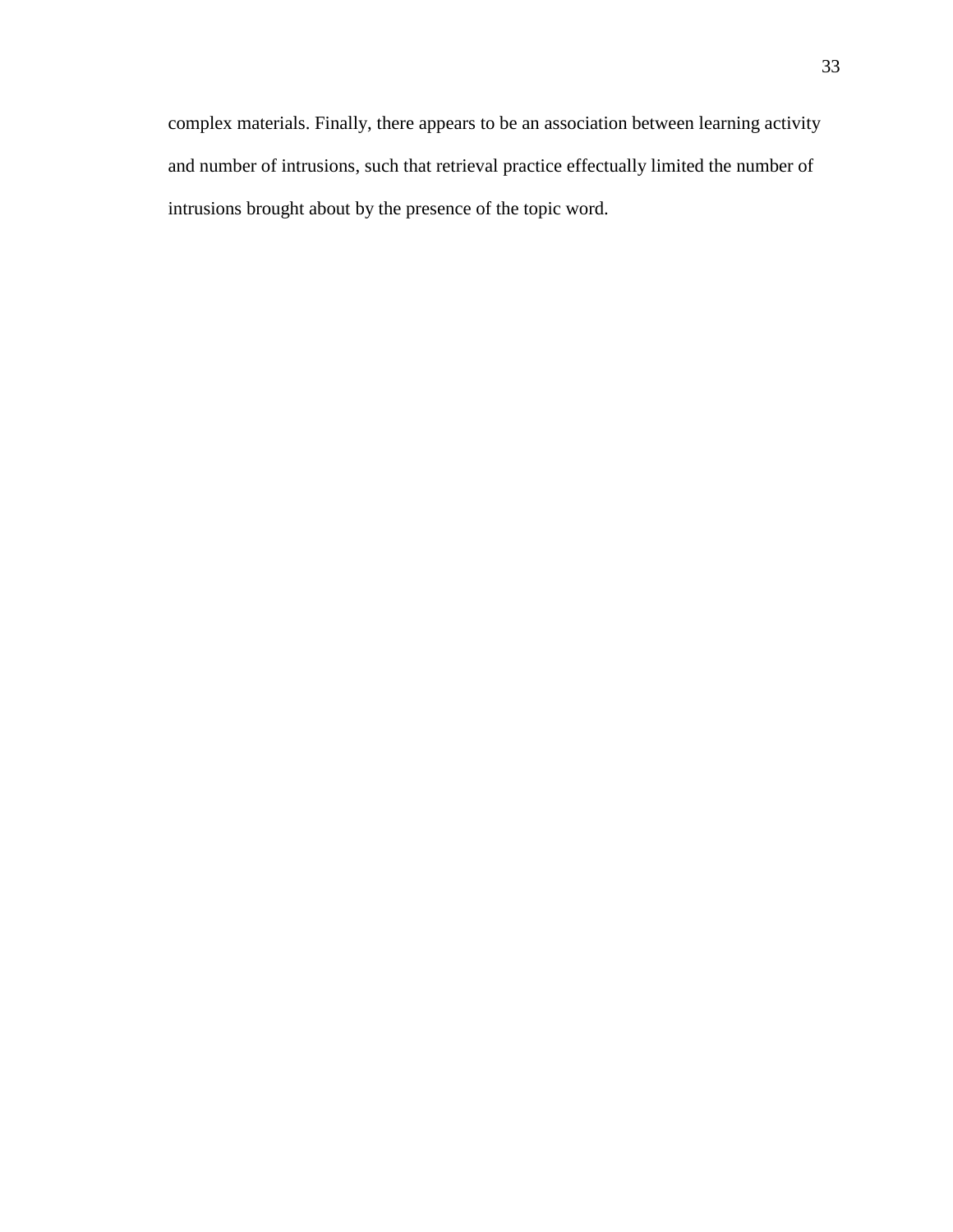### **EXPERIMENT 3**

 Experiment 3 sought to extend and potentially generalize the findings from this case, word lists served as the to-be-learned information instead of text passages. To accomplish this, word lists that conformed to particular ad hoc categories were presented whether the participants had access to the category names during study trials. between studying and recalling the words for 2 cycles or studying the words and Finally, to assess the enduring impacts of the manipulations, a final test was given Experiment 2 to a new type of material. To clarify, for this experiment material complexity was still operationalized as individuals' contextual prior knowledge, but in to the subjects, and the availability of contextual prior knowledge was determined by Significantly, this manipulation ensured that all subjects were presented with the exact same material and that the only difference was whether the participants had a relational schema with which they could interpret the material. Moreover, as in the previous experiments, the effect of retrieval was ascertained by having subjects either alternate completing a distractor task for an amount of time equivalent to that of the recall task. roughly one week after the initial session.

 time of retrieval such that subjects who have access to the category names are merely An additional factor to consider that was not pertinent in the first two experiments is whether asking subjects to retrieve words in the presence of ad hoc category names would lead to generation effects (Jacoby, 1978). Put simply, if the strategy differs at the generating words that fulfill the criteria, then there is reason to expect smaller retrieval practice effects. Hypothetically, this could result because individuals who are just generating words are not engaging in context reinstatement to the same extent as their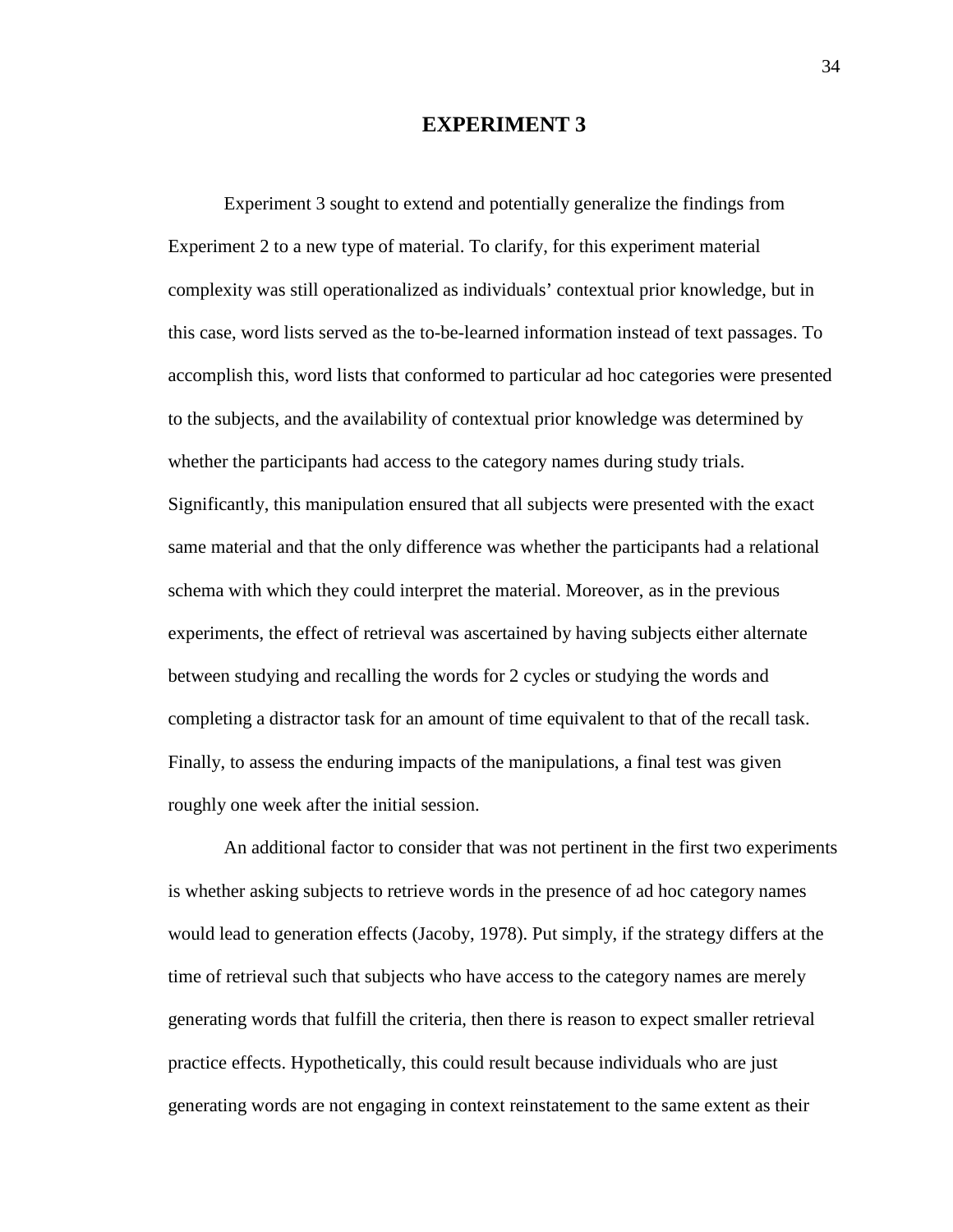chosen for this experiment were selected because they contain relatively few words and the categories themselves are broad enough that the likelihood of randomly generating one is quite small. counterparts who are not exposed to the category names. With that said, the word lists

 subjects to reinstate a prior episodic context. Lastly, if an advantage of retrieval practice According to the element interactivity hypothesis, presenting subjects with the ad hoc category names should increase the relational nature/complexity of the material. Therefore, in terms of testing effect and material complexity interactions, the element interactivity hypothesis would claim that the benefit of testing will be smaller when subjects have access to the category names during study (as a result of higher element interactivity). Conversely, if performance is higher when category names are available to subjects, it lends support to the assertion that the category names make it easier for persists regardless of whether category names are present, we can conclude that there is little relationship between the testing effect and contextual prior knowledge.

#### **Method**

#### **Subjects and Design**

 to Experiment 2, the *a priori* power analysis used for that experiment is also relevant Experiment 3 consisted of a 2 (ad hoc category names: absent vs. present) by 2 (learning activity: retrieve vs. study and distractor) between-subjects design. Therefore, four distinct conditions were produced. Because the design of this experiment is similar here. Consequently, we sought to have 45 subjects randomly assigned to each of the between-subjects conditions.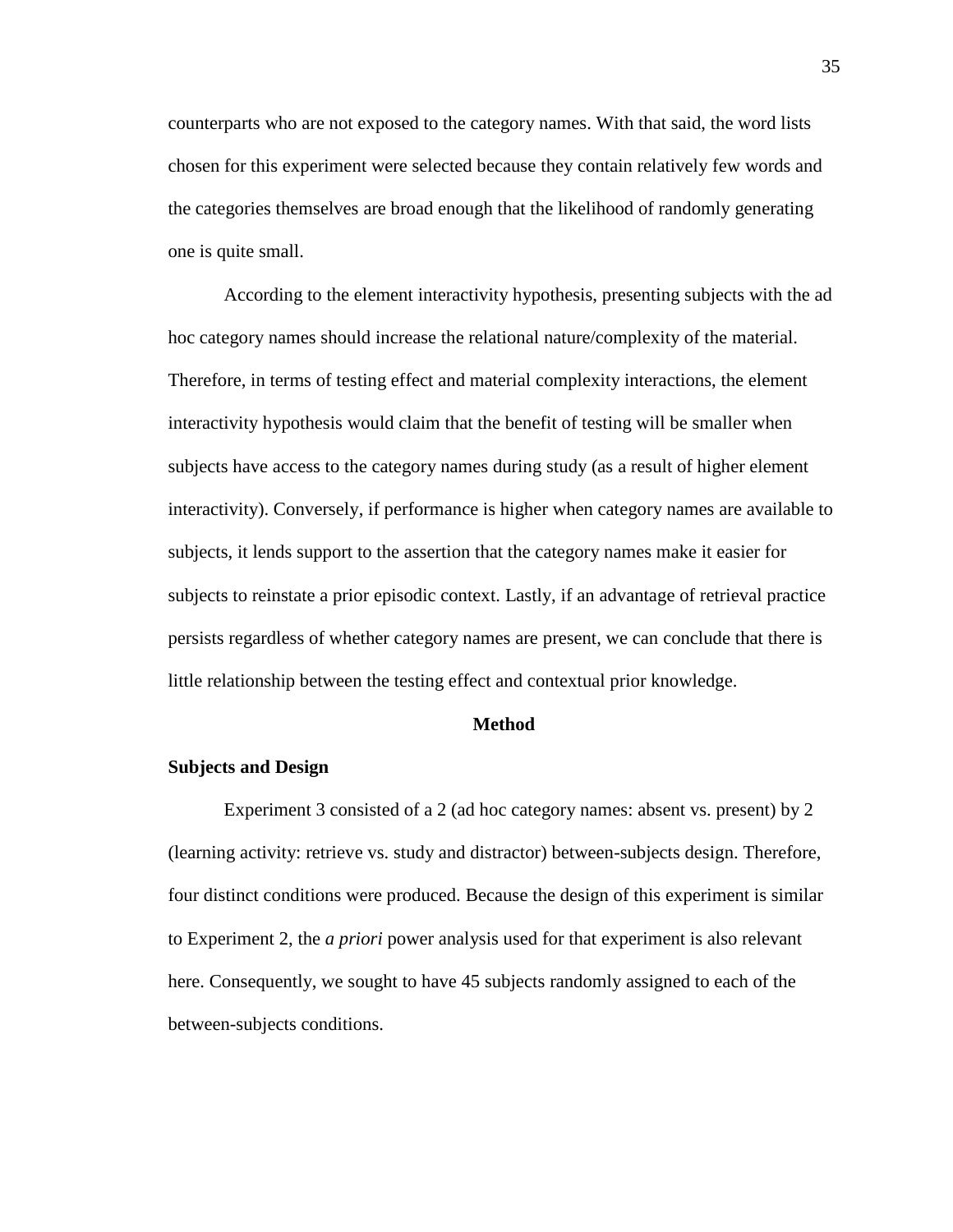Two hundred and thirty-six subjects were recruited through an online HIT posted subjects conditions. Demographically speaking, the sample was comprised of 78 females participants ranged from 21 to 71 ( $M = 34.9$ ,  $SD = 13.1$ ). For Experiment 3, subjects Session 1. The majority of subjects (68%) completed Session 2 exactly six days after subjects were paid at a rate of 10 cents per minute. Session 2 lasted approximately 3 on TurkPrime. Eligible subjects were restricted to individuals who lived in the United States, had a HIT acceptance rate of 95% or greater, and had completed at least 1000 HITs. Of the 236 individuals who completed Session 1 of the experiment, 199 returned for Session 2. Eleven of those subjects were removed because they self-identified as having cheated at some point during the experiment, and eight additional participants was removed because their first language was not English. Therefore, the final sample consisted of 180 subjects, with 45 randomly assigned to each of the four betweenand 102 males, and 165 individuals identified their race as white. In terms of age, completed two online sessions, the second occurring 6-8 days after the subject completed Session 1. In terms of compensation, each subject received \$1.80 (\$0.80 for Session 1 and \$1.00 for Session 2). The duration of Session 1 was approximately 8 minutes, so minutes, but subjects were paid extra to incentivize them to return for the session.

## **Materials**

 An 18-word ad hoc categorized word list was used. The list contained three words per category. The words were selected from the updated Battig and Montague this experiment can be found in Appendix F. categories (a thing that makes noise, a thing that is green, a thing made of wood), with six (1969) norms (Van Overschelde, Rawson, & Dunlosky, 2004), and the words chosen for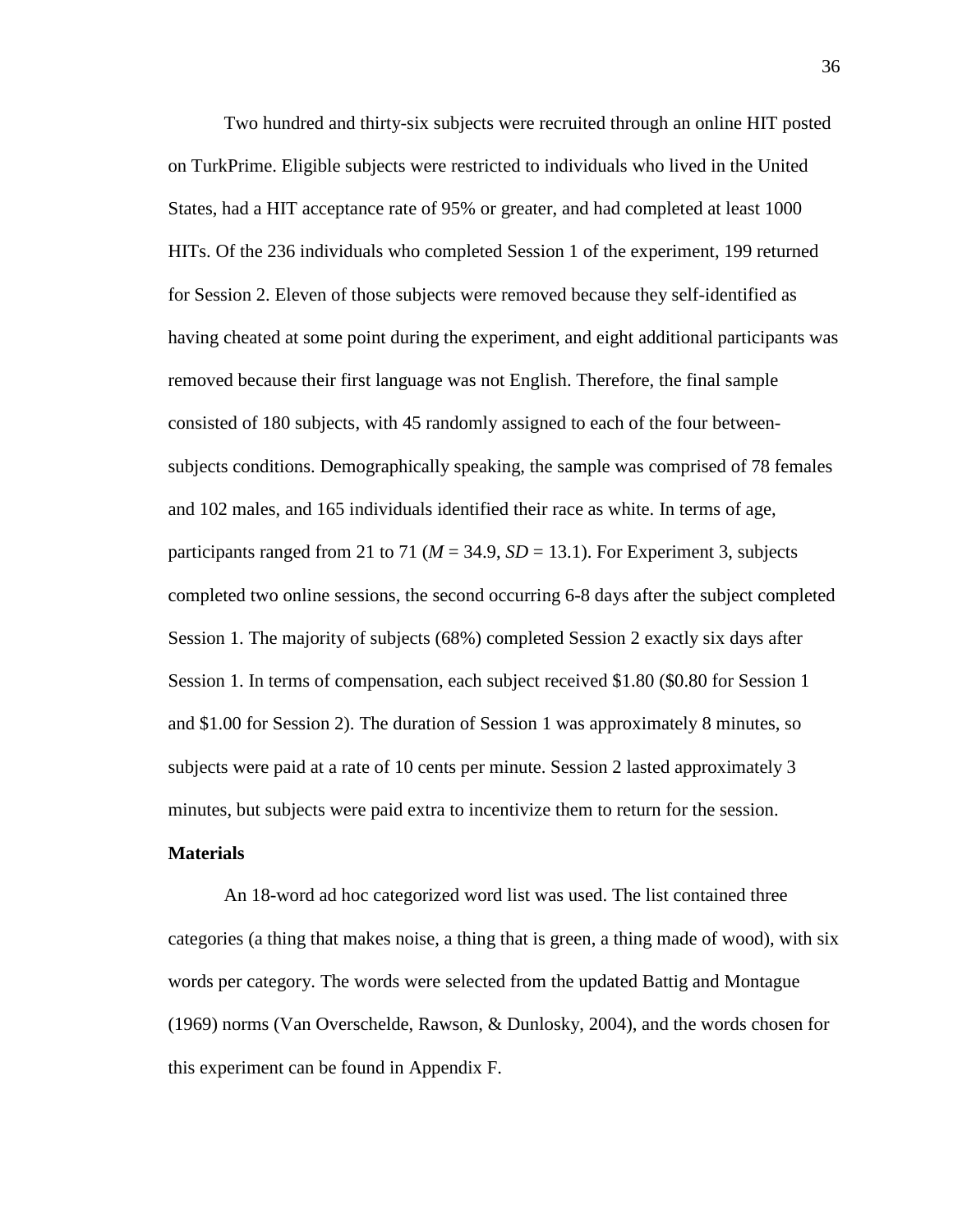#### **Procedure**

 return and complete Session 2 within 6-8 days of finishing Session 1. Provided the HIT individual stimulus. In these cases, the sentence, "Above each word you will see a Experiment 3 consisted of two sessions. Session 1 was initiated after subjects accepted the HIT on the TurkPrime website. Prior to accepting the HIT, subjects were informed of the two-part nature of the experiment and notified that they were expected to was accepted, subjects read and electronically signed a consent form and filled out demographic information. From this point onward, the procedure for the experiment differed slightly depending on the condition to which the subject was assigned. However, regardless of their condition, each subject was presented with detailed instructions prior to every phase of the experiment that outlined what was expected of them for the upcoming task. All participants began the experiment with a study phase in which the 18 words were presented individually in random order. Specifically, each word was presented on-screen for 3 seconds with a 1 second inter-stimulus interval. If subjects were assigned to a condition where category names were present, a category name (the category name the word conformed to) was written in bold and centered above each category that the word conforms to written in bold" appeared in the instructions, but aside from that insertion, the instructions did not differ between groups. For the category names absent conditions, the category names were not provided. Each participant was instructed to study the words and not write anything down.

Following the initial study period, subjects either engaged in a retrieval attempt or completed a distractor task for 90 seconds. During instances of retrieval, subjects were shown a screen with the word "Recall" centered and in bold at the top. Beneath this was a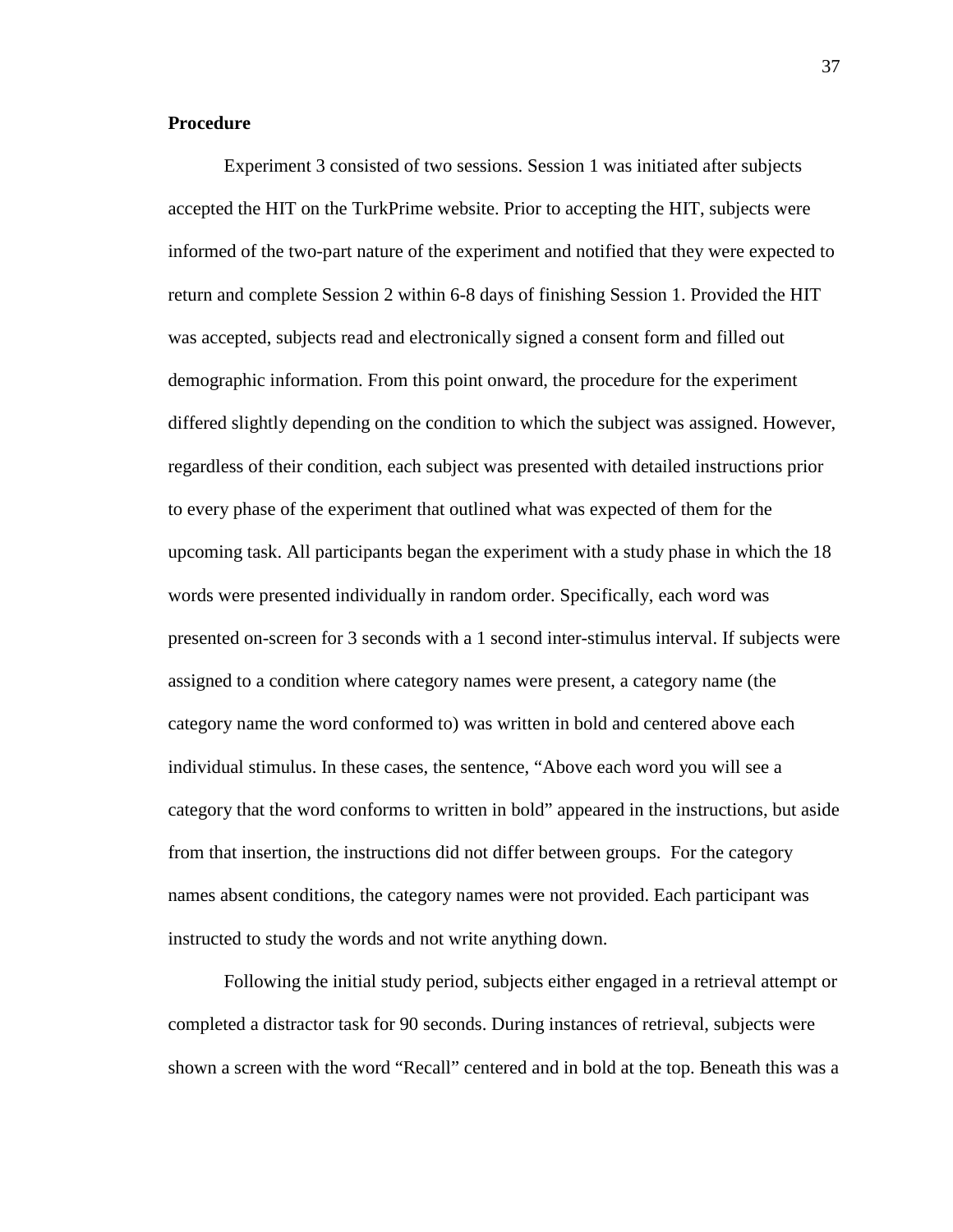Furthermore, all words added to the response box remained on-screen for the duration of encouraged to continue trying to recall words for the entire 90 second period and told the response box. Subjects were instructed to recall (in any order) as many words from the list that they were able to remember by typing them into the response box and pressing the "Enter" key after each entry. Additionally, participants were discouraged from guessing, and the program prevented them from submitting a word multiple times. the recall trial and subjects were unable to remove prior entries. All participants were experiment would advance automatically once that time had elapsed.

 engagement with the distractor task, participants were told to complete as many number sequences with the highest possible degree of accuracy within the 90 second period. Once During instances where subjects were asked to complete a distractor task, their digit span was tested for 90 seconds. The digit span task presented participants with a sequence of numbers ranging from 4-9 digits in length at a rate of 1 digit per second. After all of the digits in a sequence had been shown, a calculator appeared on screen and subjects were asked to input the digits they saw in the exact order they were presented. Once the participant was satisfied with the numbers they had selected, they pressed a continue button to advance to the next number sequence. In addition, to encourage this interval was complete, the experiment advanced automatically.

 or distractor) a second time for 90 seconds. Session 1 was concluded after this 90-second interval. Subjects were given a brief survey asking whether they cheated (they were After their initial attempt at retrieval or their first instance of completing the distractor task, participants were instructed to studied each of the words again at a rate of 3 seconds/word. After this, they completed whichever activity they did earlier (retrieval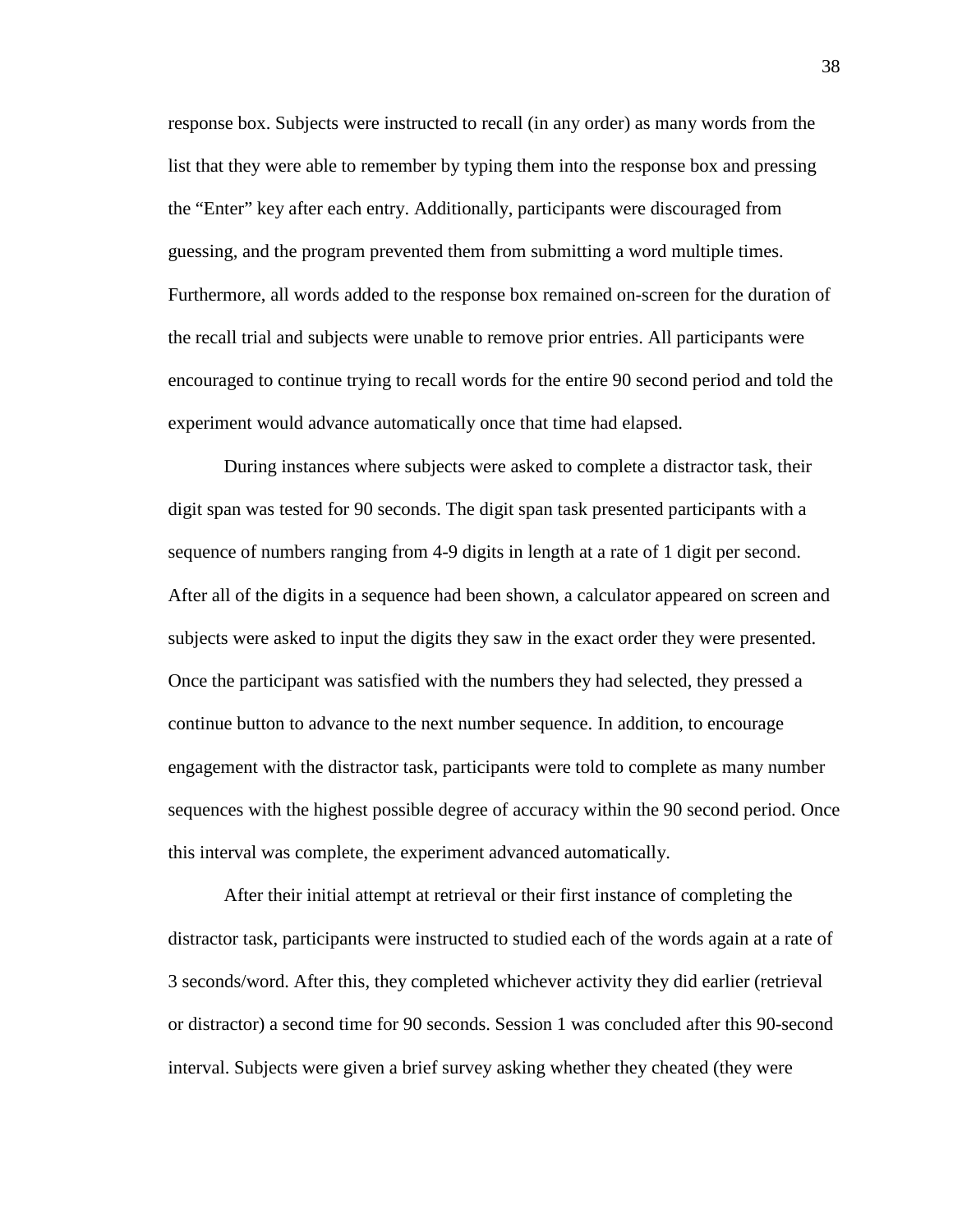assured they would receive payment regardless of their response) or if they had additional comments. They were then thanked for their participation and reminded to complete Session 2 in 6-8 days.

 TurkPrime informing them that the second part of the experiment was available. If complete, subjects completed the same survey they filled out at the end of Session 1, Six days after they completed Session 1, subjects received an email from participants did not respond to this initial invitation, they were sent reminder emails every 6 hours until the 6-8 day window was over. Session 2 was identical for all participants. They were prompted to recall the words they studied 6-8 days ago for 90 seconds. The format for this recall trial was identical to the recall trials described earlier. After this was were presented with debriefing information, and thanked for their participation.

#### **Results**

#### **Scoring**

All responses were scored automatically by a scoring algorithm that assigned 1 point if the word recalled was an exact match to one of the words on the list (differences in capitalization did not affect the score) or 0 points if a word recalled did not match one of the words on the list. To correct for spelling and pluralization errors, a single rater went back through the scored responses and assigned full credit to any item that differed from the correct spelling by three letters or fewer.

#### **Initial Recall Performance**

Table 4 shows the proportion of words correctly recalled in each period for both the category names present and category names absent groups. Collapsed across those groups, the proportion of words recalled increased from Period 1 to Period 2 *t*(89) =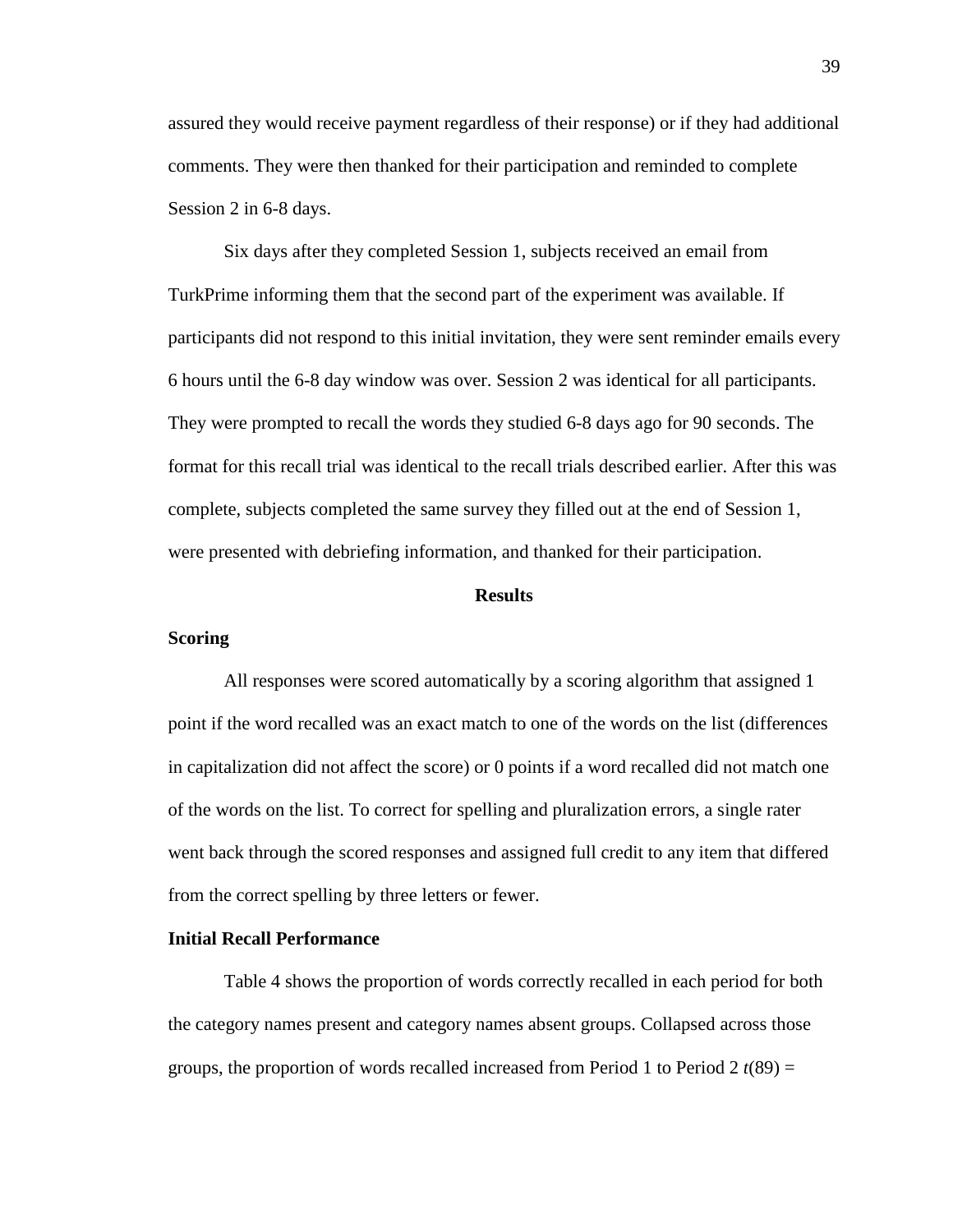12.45, *p <* .001, *d =* 0.93, 95% CI [0.71, 1.15]. In addition, there were not differences .51), *t*(88) = 0.36, *p* = .723 and at Period 2 (.71 vs. .72), *t*(88) = 0.28, *p* = .783. between the two groups in the number of words correctly recalled at Period 1 (.53 vs.

#### **Final Recall Performance**

effect of learning activity,  $F(1, 176) = 21.00$ ,  $p < .001$ ,  $\eta^2 = .107$ , no main effect of category names  $F(1, 176) = 0.21$ ,  $p = .649$ , and no interaction,  $F(1, 176) = 0.00$ ,  $p = .984$ . Figure 4 shows the proportion of words correctly recalled during the final recall session as a function of learning activity and the presence of category names. A 2 (learning activity) by 2 (category names) between-subjects ANOVA revealed a main

 Specifically, when category names were present, performance on the final recall .001,  $d = 0.69$  95% CI [0.26, 1.11]. In a manner consistent with Experiments 1 and 2, this retrieval practice regardless of whether the category names were present or not. was higher for subjects who studied and did retrieval practice than for subjects who studied and completed a distractor task,  $(.26 \text{ vs. } 11)$ ,  $t(88) = 3.23$ ,  $p = .001$ ,  $d = 0.6895\%$ CI [0.25, 1.10]. The pattern persisted when the category names were absent; performance on the final was higher for individuals who studied and did retrieval practice than for individuals who studied and completed a distractor task,  $(.27 \text{ vs. } .13)$ ,  $t(88) = 3.25$ ,  $p =$ analysis demonstrates that final recall performance improved when subjects engaged in

#### **Category Name Intrusions**

Experiment 3 provided the opportunity to investigate whether the presence of category names influenced the prevalence of intrusions on the final test. Specifically, in the two conditions where subjects were exposed to category names during study, the number of times each subject recalled one of the category names on the final test (e.g.,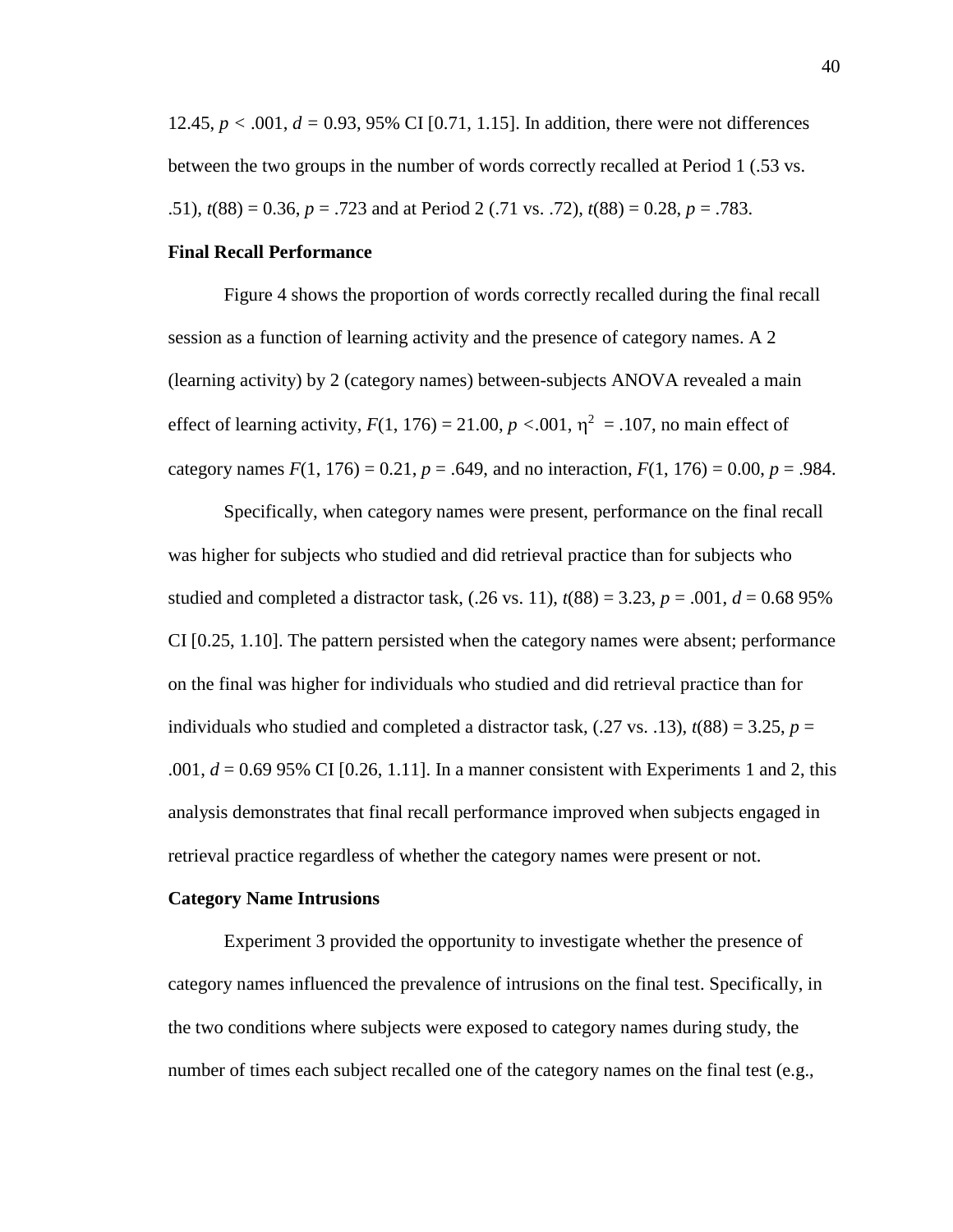influenced by the learning activity they completed. green) were tallied. Overall, the maximum number of category name intrusions produced by a single subject was 2. Furthermore, when subjects engaged in retrieval practice after studying with the category names, 9 intrusions were produced. This is compared to the 4 category name intrusions that occurred after subjects studied the words with category names present and completed a distractor task. A chi square analysis indicated that this difference between the two groups was not significant,  $\chi(1) = 2.25$ ,  $p = .134$ . Thus, unlike Experiment 2, the number of intrusions subjects produced was not meaningfully

#### **Discussion**

 words that conformed to particular ad hoc categories in the presence or absence of attempts (2 cycles), or they completed a distractor task instead of doing free recall. The purpose of Experiment 3 was to determine whether altering subject's contextual prior knowledge (making the material more or less complex) would influence the presence and potency of a testing effect. Specifically, subjects studied a series of category names that provided a relational schema. Learning activity was manipulated between-subjects; participants either alternated between studying the text and free recall Following a 6-8 day delay, subjects attempted to freely recall the words they studied roughly one week prior. According to van Gog and Sweller's element interactivity hypothesis, the benefit of testing would be diminished when the text was presented in the presence of the topic word (due to its ability to inter-relate the content). Contrary to that assertion, the results of Experiment 3 found an advantage when subjects used retrieval practice regardless of whether category names were present or absent. However, there was no effect of category names on the final test, nor did there appear to be an association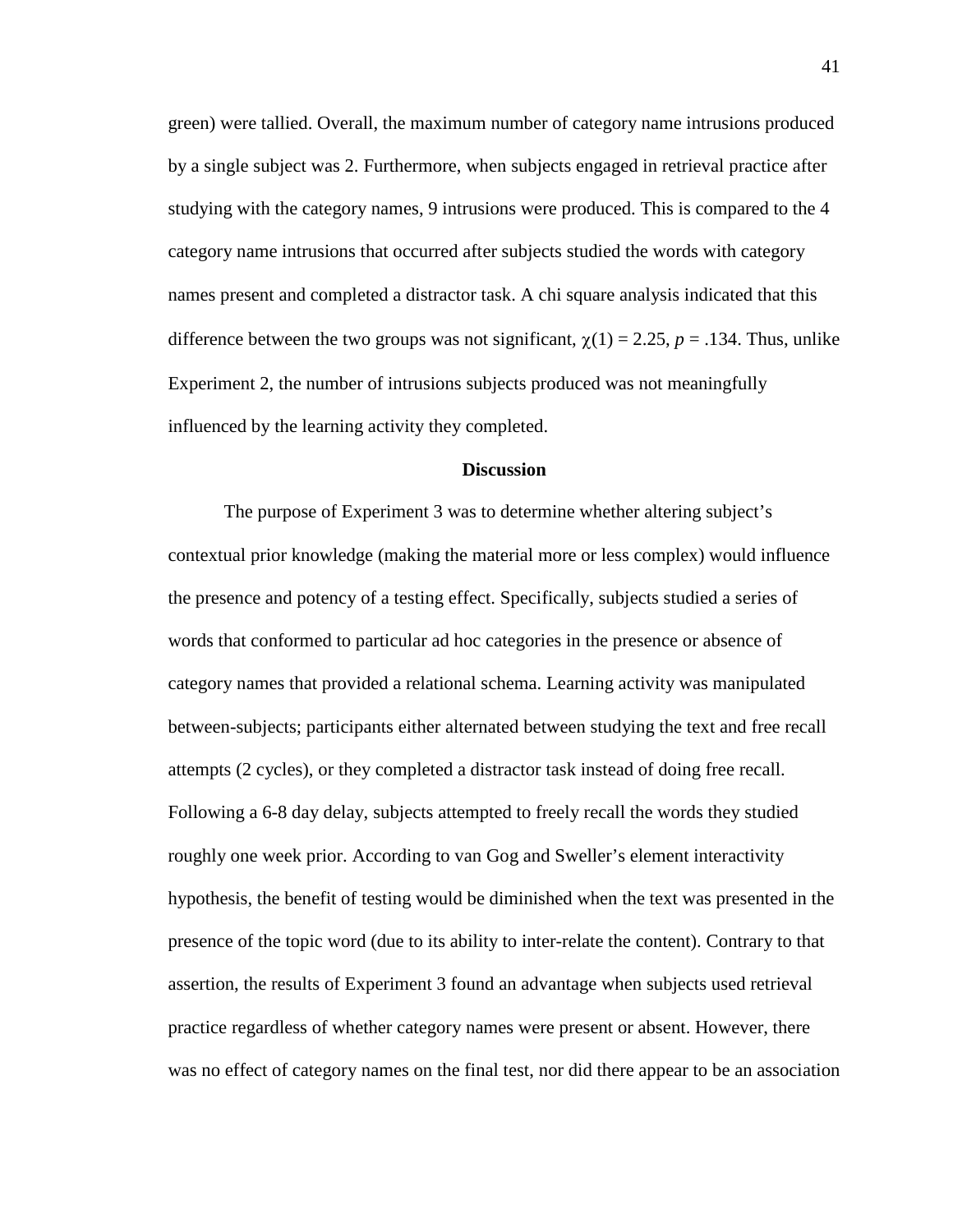absent may not have been an effective manipulation of element interactivity. between the number of intrusions produced on the final test and the particular learning activity the subject engaged in. Hence, altering whether category names were present or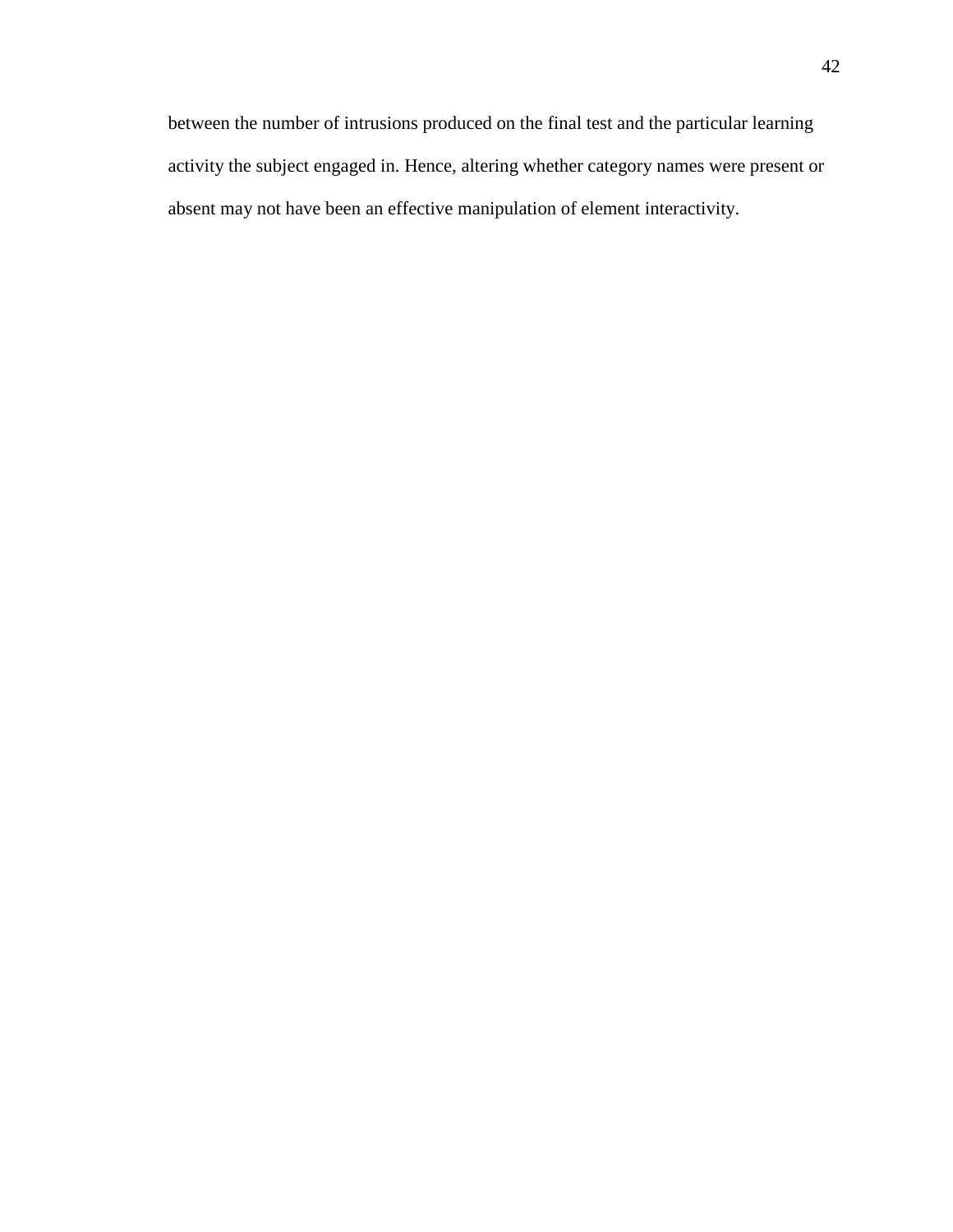## **GENERAL DISCUSSION**

 and Sweller (2015) that the testing effect is diminished when the complexity of learning The purpose of these experiments was to test the assertion put forth by van Gog materials increases. To ensure this claim was adequately evaluated, the term element interactivity, van Gog and Sweller's definition for material complexity, was adopted and systematically manipulated in three experiments. Material low in element interactivity can most easily be thought of as discrete facts where any single component of the material can be learned without reference to the other components of the material. Conversely, material high in element interactivity consists of inter-related ideas where the learning of any particular idea is contingent on understanding other pieces of information within the material. To clarify, element interactivity was treated as analogous to material complexity with high element interactivity representing high complexity and low element interactivity representing low complexity. Across three experiments, no evidence was found to support the contention that the testing effect is reduced with high element interactivity materials.

 sentences within educational texts. This manipulation was chosen because it was identified by van Gog and Sweller (2015) as a technique for lowering element interactivity. Hence, students studied two educational passages that were either presented Experiment 1 manipulated element interactivity by scrambling the order of with their sentences intact or their sentences scrambled. Additionally, learning activity was manipulated within-subject such that for one of the passages the students engaged in retrieval practice following study, and for the other, they completed a distractor task following study. Subjects' memory for the passage content was assessed a week later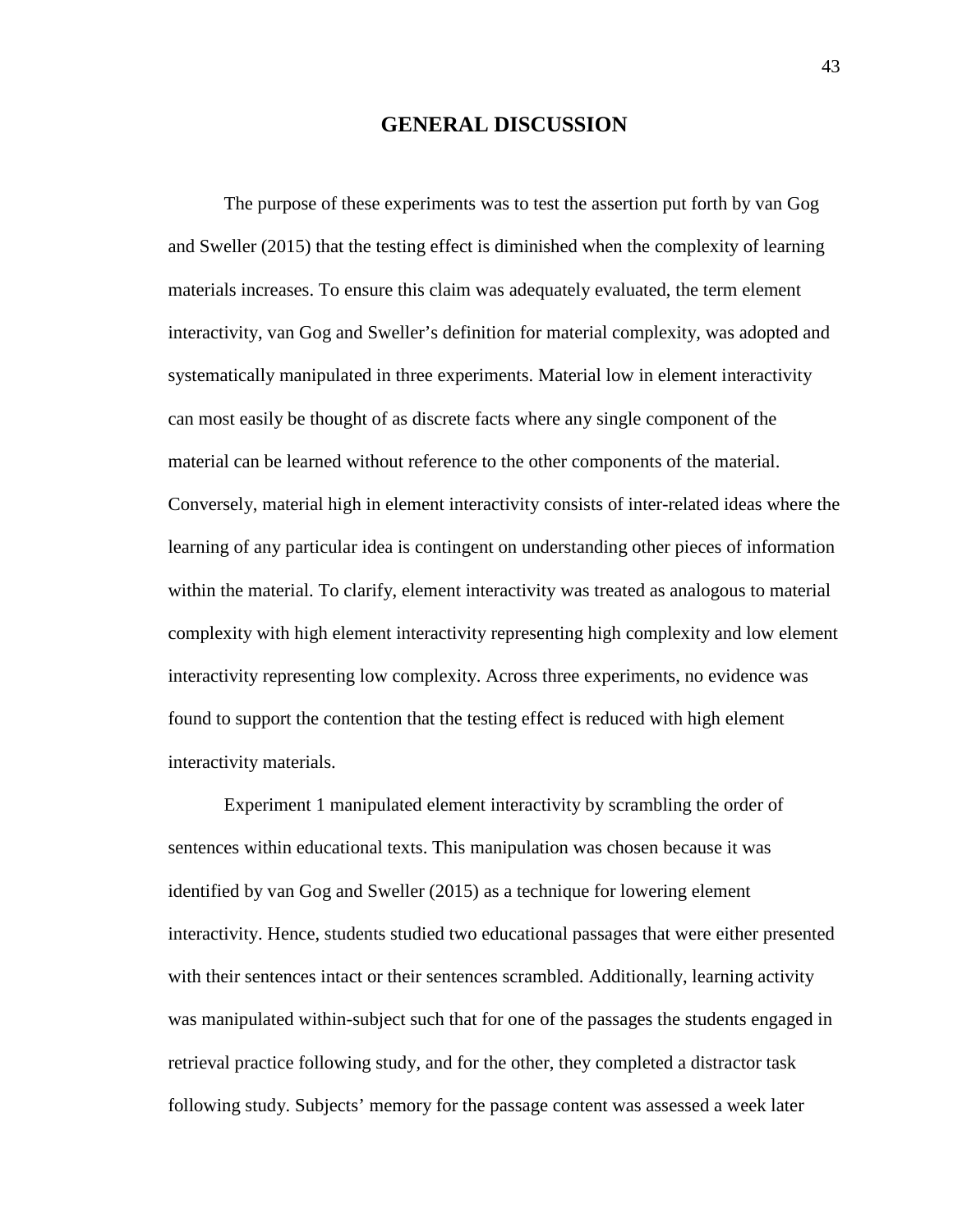when they were asked to answer a series of questions about the texts and freely recall the passages (which were lower in element interactivity) testing effects would be present, and but this did not preclude the presence of a testing effect. information they studied the previous week. Although it may seem counterintuitive, the logic put forth by van Gog and Sweller (2015) would argue that for the scrambled for the passages presented with their sentences intact (higher element interactivity), testing effects should be absent. Contrary to this prediction, doing retrieval practice led to enhanced performance on all sections of the final test regardless of whether the texts were intact or scrambled. Furthermore, performance was overall lower for the scrambled texts,

 passage in the presence or absence of a topic word that provided a relational schema to guide their interpretation. This manipulation was selected because of its ability to alter The findings of Experiment 1 were closely mirrored by Experiment 2, except, in the case of the latter, element interactivity was manipulated by altering subjects' contextual prior knowledge. Specifically, participants studied an ambiguously worded element interactivity without changing the to-be-learned content. Moreover, we reasoned that giving subjects the topic word would increase the element interactivity of the passage due to its ability to inter-relate the information. Therefore, van Gog and Sweller's hypothesis would assert that retrieval practice effects should be absent when the topic word is visible and present when it is not visible. Notably, Experiment 2 was similar to Experiment 1 in that participants either did retrieval practice after studying the passage or completed a distractor task after studying the passage. Additionally, a final test, in which the subjects were asked to freely recall the text, was given roughly one week following initial study. Even though performance was worse when the topic word was absent,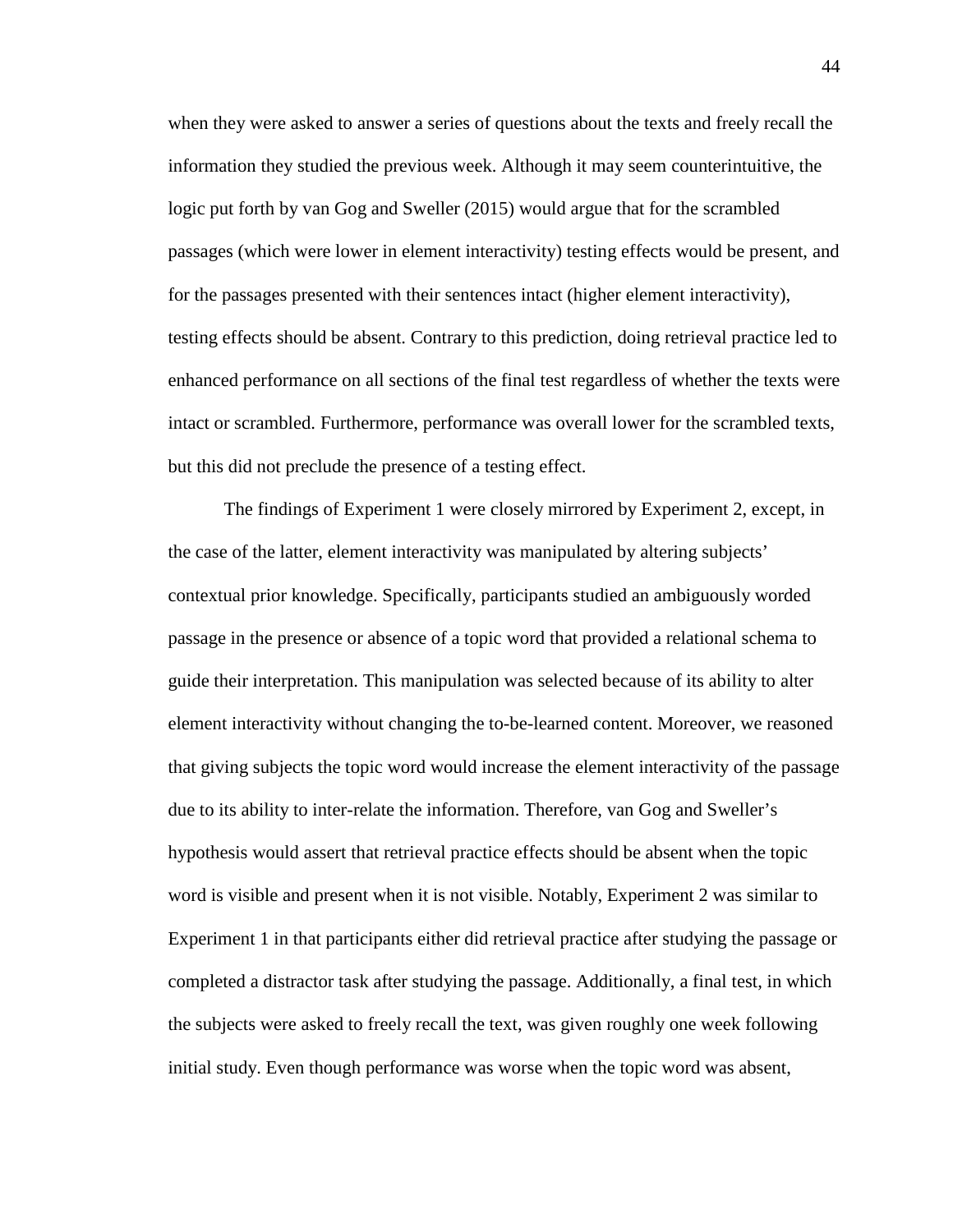topic word was present (the condition supposedly higher in element interactivity), which results showed a benefit of retrieval practice for both the topic absent and the topic present groups. Furthermore, the magnitude of the testing effect was larger when the casts serious doubt on the claim that the testing effect is absent for complex materials.

 subjects' contextual prior knowledge and used a similar procedure. However, in this case, information. In terms of predictions, we speculated that giving subjects' access to the category names would increase element interactivity; hence, van Gog and Sweller (2015) would argue that testing effects should be absent when category names are present. In Experiment 3 was largely identical to Experiment 2 in that it manipulated participants studied word lists that conformed to ad hoc categories in the presence or absence of the category names. Again, this type of manipulation was chosen because it altered the element interactivity of the material without changing the to-be-learned stark contrast to this assertion, findings from this experiment indicated a benefit of engaging in retrieval practice regardless of whether the category names were present or not. Nevertheless, there were no differences in performance between the category names present and category names absent groups. While this has little implication for the efficacy of the testing effect, one could argue that because of this, Experiment 3 was an ineffective manipulation of element interactivity. One possible reason for this outcome could be that the words from the word lists were presented individually, thereby making it more difficult for subjects to visualize the words that belonged to a particular category. A potential solution, then, could be to present all the words that conform to specific category simultaneously and see if that increases the strength of the manipulation.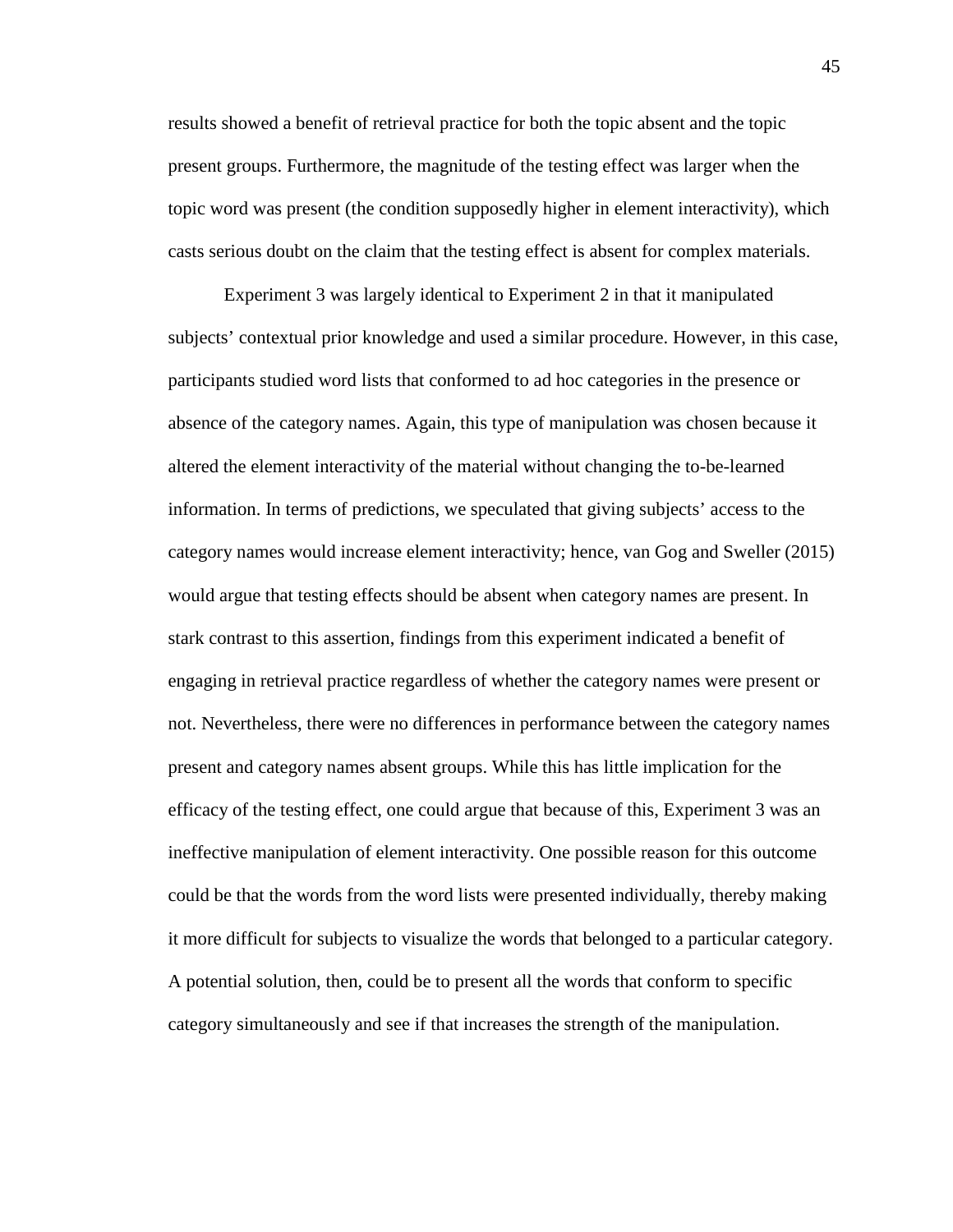This explanation holds that when individuals encode material, they also encode prior temporal context. If they are successful, the context representation associated with their search set and have several effective contextual retrieval cues to help them access the content. Importantly, this account would suggest that because temporal context Given that the benefit of retrieval practice seems to be independent of material complexity, it is necessary to consider how this finding can inform our theoretical understanding of the testing effect. In particular, these results appear consistent with the episodic context account of retrieval practice effects (Karpicke, Lehman, & Aue, 2014). information about the temporal context in which the information is presented. When that piece of material is retrieved at a later point in time, individuals attempt to reinstate the the item or material is updated, such that it incorporates contextual features from the time it was originally studied and the time it was recalled. This allows individuals to restrict information is independent of any of the contextual features of the material, one would not expect the efficacy of retrieval practice to be impacted by material complexity.

 While this series of experiments was not designed to evaluate the episodic context caused subjects to describe a part of doing laundry that was not detailed in the passage. account, it is perhaps possible to argue that the intrusion data from Experiment 2 offers additional support for the theory. Briefly, Experiment 2 required subjects to study a text about doing laundry, and an intrusion occurred if the presence of the topic word (laundry) Findings from Experiment 2 indicated an association between the number of intrusions a subject produced and the learning activity they engaged in. Specifically, fewer intrusions occurred if subjects did retrieval practice than if they completed a distractor task following study. Notably, this finding illustrates that by doing retrieval practice subjects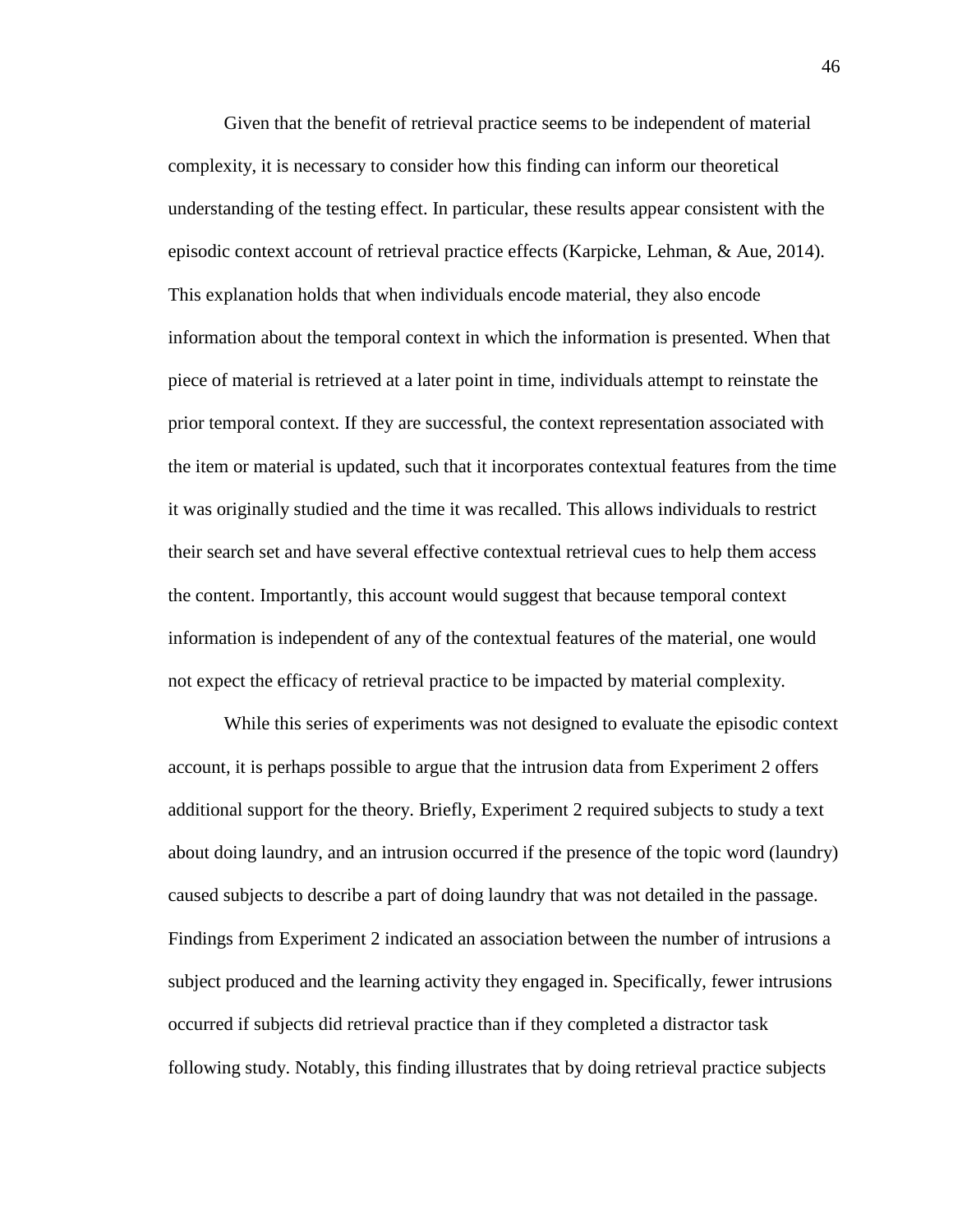this theory should not be overlooked. were able to restrict their search set above and beyond any restrictions brought about by the presence of the topic word. Moreover, because the episodic context account emphasizes the role of search set restriction in retrieval practice effects, the viability of

 examination of the topic. Future research, then, should strive to build upon this work and investigate the effects of testing on different facets of material complexity. In sum, the results of three experiments offer evidence that the benefit of retrieval practice is independent of the complexity of learning materials. This finding has myriad educational implications in that it suggests to educators that self-testing is an effective strategy within the classroom regardless of the difficulty of the to-be-learned materials. Additionally, although these experiments provide a compelling look at the material complexity-retrieval practice relationship, they are by no means an exhaustive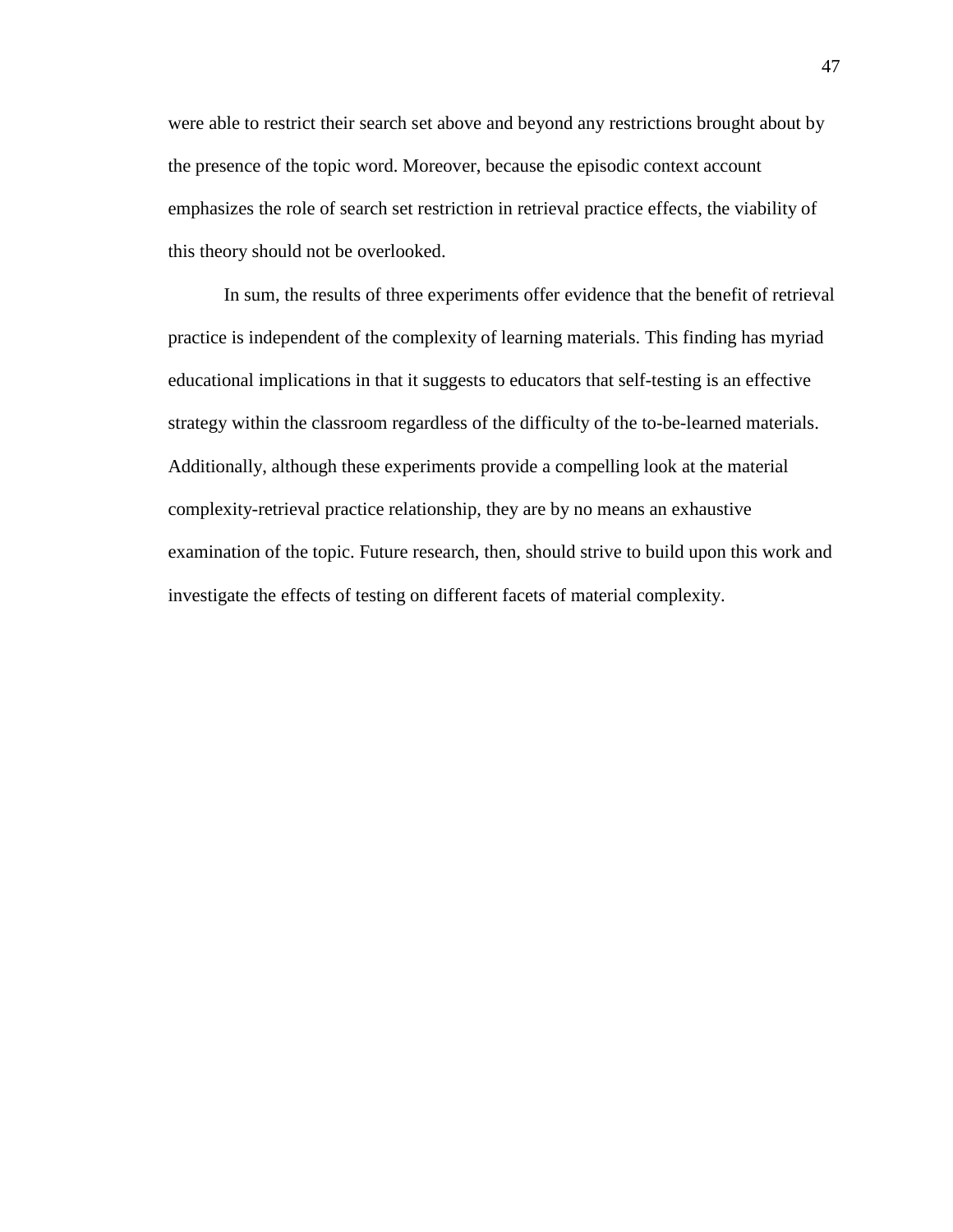## **LIST OF REFERENCES**

- practice intervention. *Journal of Experimental Psychology: Applied, 24*(1), 43-56. Ariel, R., & Karpicke, J. D. (2018). Improving self-regulated learning with a retrieval
- Barnett J. E. (1984) Facilitating retention through instruction about text structure. *Journal of Reading Behavior*, *16*, 1-13.
- Batsell, W. R., Perry, J. L., Hanley, E., & Hostetter, A. B. (2017). Ecological validity of *of Psychology*, *44* (1), 18-23. the testing effect: The use of daily quizzes in introductory psychology. *Teaching*
- categories: A replication and extension of the Connecticut category norms. Battig, W. F., & Montague, E. E. (1969). Category norms for verbal items in 56 *Journal of Experimental Psychology Monographs, 80,* 1‐46.
- Bishara, A. J., & Jacoby, L. L. (2008). Aging, spaced retrieval, and inflexible memory  performance. *Psychonomic. Bulletin & Review, 15*(1), 52-57.
- *Journal of Educational Psychology, 106*, 849-858. Blunt, J. R., & Karpicke, J. D. (2014). Learning with retrieval-based concept mapping.
- Bower, G. H. (1970). Organizational factors in memory. *Cognitive Psychology, 1*, 18-46.
- Bransford, J. D., & Johnson, M. K. (1972). Contextual prerequisites for understanding: Some investigations of comprehension and recall. *Journal of Verbal Learning and Verbal Behavior, 11,* 717‐726.
- Bregman, A. S., & Wiener, J. R. (1970). Effects of test trials in paired-associate and freerecall learning. *Journal of Verbal Learning and Verbal Behavior, 9,* 689‐698.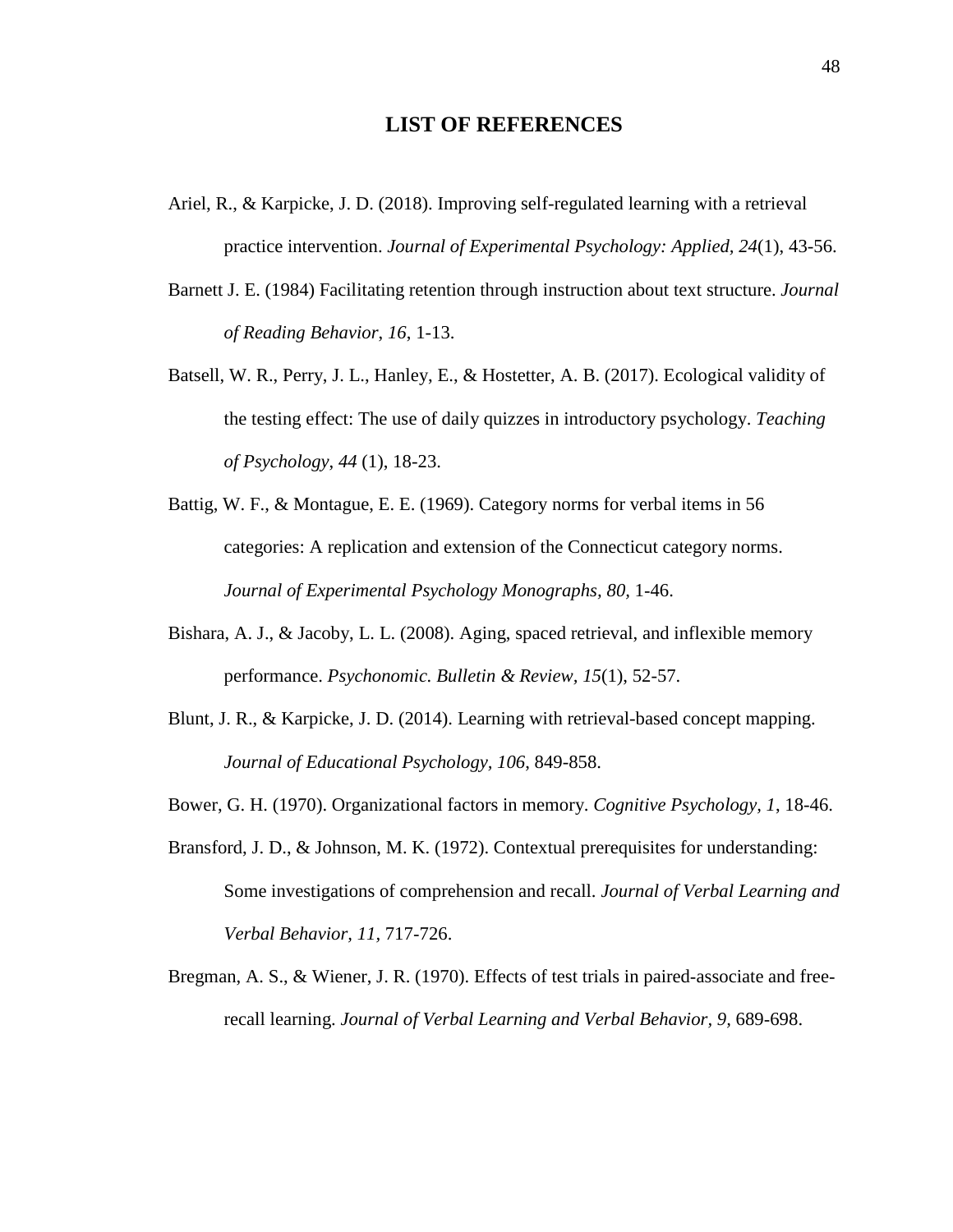- Carpenter, S. K. (2009). Cue strength as a moderator of the testing effect: The benefits of elaborative retrieval. *Journal of Experimental Psychology: Learning, Memory, and Cognition, 35*(6), 1563-1569.
- subsequent retention: Support for the elaborative retrieval explanation of the Carpenter, S. K., & DeLosh, E. L. (2006). Impoverished cue support enhances testing effect. *Memory and Cognition*, *34*(2), 268-276.
- Carpenter, S. K., Lund, T. J. S., Coffman, C. R., Armstrong, P. I., Lamm, M. H., &  achievement and retrieval enhanced learning. *Educational Psychology Review*, Reason, R. D., (2016). A classroom study on the relationship between student *28*(2), 353-375.
- Chan, J. C. K. (2009). When does retrieval induce forgetting and when does it induce facilitation? Implications for retrieval inhibition, testing effect, and text processing. *Journal of Memory and Language, 61*(2), 153-170.
- history and delay in the testing effect: The roles of processing and retrieval Congleton, A. R., & Rajaram, S. (2012). The origin of the interaction between learning organization. *Memory & Cognition, 40*, 528-539.
- Cook, L. K., & Mayer, R. E. (1988). Teaching readers about the structure of scientific text. *Journal of Educational Psychology, 80*, 448-456
- Corkill, A. J. (1992). Advance organizers: Facilitators of recall. *Educational Psychology Review*, *4,* 33-67.
- de Jonge, M., Tabbers, H. K., & Rikers, R. M. J. P. (2015). The effect of testing on the retention of coherent and incoherent text material. *Educational Psychology Review, 27*(2), 305-315.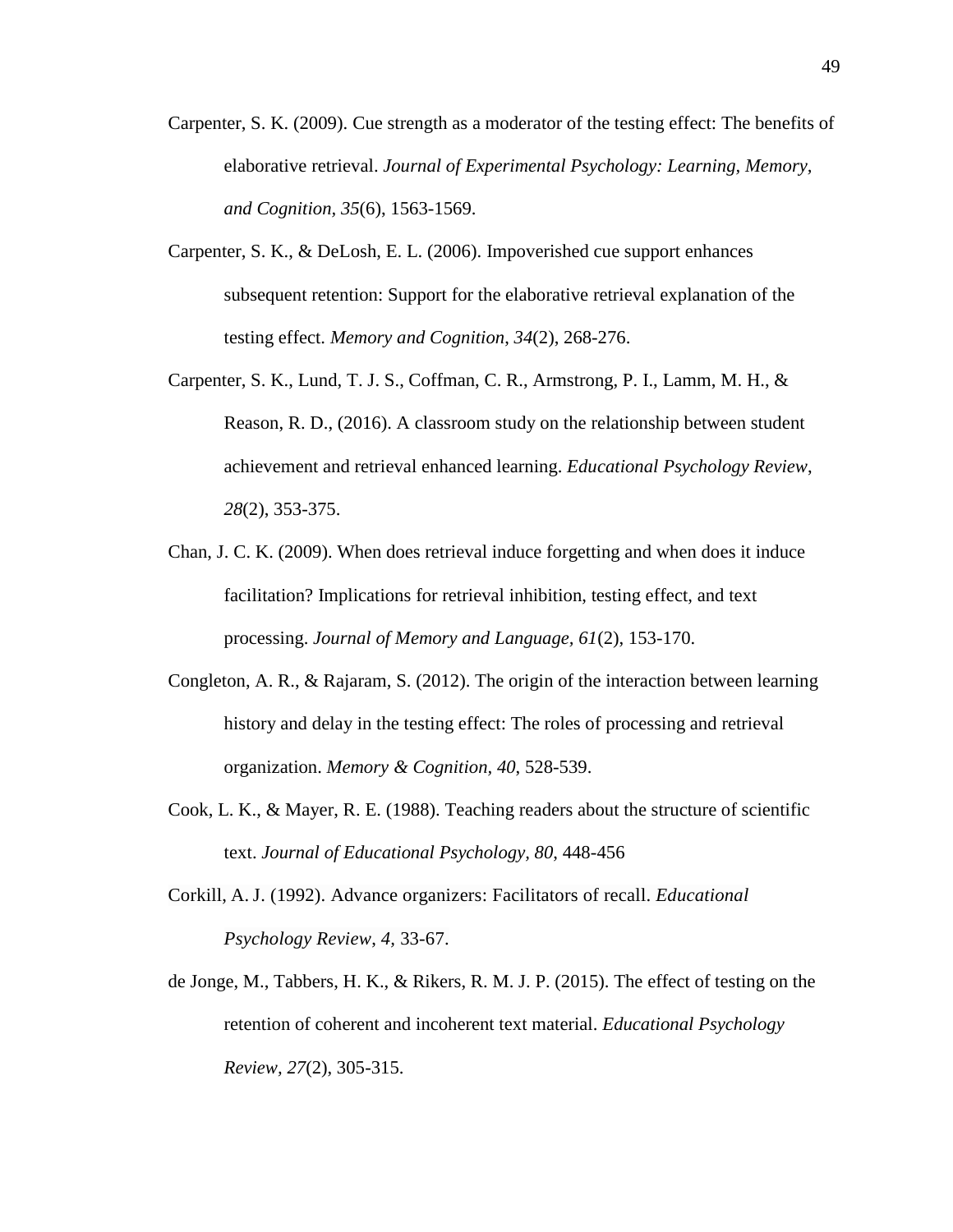- Dunlosky, J., Rawson, K. A., & Hacker, D. J. (2002). Metacomprehension of science texts: Investigating the levels-of-disruption hypothesis. In J. Otero, J. A. León, & A. C. Graesser (Eds.), *Psychology of science text comprehension* (pp. 255-279). Mahwah, NJ: Erlbaum.
- Faul, F., Erdfelder, E., Lang, A. G., & Buchner, A. (2007). G\*Power 3: A flexible statistical power analysis program for the social, behavioral, and biomedical sciences. *Behavior Research Methods*, *39*, 175-191.
- practice: An effective aid to preschool children's learning. *Quarterly Journal of*  Fritz, C. O., Morris, P. E., Nolan, D., & Singleton, J. (2007). Expanding retrieval *Experimental Psychology, 60*(7), 991-1004.
- Graesser, A. C., McNamara, D. S., & Kulikowich, J. M. (2011). Coh-metrix providing multilevel analyses of text characteristics. *Educational Researcher*, *40*(5), 223- 234.
- materials using automated scoring. *Journal of Educational Psychology, 106*, 58- Grimaldi, P. J., & Karpicke, J. D. (2014). Guided retrieval practice of educational 68.
- affect item-specific encoding? *Journal of Experimental Psychology: Learning, Memory, and Cognition, 41*, 1049-1061. Grimaldi, P. J., Poston, L., & Karpicke, J. D. (2015). How does creating a concept map
- Hanham, J., Leahy, W., & Sweller, J. (2017). Cognitive load theory, element interactivity, and the testing and reverse testing effects. *Applied Cognitive Psychology*, *31*(3), 265-280.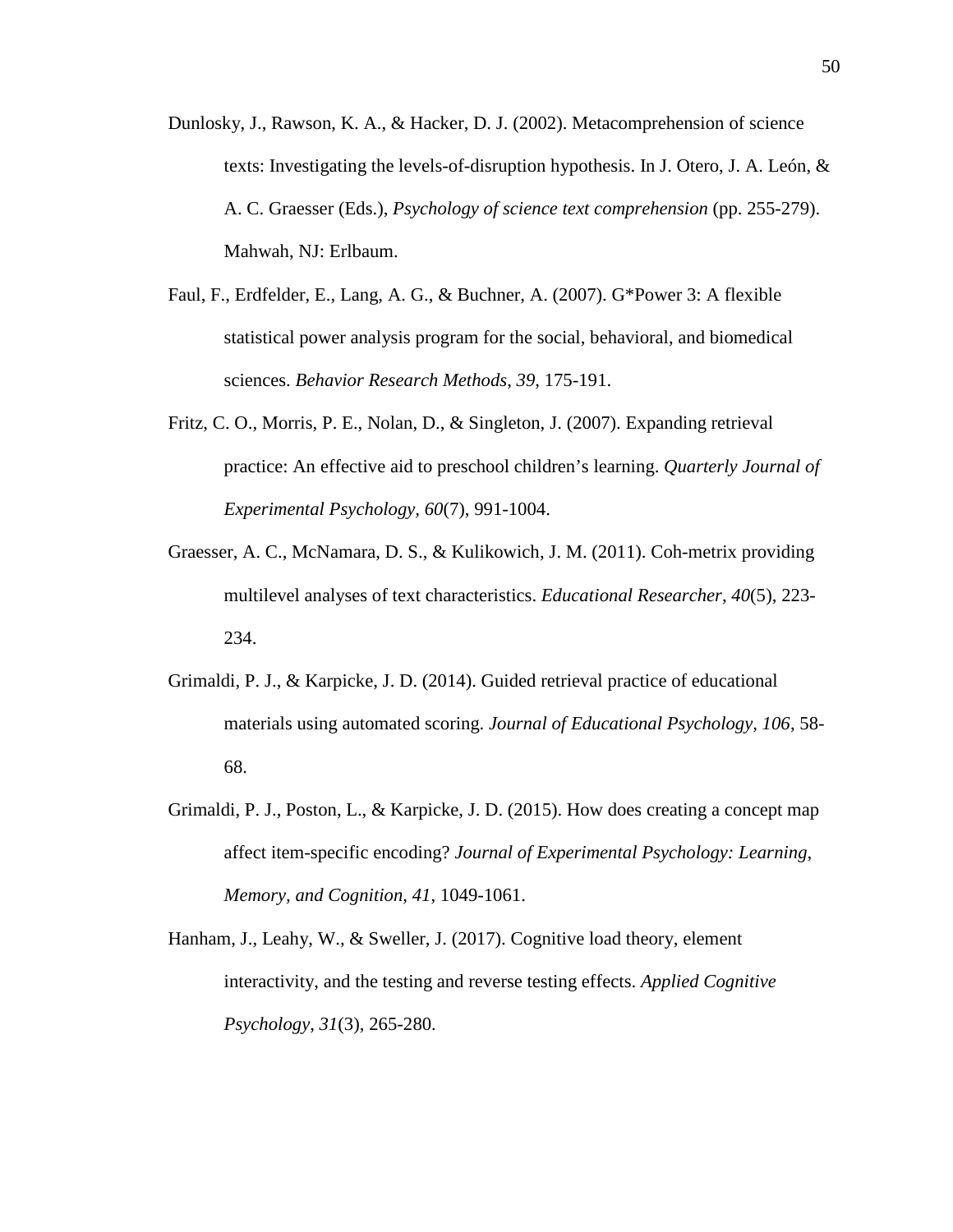- Hunt, R. R., & Einstein, G. O. (1981). Relational and item-specific information in memory. *Journal of Verbal Learning and Verbal Behavior, 20, 497-514.*
- Jacoby, L. L. (1978). On interpreting the effects of repetition: Solving a problem versus remembering a solution. *Journal of Verbal Learning and Verbal Behavior*, *17*, 649-667.
- Kang, S. H. K. (2010). Enhancing visuospatial learning: the benefit of retrieval practice. *Memory and Cognition 38*(8), 1009-1017.
- Kang, S. H. K., Lindsey, R. V., Mozer, M. C., & Pashler, H. (2014). Retrieval practice over the long term: Should spacing be expanding or equal-interval? *Psychonomic Bulletin & Review*, *21*(6), 1544-1550.
- (Ed.), *Cognitive psychology of memory, Vol. 2 of Learning and memory: A*  Karpicke, J. D. (2017). Retrieval-based learning: A decade of progress. In J. Wixted *comprehensive reference* (J. H. Byrne, Series Ed.) (pp. 487-514). Oxford, United Kingdom: Academic Press.
- Karpicke, J. D., & Aue, W. R. (2015). The testing effect is alive and well with complex materials. *Educational Psychology Review, 27*, 317-326.
- elaborative studying with concept mapping. Science, 331, 772-775. Karpicke, J. D., & Blunt, J. R. (2011). Retrieval practice produces more learning than
- episodic context account. In B. H. Ross (Ed.), *Psychology of learning and motivation, Volume 61* (pp. 237-284). San Diego, CA: Elsevier Academic Press. Karpicke, J. D., Lehman, M., & Aue, W. R. (2014). Retrieval-based learning: An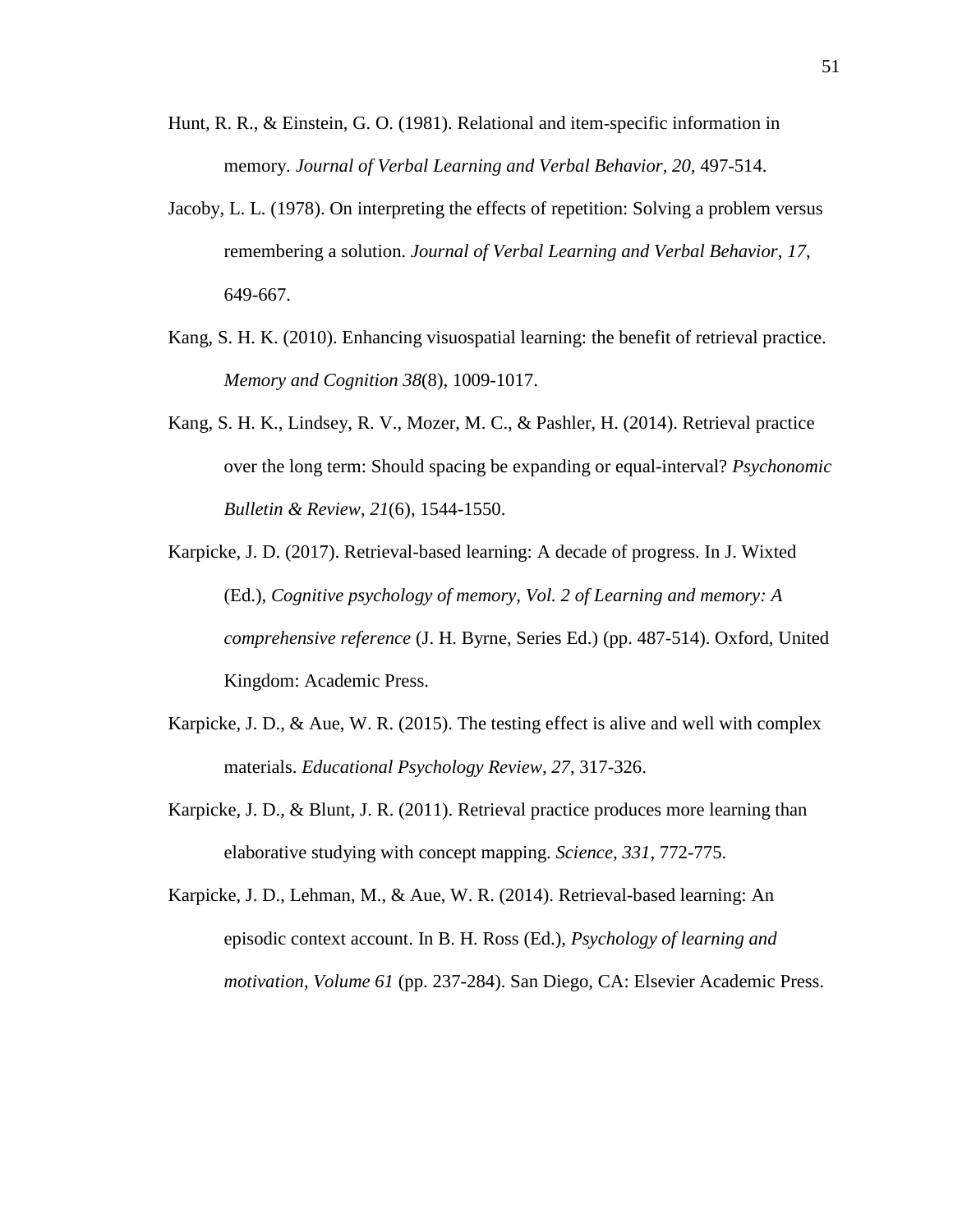- Karpicke, J. D., & Bauernschmidt, A. (2011). Spaced retrieval: Absolute spacing enhances learning regardless of relative spacing. *Journal of Experimental Psychology: Learning, Memory, and Cognition, 37*(5), 1250-1257.
- Karpicke, J. D., & Roediger, H. L. (2008). The critical importance of retrieval for learning. *Science, 319*(5865), 966-968.
- Kelly, J. W., Carpenter, S. K., & Sjolund, L. A. (2015). Retrieval enhances route knowledge acquisition, but only when movement errors are prevented. *Journal of Experimental Psychology: Learning, Memory, and Cognition, 41*(5), 1540-1547
- Kornell, N., Klein, P. J., & Rawson, K. A. (2015). Retrieval attempts enhance learning, but retrieval success (versus failure) does not matter. *Journal of Experimental Psychology: Learning, Memory, and Cognition, 41*(1), 283-294.
- Leahy, W., Hanham, J., & Sweller, J. (2015). High element interactivity information during problem solving may lead to failure to obtain the testing effect. *Educational Psychology Review*, *27*(2), 291-304.
- Litman, L., Robinson, J., & Abberbock, T. (2017). [TurkPrime.com](https://TurkPrime.com): A versatile crowdsourcing data acquisition platform for the behavioral sciences. *Behavior Research Methods, 49*(2), 433-442.
- Little, D. R., Lewandowsky, S., & Heit, E. (2006). Ad hoc category restructuring. *Memory & Cognition*, *34*(7), 1398-1413.
- Logan, J. M., & Balota, D. A., (2008). Expanded vs. equal interval spaced retrieval practice: Exploring different schedules of spacing and retention interval in younger and older adults. *Aging Neuropsychology, and Cognition, 15*(3), 257- 280.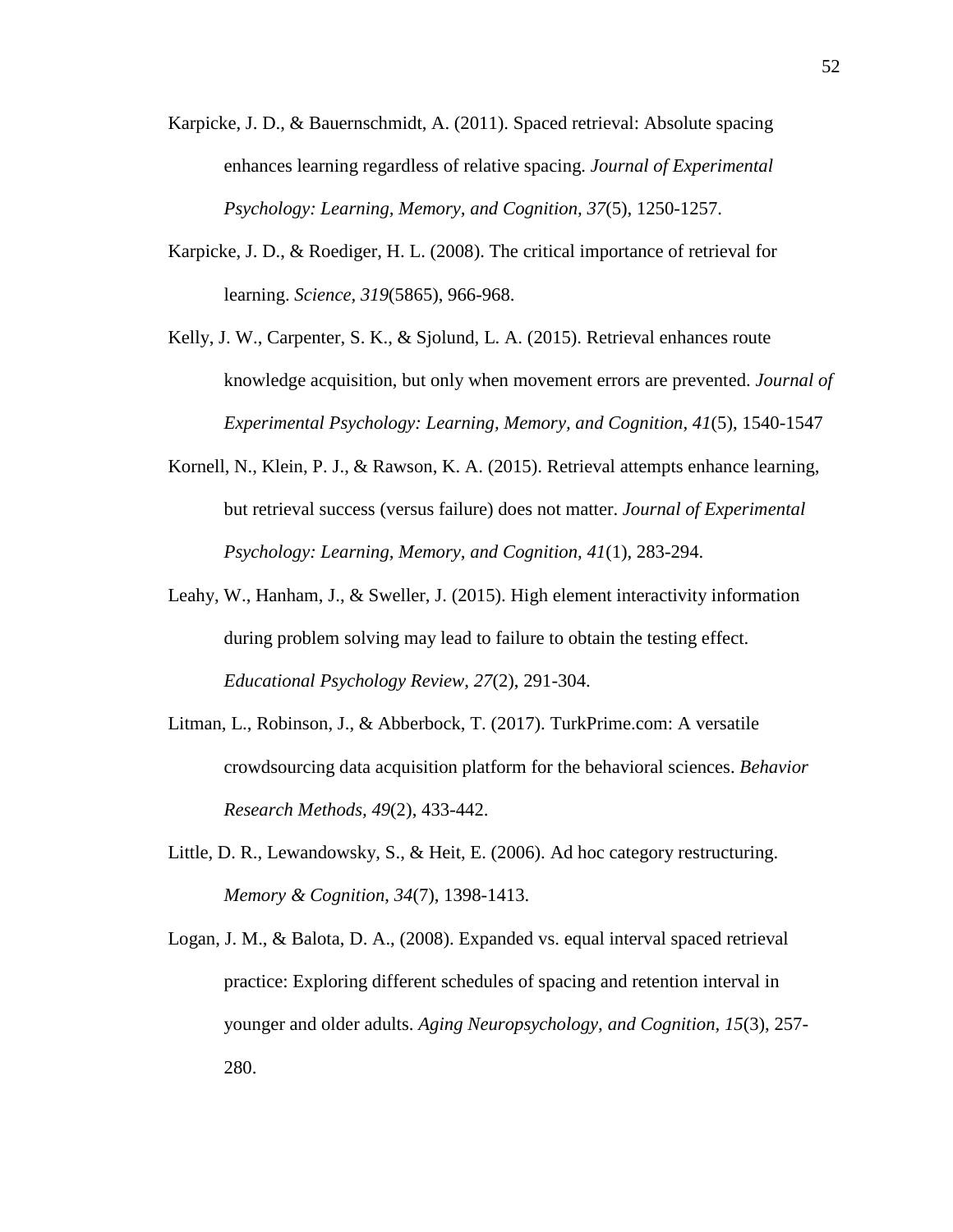- Lyle, K. B., & Crawford, N. A. (2011). Retrieving essential material at the end of lectures improves performance on statistics exams. *Teaching of Psychol*ogy, *38*(2), 94-97.
- organization. *Cognition & Instruction*, *4*, 91-115. Mannes, S. M., & Kintsch W. W. (1987). Knowledge organization and text
- McDaniel, M. A., & Butler, A. C. (2010). A contextual framework for understanding when difficulties are desirable. In A. S. Benjamin (Ed.), *Successful remembering and successful forgetting: A festschrift in honor of Robert A. Bjork (pp. 175-198).* New York, NY: Psychology Press.
- McDaniel, M. A., Moore, B. A., & Whiteman, H. L. (1998). Dynamic changes in hypermnesia across early and late tests: A relational/item-specific account. *Journal of Experimental Psychology: Learning, Memory, and Cognition, 24*(1), 173-185.
- McDaniel, M. A., & Einstein, G. O., (1989). Material-appropriate processing: A contextualist approach to reading and studying strategies. *Educational Psychology Review*, *1*(2), 113-145.
- McDaniel, M. A., & Einstein, G. O., (2005). Material appropriate difficulty: A framework for determining when difficulty is desirable for improving learning. In A. F. Healy (Ed), *Experimental cognitive psychology and its applications* (pp. 73- 85). Washington, DC: American Psychological Association.
- McDaniel, M. A., Howard, D. C., & Einstein, G. O., (2009). The read-recite-review study strategy: effective and portable. *Psychological Science, 20*(4), 516-522.
- Rawson, K. A. (2015). The status of the testing effect for complex materials: Still a winner. *Educational Psychology Review 27*(2), 327-331.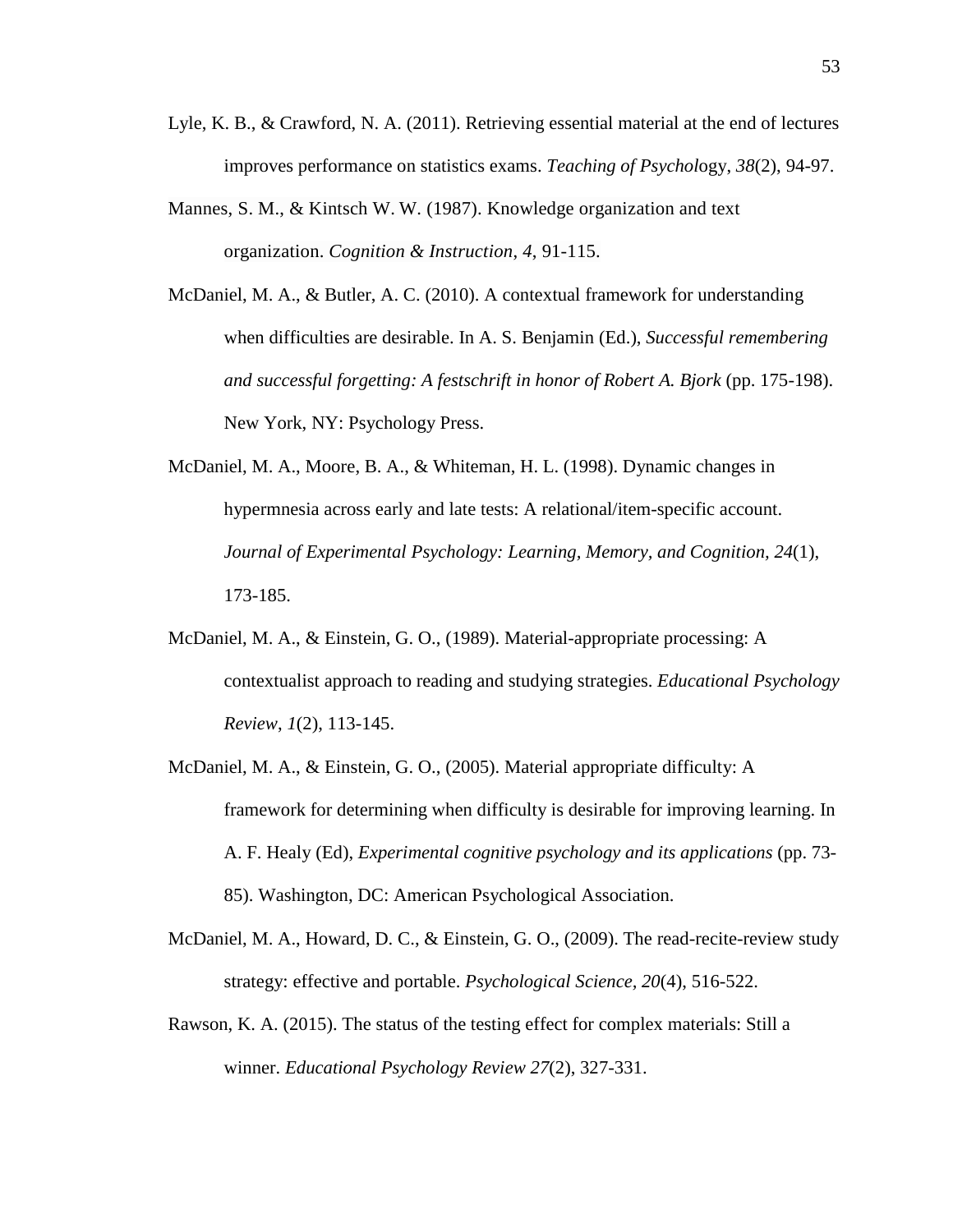- memory for text content? *Memory & Cognition, 30,* 768-778. Rawson, K. A., & Kintsch, W. (2002). How does background information improve
- Roenker, D. L., Thompson, C. P., & Brown, S. C. (1971). Comparison of measures for the estimation of clustering in free recall. *Psychological Bulletin*, *76*(1), 45-48.
- Tulving, E. (1962). Subjective organization in free recall of "unrelated" words. *Psychological Review, 69*(4), 344‐354.
- Tulving, E. (1966). Subjective organization and effects of repetition in multi-trial freerecall learning. *Journal of Verbal Learning and Verbal Behavior, 5,* 193‐197.
- van Gog, T., & Kester, L. (2012). A test of the testing effect: Acquiring problem-solving skills from worked examples. *Cognitive Science, 36*, 1532-1541.
- van Gog, T., & Sweller, J. (2015). Not new, but nearly forgotten: The testing effect decreases or even disappears as the complexity of learning materials increases. *Educational Psychology Review*, *27*(2), 247-264.
- van Gog, T., Kester, L., Dirkx, K., Hoogerheide, V., Boerboom, J., & Verkoeijen, P. P. J. L. (2015). Testing after worked example study does not enhance delayed problem-solving performance compared to restudy. *Educational Psychology Review*, *27*(2), 265-289.
- Van Overschelde, J. P., Rawson, K. A., & Dunlosky, J. (2004) Category norms: An updated an expanded version of the Battig and Montague (1969) norms. *Journal of Memory and Language*, *50*, 289‐335*.*
- practice effects. *Journal of Experimental Psychology: Learning, Memory, and Cognition*, *43,* 1036-1046. Whiffen, J. W., & Karpicke, J. D. (2017). The role of episodic context in retrieval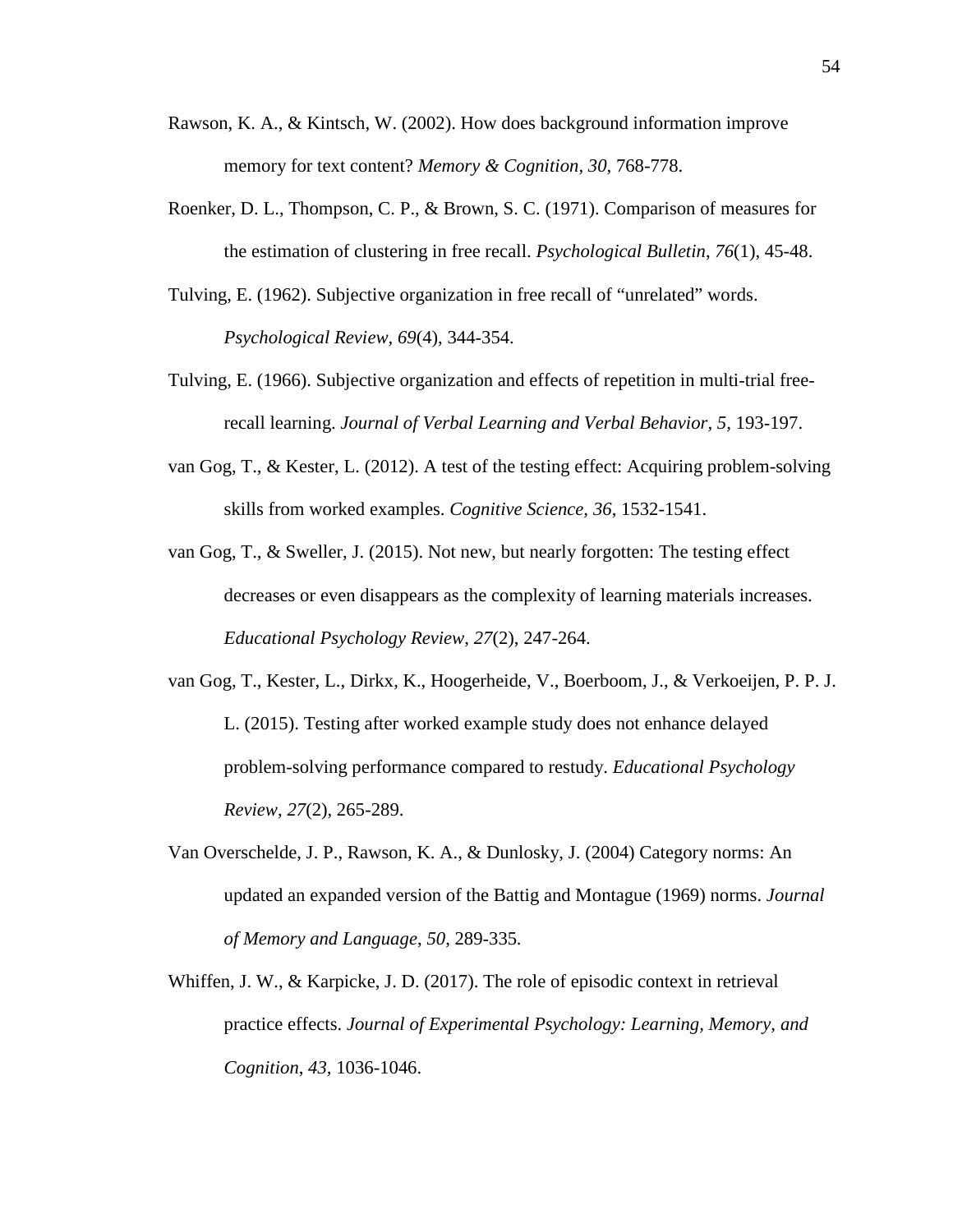- Wissman, K. T., Rawson, K. A., & Pyc, M. A., (2011). The interim test effect: Testing prior material can facilitate the learning of new material. *Psychonomic Bulletin & Review*, *18*(6), 1140-1147.
- Zaromb, F. M., & Roediger, H. L. (2010). The testing effect in free recall is associated with enhanced organizational processes. *Memory & Cognition*, *38*, 995-1008.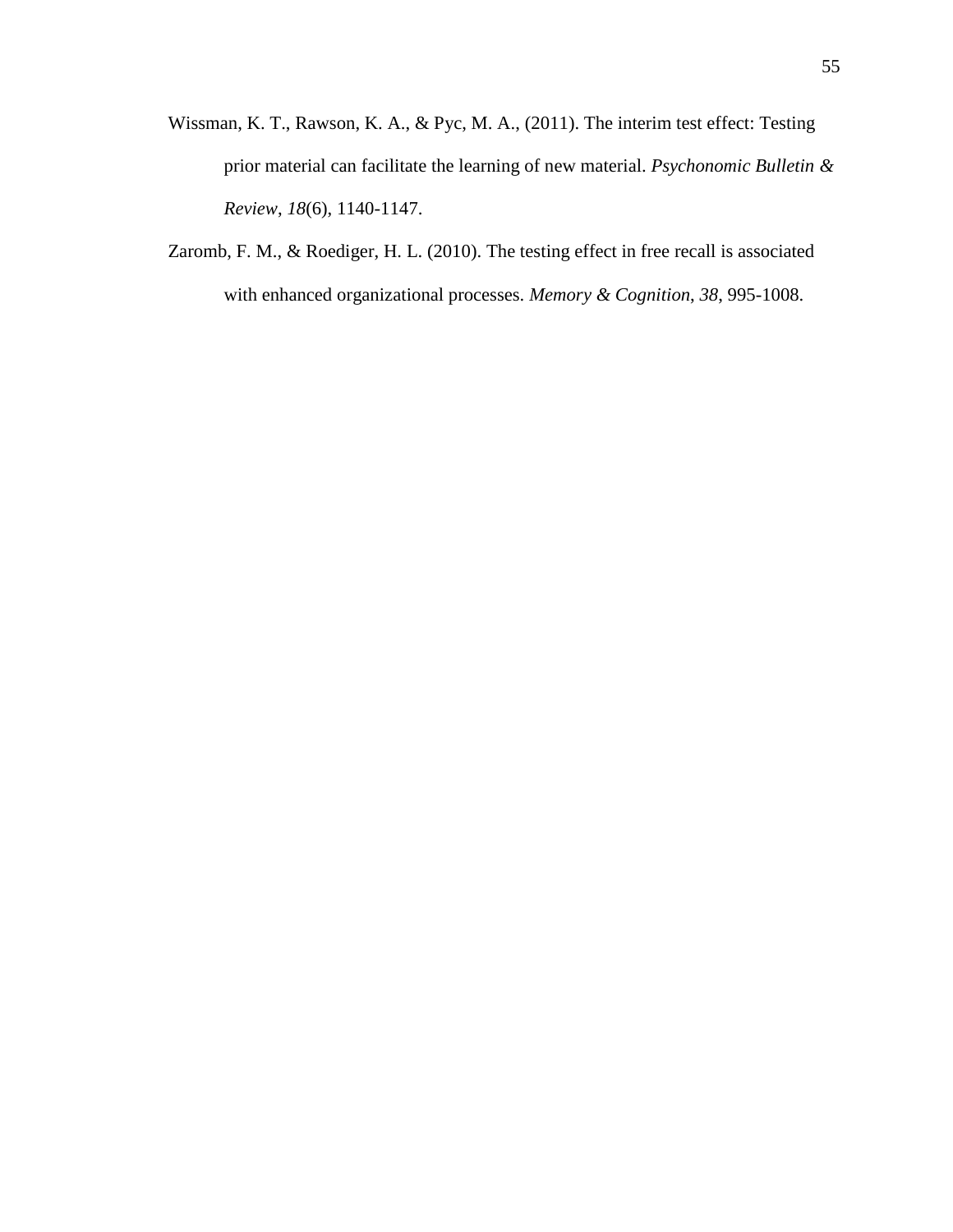## **APPENDIX A: TABLES**

## Table 1

# *Proportion of Idea Units Recalled in the Learning Phase of Experiment <sup>1</sup>*

| <b>Text Structure</b> | Period 1 | Period 2 |
|-----------------------|----------|----------|
| Intact                | .36(.03) | .54(.04) |
| Scrambled             | .24(.03) | .39(.04) |

\_\_\_\_\_\_\_\_\_\_\_\_\_\_\_\_\_\_\_\_\_\_\_\_\_\_\_\_\_\_\_\_\_\_\_\_\_\_\_\_\_\_\_\_\_\_\_\_\_\_\_

*Note.* Standard errors of the mean are shown in parentheses.

#### Table 2

*Proportion of Idea Units Recalled During Session 2 as a* 

*Function of Text Structure and Initial Learning Activity* 

| <b>Text Structure</b> | Period 1 | Period 2 |
|-----------------------|----------|----------|
| Intact                | .30(.04) | .48(.05) |
| Scrambled             | .21(.04) | .33(.04) |

\_\_\_\_\_\_\_\_\_\_\_\_\_\_\_\_\_\_\_\_\_\_\_\_\_\_\_\_\_\_\_\_\_\_\_\_\_\_\_\_\_\_\_\_\_\_\_\_\_\_\_

*Note.* Standard errors of the mean are shown in parentheses.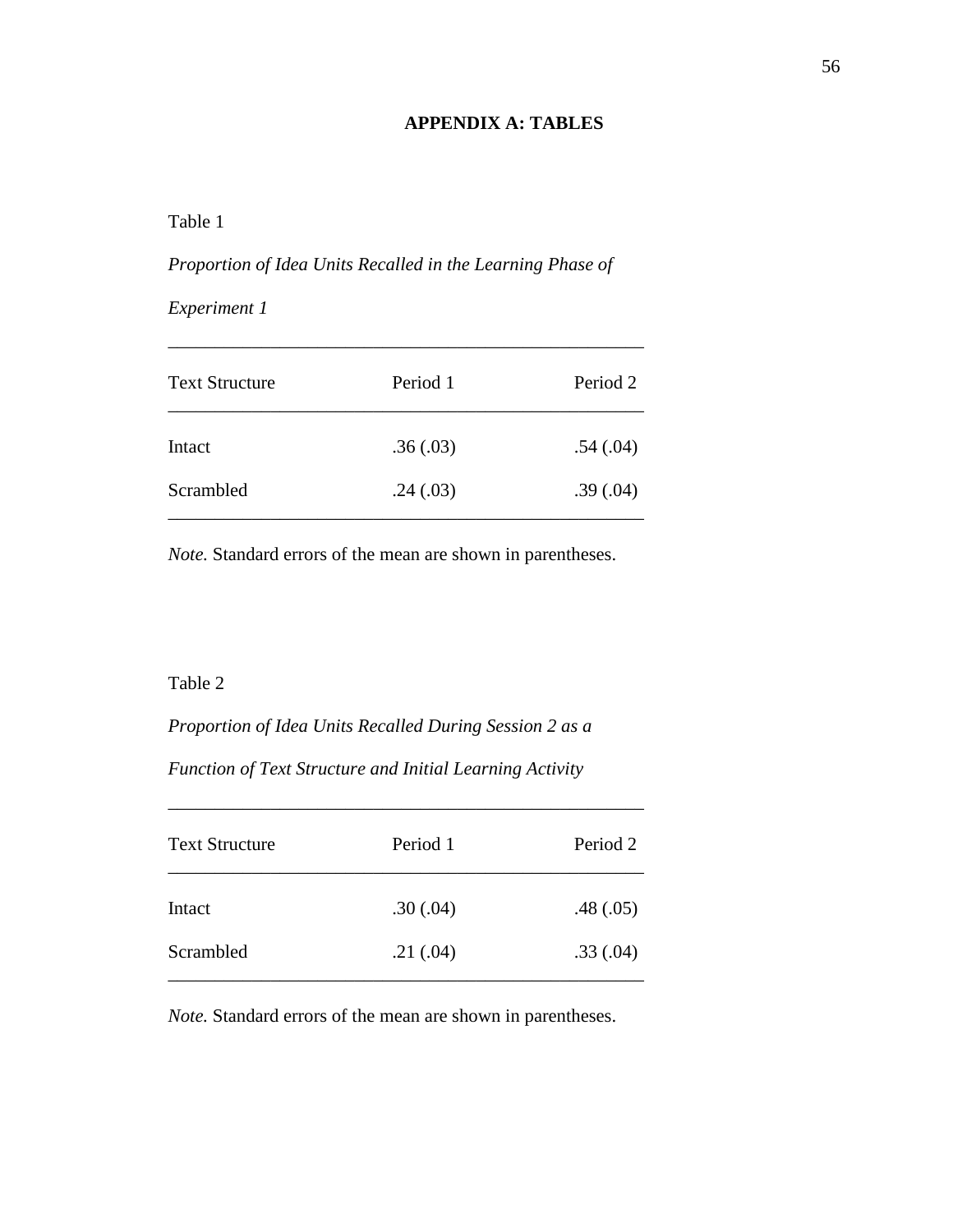## Table 3

# Proportion of Idea Units Recalled in the Learning Phase of<br>Experiment 2

| Topic Word | Period 1 | Period 2 |
|------------|----------|----------|
| Present    | .51(.03) | .66(.04) |
| Absent     | .44(.03) | .60(.04) |

\_\_\_\_\_\_\_\_\_\_\_\_\_\_\_\_\_\_\_\_\_\_\_\_\_\_\_\_\_\_\_\_\_\_\_\_\_\_\_\_\_\_\_\_\_\_\_\_\_\_

*Note.* Standard errors of the mean are shown in parentheses.

## Table 4

 *Proportion of Words Recalled in the Learning Phase of* 

*Experiment 3* 

| <b>Category Names</b> | Period 1 | Period 2  |
|-----------------------|----------|-----------|
| Present               | .53(.03) | .71(0.03) |
| Absent                | .51(.04) | .72(0.04) |

\_\_\_\_\_\_\_\_\_\_\_\_\_\_\_\_\_\_\_\_\_\_\_\_\_\_\_\_\_\_\_\_\_\_\_\_\_\_\_\_\_\_\_\_\_\_\_\_\_\_\_\_\_

*Note.* Standard errors of the mean are shown in parentheses.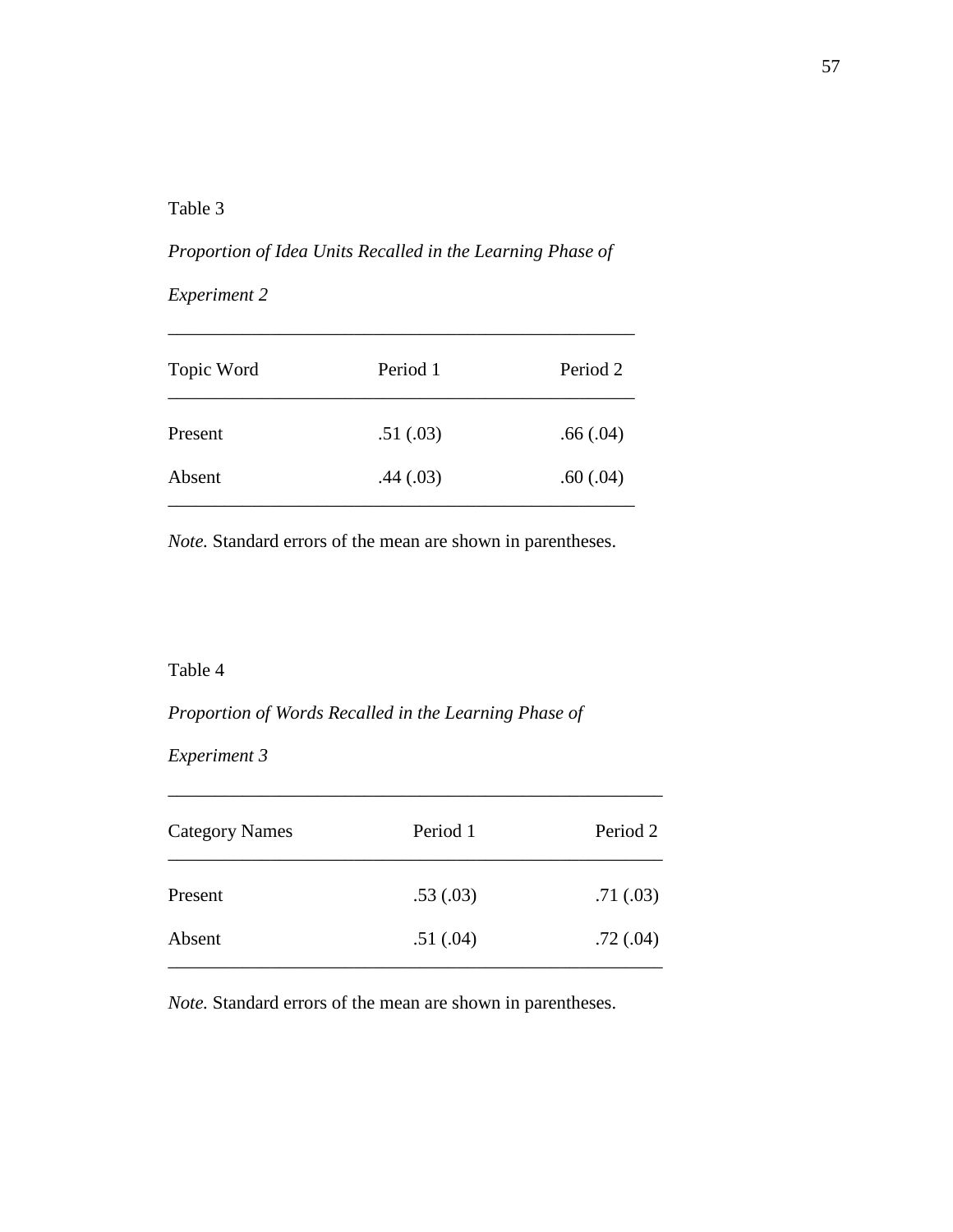## **APPENDIX B: FIGURES**



*Note.* Error bars represent standard errors of the mean.

*Figure 1.* Final short answer performance for verbatim questions.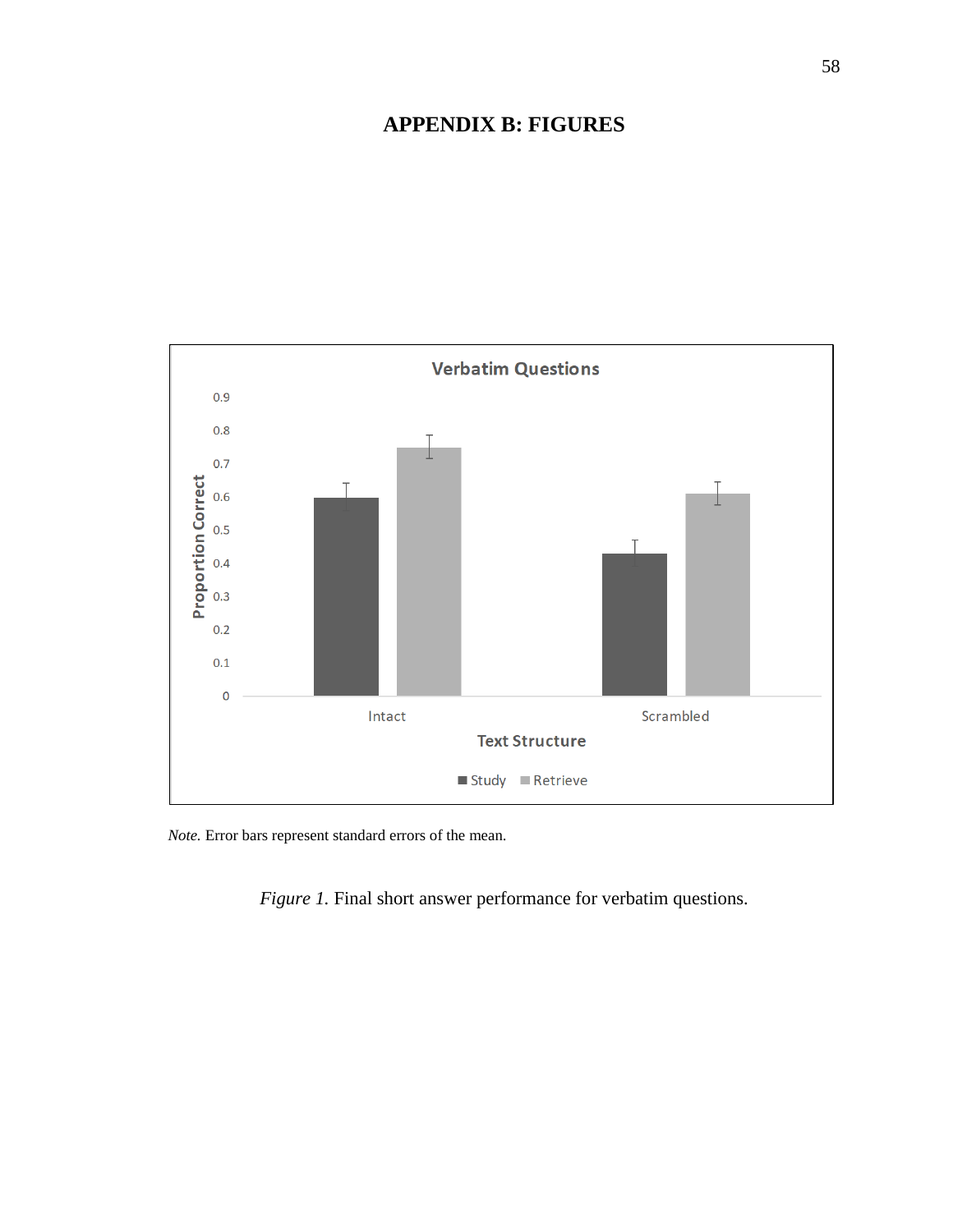

*Note.* Error bars represent standard errors of the mean.

*Figure 2.* Final short answer performance for inference questions. Error bars represent standard errors of the mean.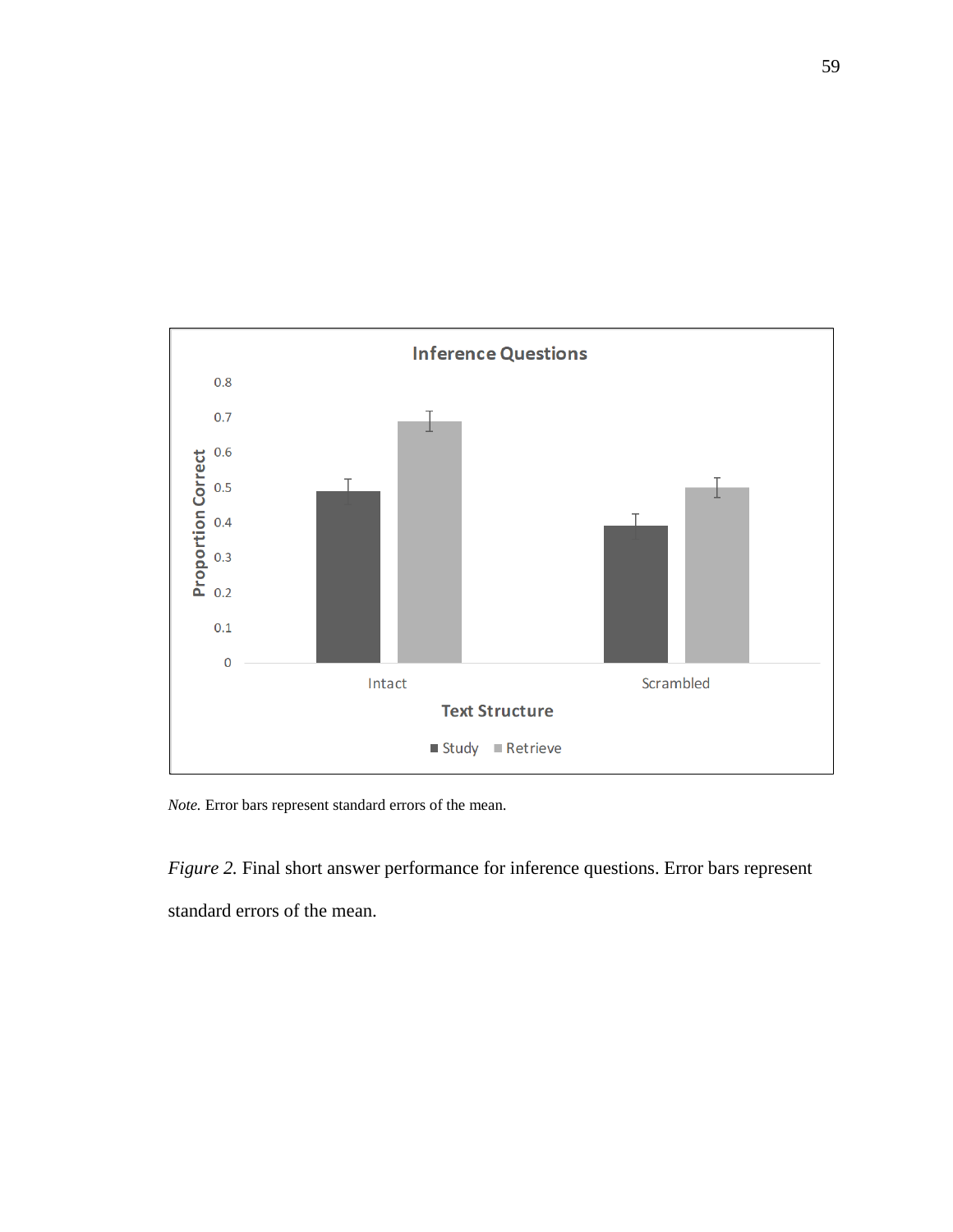

*Note.* Error bars represent standard errors of the mean.

*Figure 3.* Final recall performance in Experiment 2. Error bars represent standard errors of the mean.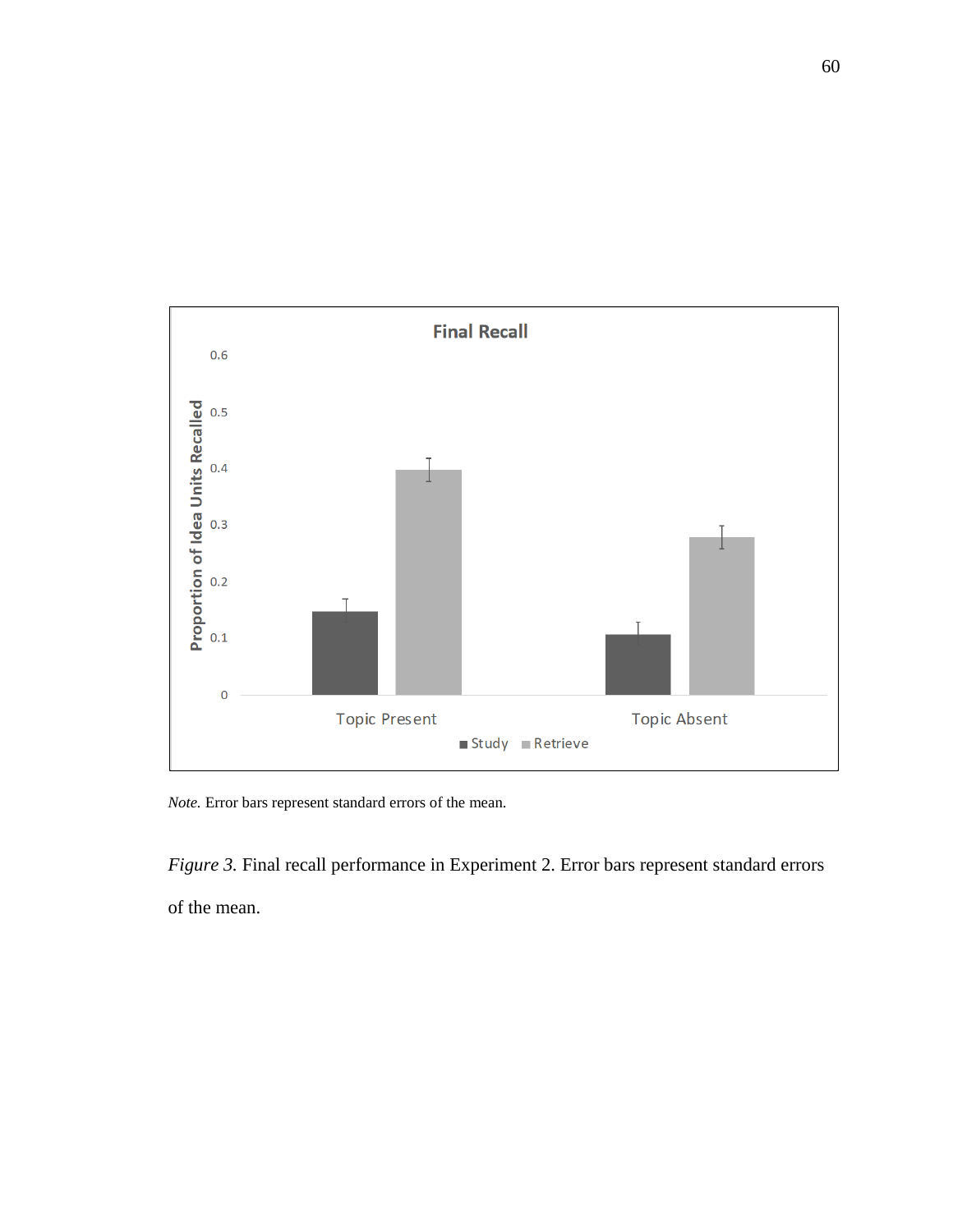

*Note.* Error bars represent standard errors of the mean.

*Figure 4.* Final recall performance in Experiment 3. Error bars represent standard errors of the mean.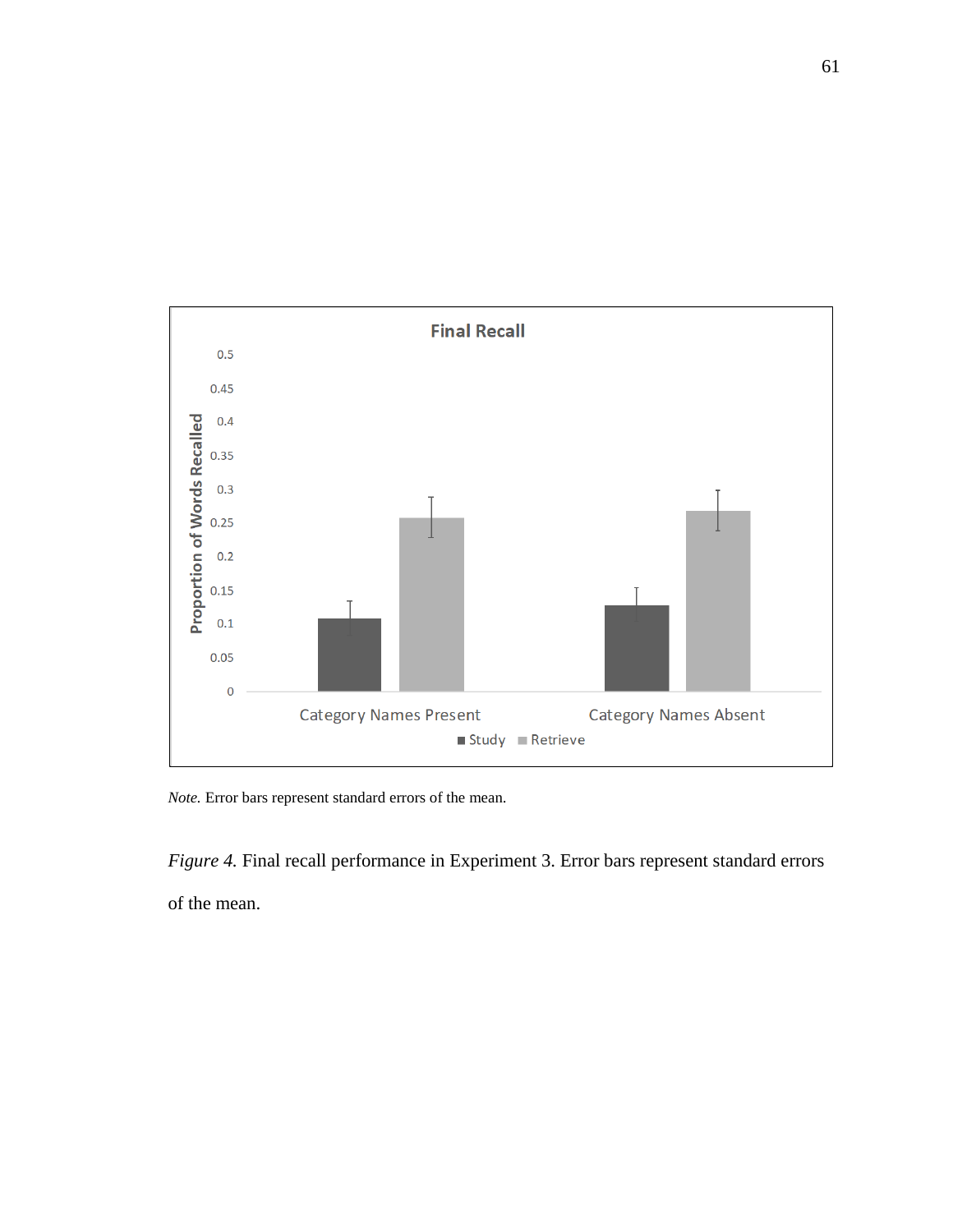## **APPENDIX C: INTACT AND SCRAMBLED VERSIONS OF THE "TROPISMS" PASSAGE IN EXPERIMENT 1**

#### **Intact**

 Growing plants can respond to a stimulus coming from a given direction by growing more rapidly on one side than the other and hence bending toward or away from the in those parts of the plant that are growing and elongating, such as the plant stem or root. stimulus. This growth response in plants is defined as tropism. Tropisms can occur only For example, a plant leaf on the windowsill will gradually grow so that the stems bend toward the light source. The bending of the stems occurs because the cells on the nonlighted side grow more rapidly than those facing the light. The particular chemical responsible for this growth is called an auxin.

 made with the top of a bean stem, it curls, producing the clinging response typically Tropisms are named for the kind of stimuli eliciting them. A phototropism is a growth response to light. The plant on the windowsill described above is a good example of a phototropic response. Geotropism is a growth response to gravity. The root of the plant is geotropic because it grows toward the force of gravity. Two other forms of tropism are chemotropism (a growth response to some chemical) and thigmotropism (a growth response to contact). Bean plants are famous for their thigmotropism. Once contact is found in these plants.

 upward. Thus, the root is positively geotropic and the stem is negatively geotropic. A tropic growth may be either positive (toward the stimulus) or negative (away from the stimulus). For example, a seed always grows with the root downward and the stem

## **Scrambled**

 The bending of the stems occurs because the cells on the nonlighted side grow more rapidly than those facing the light. The root of the plant is geotropic because it grows toward the force of gravity. A plant on the windowsill is a good example of a phototropic response. The root is positively geotropic and the stem is negatively geotropic. Two downward and the stem upward. forms of tropism are chemotropism (a growth response to some chemical) and thigmotropism (a growth response to contact). A seed always grows with the root

 contact is made with the top of a bean stem, it curls, producing the clinging response typically found in bean plants. A tropic growth may be either positive (toward the stimulus) or negative (away from the stimulus). Geotropism is a growth response to the light source. Tropisms can occur only in those parts of the plant that are growing and The particular chemical responsible for phototropic growth is called an auxin. Once gravity. A plant leaf on the windowsill will gradually grow so that the stems bend toward elongating, such as the plant stem or root. Bean plants are famous for their thigmotropism. A phototropism is a growth response to light.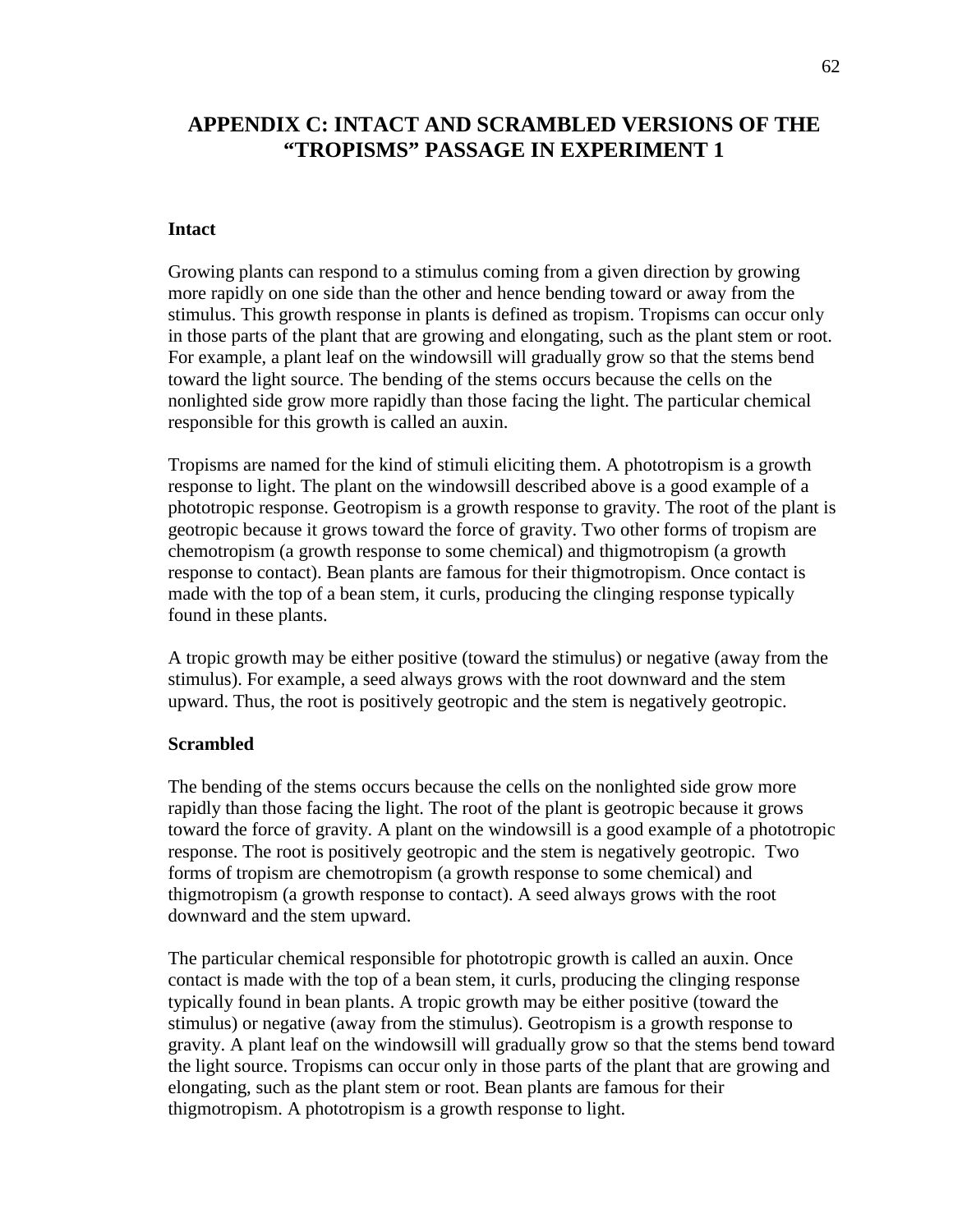Growing plants can respond to a stimulus coming from a given direction by growing more rapidly on one side than the other and hence bending toward or away from the stimulus. Tropisms are named for the kind of stimuli eliciting them. A growth response in which plants bend toward or away from a particular stimulus is defined as tropism.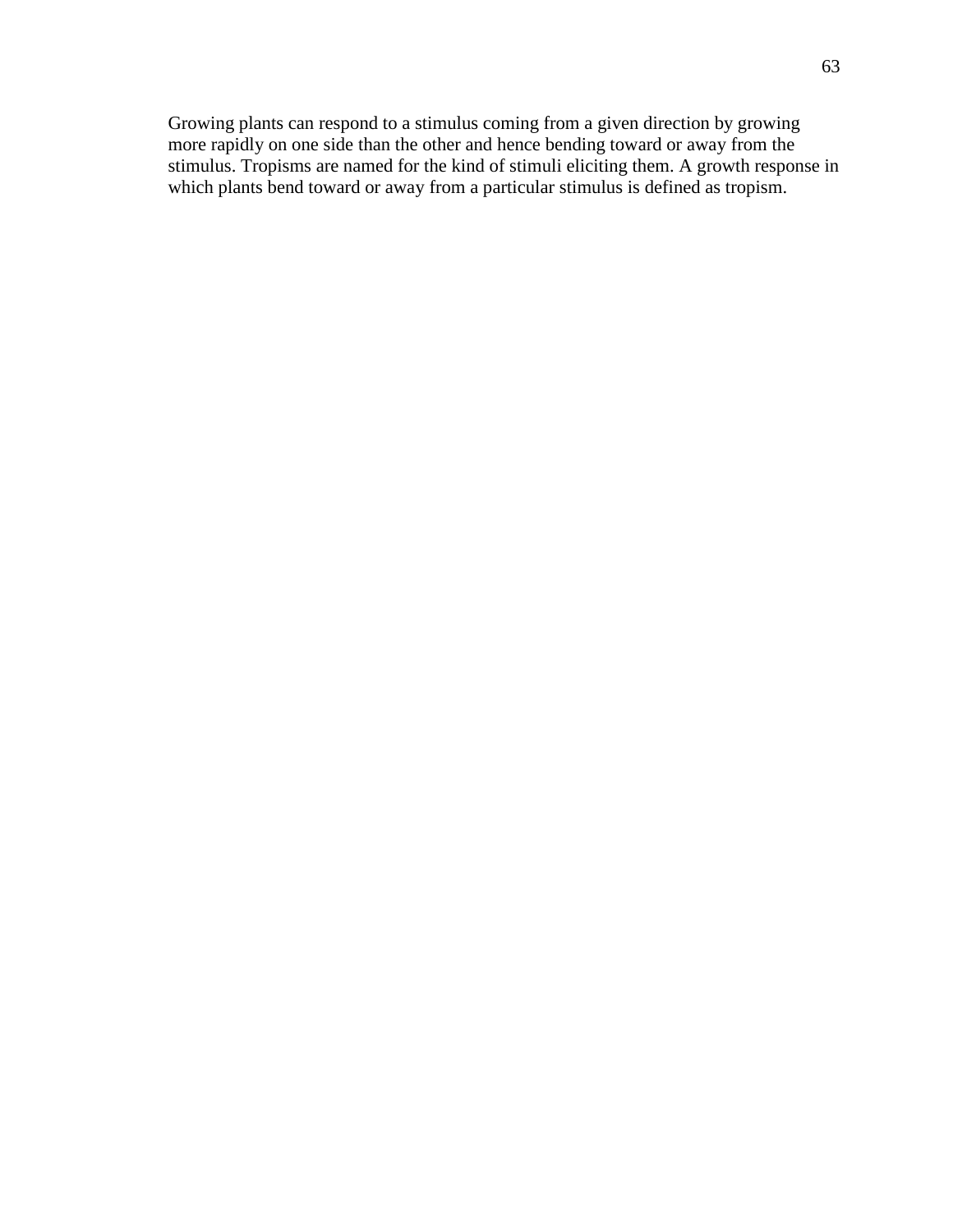## **APPENDIX D: INTACT AND SCRAMBLED VERSIONS OF THE "HOMEOSTASIS" PASSAGE IN EXPERIMENT 1**

#### **Intact**

 principle similar to a thermostat. A thermostat detects the need for heat, turns on the furnace The human body has an amazing capacity to speed up or slow down physiological processes when changes occur in internal states. This ability is defined as homeostasis. The most sophisticated system in our body which carries out homeostasis is the endocrine system. This is a series of glands in our body that produce hormones. The endocrine system operates on a when the temperature is too low, and then turns off the furnace when the temperature is again normal.

 reabsorb water. A normal amount of ADH tells the kidneys to reabsorb all but one liter of One example of homeostasis in action involves the hormone vasopressin. Vasopressin causes the capillaries to constrict, and when the body suffers severe bleeding due to an injury, the amount of this hormone is drastically increased. This helps to slow down blood flow by closing off small blood vessels. Thus, blood flow to the injured area is reduced. The antidiuretic hormone, ADH, helps the body conserve water by directing the kidneys to water daily. However, when the body becomes dehydrated from water loss due to perspiration during hot weather, more ADH is released telling the kidneys to reabsorb more water than usual to make up for that loss.

Sometimes the production of a hormone in the body may be either overactive or underactive, regardless of internal needs. If it is overactive, it is called "hyper-" and if it is underactive, "hypo-". For example, hyperthyroid conditions produce too much growth while hypothyroid conditions produce stunted growth.

#### **Scrambled**

Blood flow to the injured area is reduced. The endocrine system is a series of glands in our body that produce hormones. When the body becomes dehydrated from water loss due to perspiration during hot weather, more ADH is released telling the kidneys to reabsorb more water than usual to make up for that loss. A thermostat detects the need for heat, turns on the furnace when the temperature is too low, and then turns off the furnace when the temperature is again normal. One example of homeostasis in action involves the hormone vasopressin. The most sophisticated system in our body which carries out homeostasis is the endocrine system.

 is overactive, it is called "hyper-" and if it is underactive, "hypo-". The endocrine system The increase in vasopressin helps to slow down blood flow by closing off small blood vessels. Hyperthyroid conditions produce too much growth while hypothyroid conditions produce stunted growth. A normal amount of ADH tells the kidneys to reabsorb all but one liter of water daily. The human body has an amazing capacity to speed up or slow down physiological processes when changes occur in internal states. If the production of a hormone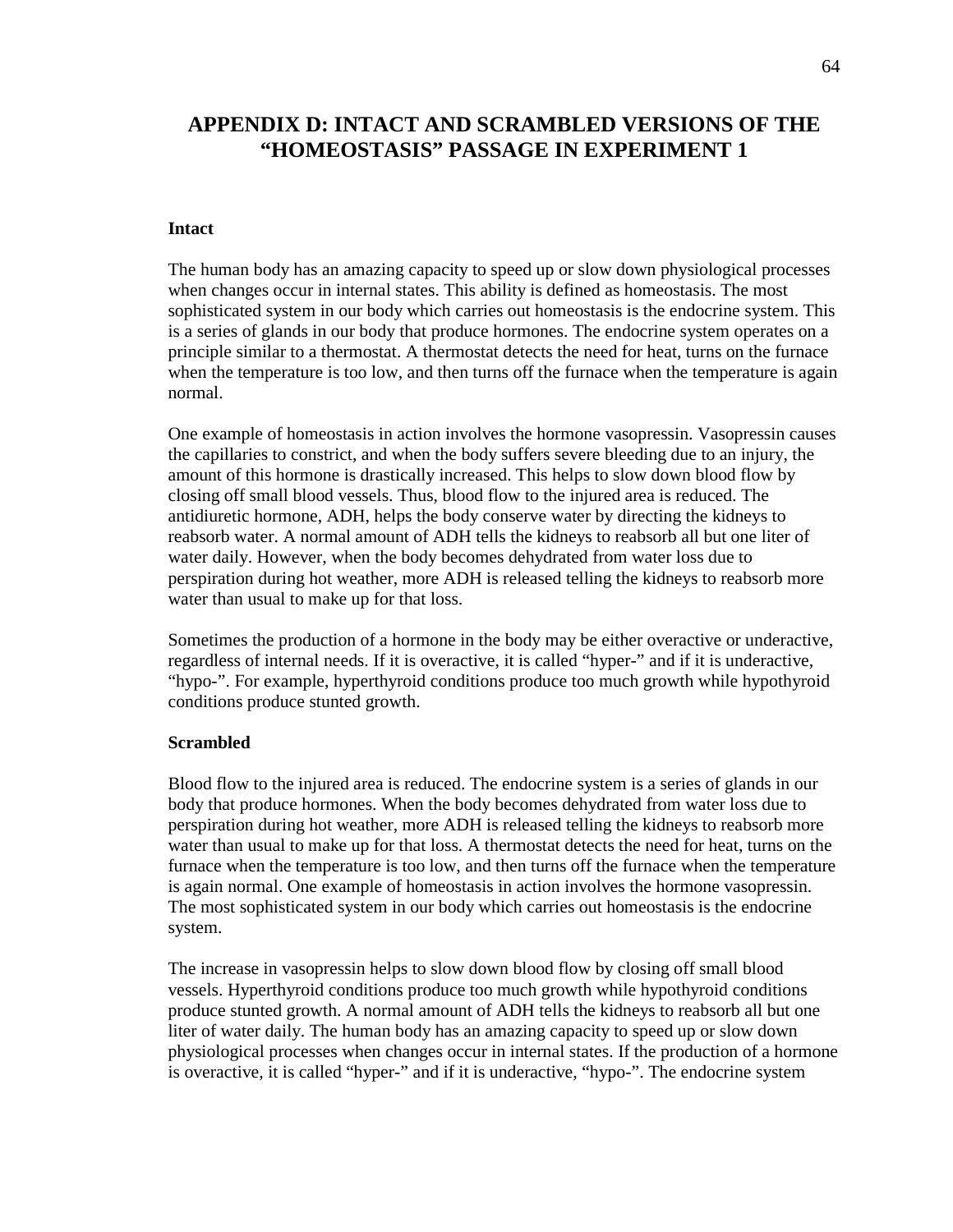operates on a principle similar to a thermostat. The ability to speed up or slow down physiological processes when changes occur in internal states is defined as homeostasis.

Vasopressin causes the capillaries to constrict, and when the body suffers severe bleeding due to an injury, the amount of this hormone is drastically increased. The antidiuretic hormone, ADH, helps the body conserve water by directing the kidneys to reabsorb water. Sometimes the production of a hormone in the body may be either overactive or underactive, regardless of internal needs.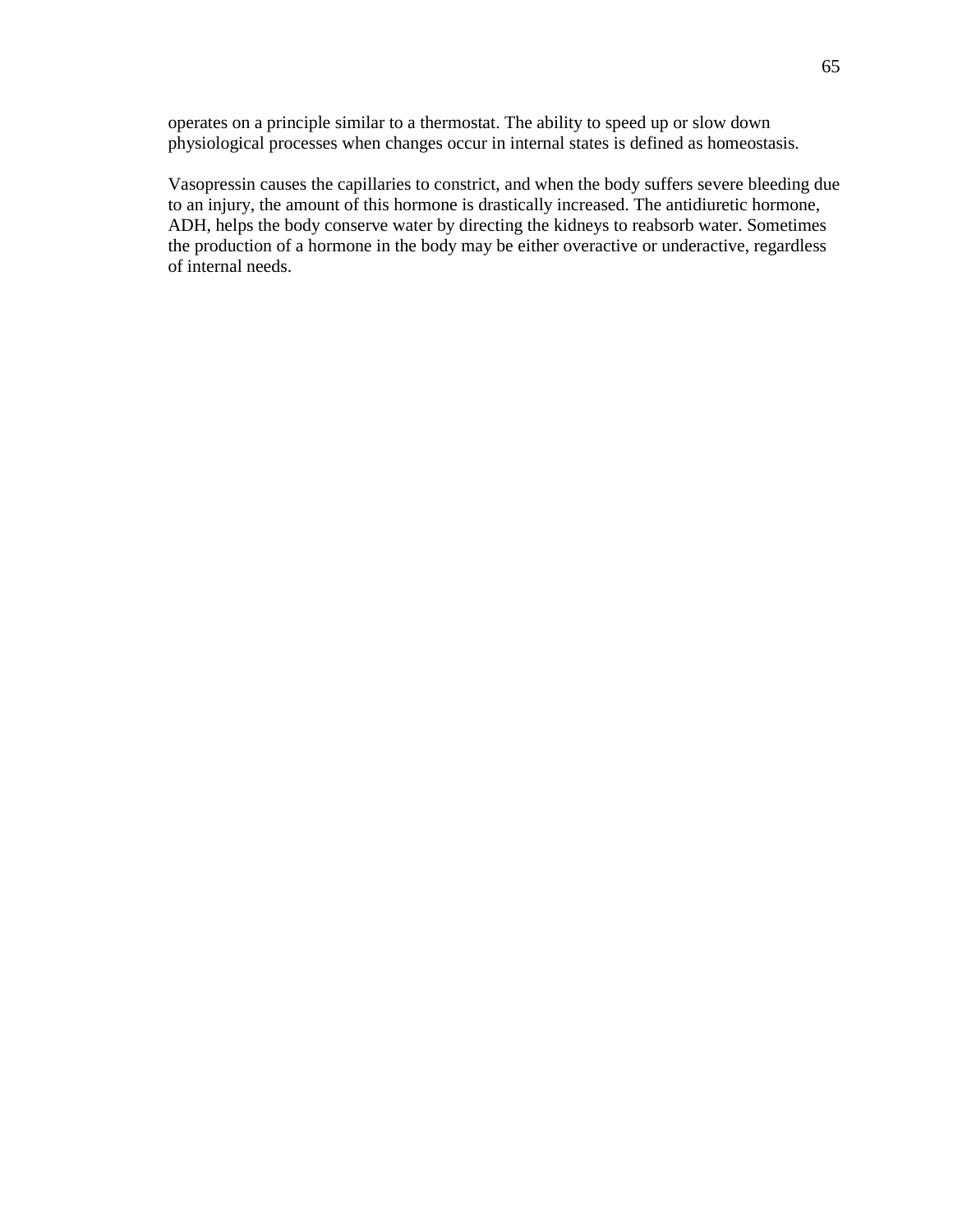### **APPENDIX E: "LAUNDRY" PASSAGE USED IN EXPERIMENT 2**

 will seem complicated. Soon, however, it will become just another facet of life. It is one never can tell. The procedure is actually quite simple. First you arrange things into different groups depending on their makeup. Of course, one pile may be sufficient depending on how much there is to do. If you have to go somewhere else due to lack of facilities that is the next step, otherwise you are pretty well set. It is important not to overdo any particular endeavor. That is, it is better to do too few things at once than too many. In the short run this may not seem important, but complications from doing too many can easily arise. A mistake can be expensive as well. The manipulation of the appropriate mechanisms should be self-explanatory, and we need not dwell on it here. At first the whole procedure difficult to foresee any end to the necessity for this task in the immediate future, but then